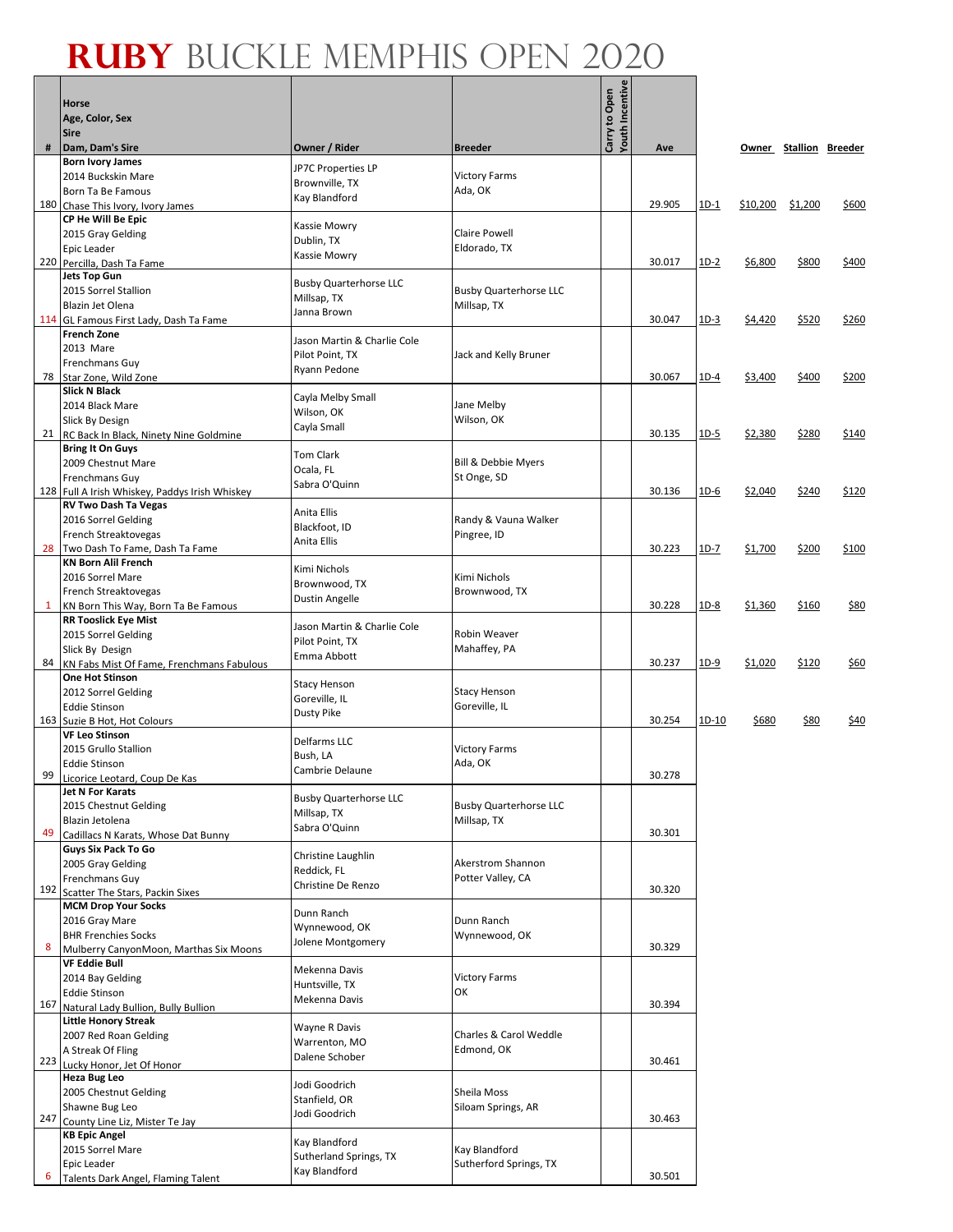|     |                                                                  |                                           |                                    | Youth Incentive |        |
|-----|------------------------------------------------------------------|-------------------------------------------|------------------------------------|-----------------|--------|
|     | Horse                                                            |                                           |                                    | Carry to Open   |        |
|     | Age, Color, Sex<br><b>Sire</b>                                   |                                           |                                    |                 |        |
| #   | Dam, Dam's Sire                                                  | Owner / Rider                             | <b>Breeder</b>                     |                 | Ave    |
|     | <b>Aint God Good</b>                                             |                                           |                                    |                 |        |
|     | 2016 Bay Roa Mare                                                | <b>Sharon Bryant</b><br>Appomattox, VA    | Sharon Bryant                      |                 |        |
|     | A Streak Of Fling                                                | Cody Bauserman                            | Appomattox, VA                     |                 |        |
| 77  | Lady La Dash, Dash Ta Fame<br><b>Mr Cool Eddie</b>               |                                           |                                    |                 | 30.542 |
|     | 2015 Sorrel Gelding                                              | <b>Rick Mckinney</b>                      | <b>Rick Mckinney</b>               |                 |        |
|     | <b>Eddie Stinson</b>                                             | Carbondale, IL                            | Carbondale, IL                     |                 |        |
| 29  | Driftin Cool, Driftinwinner                                      | <b>Dusty Pike</b>                         |                                    |                 | 30.558 |
|     | <b>KN Fabulous Boot</b>                                          | Kenny Nichols & Dale Barren               |                                    |                 |        |
|     | 2015 Gray Mare                                                   | Nowata, OK                                | Kenny Nichols & Dale Barren        |                 |        |
| 31  | <b>Epic Leader</b><br>KN Fabs Gift of Fame, Frenchman's Fabulous | <b>Ivy Saebens</b>                        | Nowater, OK                        |                 | 30.587 |
|     | <b>BR Golden Leader *</b>                                        |                                           |                                    |                 |        |
|     | 2013 Stallion                                                    | Garland Ray Baker                         | Garland Ray Baker                  |                 |        |
|     | Confederate Leader                                               | Russellville, AR<br>Dustin Angelle        | Russellville, AR                   |                 |        |
|     | 134 KN Docs Grey Gold, Groanies Grey Pony                        |                                           |                                    |                 | 30.608 |
|     | <b>TR DesignerWildChild</b>                                      | Kevin & Trish Charleston                  |                                    |                 |        |
|     | 2015 Bay Mare<br>Slick By Design                                 | Reeds, MO                                 | <b>Tana Renick</b><br>Kingston, OK |                 |        |
| 85  | XV Wild Child, Whos Salty Dog                                    | Emma Charleston                           |                                    |                 | 30.613 |
|     | So Ima Slick Guy                                                 | Suzanne Moran                             |                                    |                 |        |
|     | 2016 Gelding                                                     | Shepherd, TX                              | Suzanne Moran                      |                 |        |
|     | Slick By Design                                                  | <b>Troy Crumrine</b>                      | Shepherd, TX                       |                 |        |
| 72  | Special French Girl, Frenchmans Guy                              |                                           |                                    |                 | 30.627 |
|     | High On Koak<br>2008 Bay Mare                                    | Ray & Ginger Johnson                      | Jill Lane Quarter Horses           |                 |        |
|     | As Good As Nick Gets                                             | Conway, AR                                | Fort Benton, MT                    |                 |        |
| 129 | Koak, Docs Oak                                                   | Emma Abbott                               |                                    |                 | 30.636 |
|     | <b>Gracies Lane</b>                                              | Dena Kirkpatrick                          |                                    |                 |        |
|     | 2014 Brown Mare                                                  | Post, TX                                  | Mark & Linda Jarvis                |                 |        |
|     | The Goodbye Lane                                                 | Dena Kirkpatrick                          | Spanish Fork, UT                   |                 | 30.653 |
|     | 72 TS Up N Famous, Dash Ta Fame<br>Legsgonewild                  |                                           |                                    |                 |        |
|     | 2013 Bay Mare                                                    | Leslie Newman                             | <b>Bielau Oaks</b>                 |                 |        |
|     | <b>Tres Seis</b>                                                 | Corsicana, TX                             | Welmar, TX                         |                 |        |
|     | 119 Stoli Bugs Me, Stoli                                         | Leslie Newman                             |                                    |                 | 30.673 |
|     | <b>TY Dancinintheblaze</b>                                       | Bob & Tracy Haberlandt                    |                                    |                 |        |
|     | 2016 Sorrel Mare<br>Balazin Jetolena                             | Okeechobee, FL                            | <b>Tara Young</b>                  |                 |        |
| 59  | Magic In The Dance, Ronas Ryon                                   | Kristin Hanchey                           | Monterey, TN                       |                 | 30.680 |
|     | <b>Flingin Roses</b>                                             |                                           |                                    |                 |        |
|     | 2016 Bay Roan Stallion                                           | <b>Rosemary Harrison</b><br>Maysville, OK | <b>Bo Hill</b>                     |                 |        |
|     | A Streak Of Fling                                                | <b>Tyler Rivette</b>                      | Dodge City, KS                     |                 |        |
|     | 105 Dancing Rose Lady, Disco Jerry                               |                                           |                                    |                 | 30.680 |
|     | SizzlinPressure OnMe<br>2016 Sorrel Gelding                      | Trey Honeyutt & Amber Hall                | Trey Honeycutt & Amber Hall        |                 |        |
|     | No Pressure On Me                                                | Lancastar, SC                             | Lancaster, SC                      |                 |        |
| 97  | Sweet Sizzlin Chick, SC Chiseled In Stone                        | Craig Brooks                              |                                    |                 | 30.681 |
|     | <b>MR Repete Pete</b>                                            | <b>MR Performance Horses</b>              |                                    |                 |        |
|     | 2016 Sorrel Gelding                                              | Bellville, TX                             | Jayme Robison                      |                 |        |
| 52  | French Streaktovegas                                             | Jodee Miller                              | Bellville, TX                      |                 | 30.697 |
|     | Repete Fame, Dash ta Fame<br><b>Shez The Woman</b>               |                                           |                                    |                 |        |
|     | 2016 Chestnut Mare                                               | James Bruce                               | Danny Carroll                      |                 |        |
|     | <b>Eddie Stinson</b>                                             | Irvington, KY                             | Raymore, MI                        |                 |        |
| 16  | BW Hard Headed Woman, Dashin Elvis                               | Chris Coffey                              |                                    |                 | 30.757 |
|     | <b>Furys Princess</b>                                            | <b>Taylor Shields</b>                     |                                    |                 |        |
|     | 2014 Chestnut Mare                                               | Cochrane, Alberta                         | Flag Ranch LLC<br>Scottsbluff, NE  |                 |        |
| 221 | Furyofthewind<br>Jazzy Princess, Da Jazzy Starlight              | <b>Rylee Shields</b>                      |                                    |                 | 30.772 |
|     | <b>Shez Gota Poker Face</b>                                      |                                           |                                    |                 |        |
|     | 2010 Mare                                                        | Garland Ray Baker<br>Russellville, AR     | Garland Ray Baker                  |                 |        |
|     | A Streak Of Fling                                                | <b>Billie Ann Harmon</b>                  | Russellville, AR                   |                 |        |
|     | 214 French Fancy Face, Frenchmans Guy                            |                                           |                                    |                 | 30.794 |
|     | Al Cappone*<br>2016 Sorrel Stallion                              | Nickelbar Ranch LLC                       | Thomas Ranch/ Harry Thomas         |                 |        |
|     | Shawne Bug Leo                                                   | San Angelo, TX                            | Harrold, SD                        |                 |        |
|     | 120 TR Double Cash, Texas High Dasher                            | Dustin Angelle                            |                                    |                 | 30.797 |
|     | <b>Sheza Free Bug</b>                                            | Jana Bean                                 |                                    |                 |        |
|     | 2015 Bay Mare                                                    | Fort Hancock, TX                          | Jana Bean                          |                 |        |
| 13  | Shawne Bug Leo                                                   | Jana Bean                                 | Fort Hancock, TX                   |                 | 30.806 |
|     | Pistol N A Petticoat, Lins First Bullet                          |                                           |                                    |                 |        |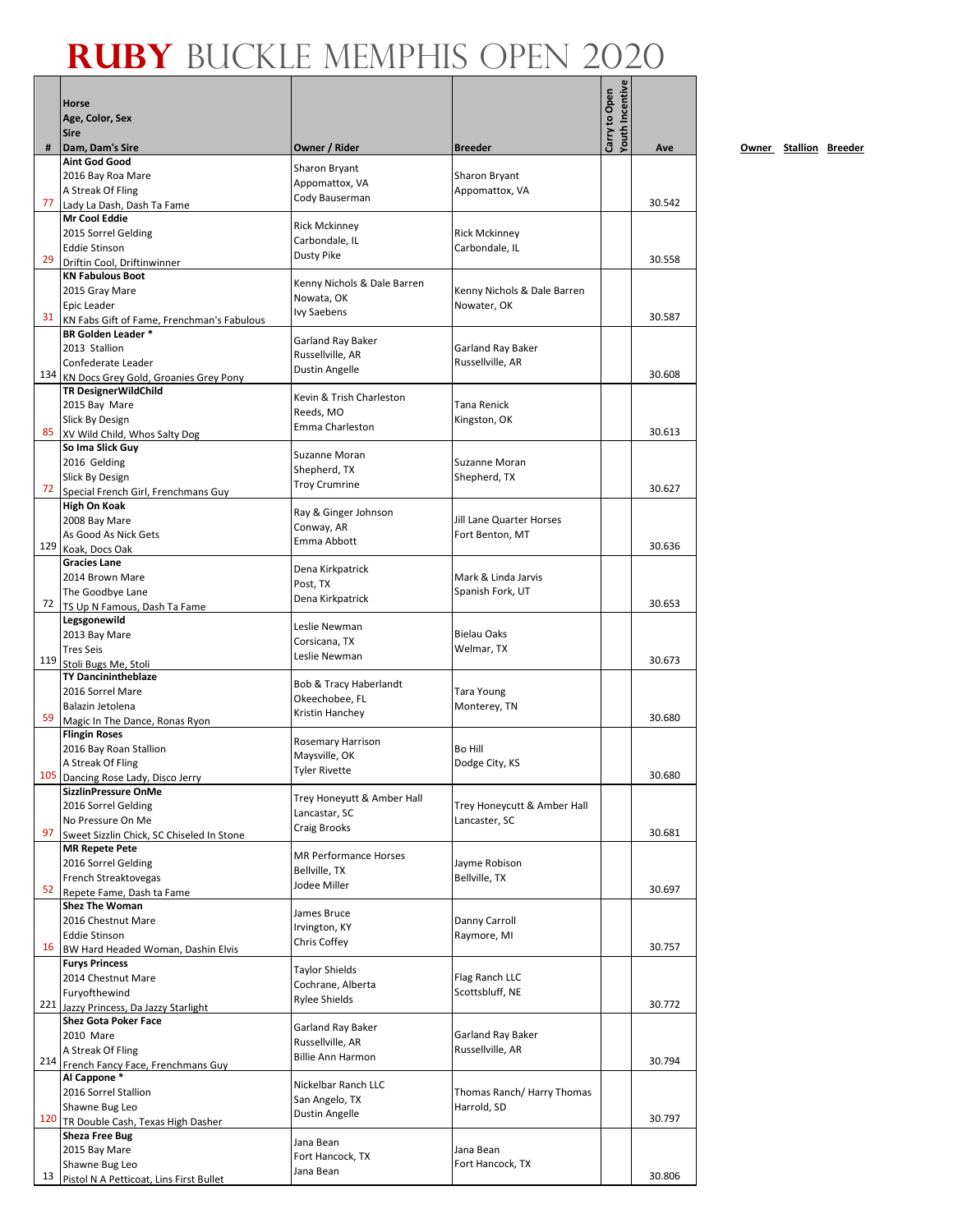|     | <b>Horse</b><br>Age, Color, Sex                              |                                            |                              | <b>Youth Incentive</b><br>Carry to Open |        |             |          |                        |       |
|-----|--------------------------------------------------------------|--------------------------------------------|------------------------------|-----------------------------------------|--------|-------------|----------|------------------------|-------|
| #   | <b>Sire</b><br>Dam, Dam's Sire                               | Owner / Rider                              | <b>Breeder</b>               |                                         | Ave    |             |          |                        |       |
|     | <b>Pressured By Destiny</b>                                  |                                            |                              |                                         |        |             |          | Owner Stallion Breeder |       |
|     | 2016 Brown Mare                                              | Ryann Pedone<br>Sunset, TX                 | Janey S Stovay               |                                         |        |             |          |                        |       |
|     | No Pressure on Me                                            | Ryann Pedone                               | Springtown, TX               |                                         |        |             |          |                        |       |
| 42  | Destinys Child, Dash for Destiny                             |                                            |                              |                                         | 30.818 |             |          |                        |       |
|     | Runnin Jetolena<br>2010 Gray Mare                            | Tyra Kane                                  | Williamson W J Jr.           |                                         |        |             |          |                        |       |
|     | Blazin Jetolena                                              | Weatherford, TX                            | Gray Court, SC               |                                         |        |             |          |                        |       |
|     | 132 Maggie Quick Dash, Royal Quick Dash                      | Tyra Kane                                  |                              |                                         | 30.844 |             |          |                        |       |
|     | <b>Guys Dashing Jet</b>                                      | Lisa Cline                                 |                              |                                         |        |             |          |                        |       |
|     | 2012 Buckskin Mare<br>Frenchmans Guy                         | Circleville, OH                            | Cahty Geary<br>Wadsworth, OH |                                         |        |             |          |                        |       |
| 93  | Perks Dashing Jet, Dash For Perks                            | Caleb Cline                                |                              |                                         | 30.847 |             |          |                        |       |
|     | <b>MCM NotDunnStreakin</b>                                   | Danielle Collier                           |                              |                                         |        |             |          |                        |       |
|     | 2016 Sorrel Mare                                             | Hempstead, TX                              | Matt & Bendi Dunn            |                                         |        |             |          |                        |       |
| 131 | A Streak Of Fling<br>Mulberry Canyon Moon, Marthas Six Moons | <b>Brandon Cullins</b>                     | Bismarck, MO                 |                                         | 30.854 |             |          |                        |       |
|     | <b>Froze My Socks Off</b>                                    |                                            |                              |                                         |        |             |          |                        |       |
|     | 2013 Sorrel Mare                                             | Summer Shafer<br>Ironton, OH               | <b>Elain Brooks</b>          |                                         |        |             |          |                        |       |
| 66  | <b>BHR Frenchies Socks</b>                                   | Summer Shafer                              | Eastanollee, GA              |                                         | 30.861 |             |          |                        |       |
|     | Briscos Dream Gal, Brisco County Jr<br>Royal French Jet      |                                            |                              |                                         |        |             |          |                        |       |
|     | 2006 Sorrel Gelding                                          | <b>Maurice Creson</b>                      | Kelly Joe Carr               |                                         |        |             |          |                        |       |
|     | <b>BHR Frenchies Socks</b>                                   | Fayetteville, TN<br><b>Madison Shelton</b> | Madison, IN                  |                                         |        |             |          |                        |       |
| 41  | Debbys Royal Jet, A Royal Jet                                |                                            |                              |                                         | 30.869 |             |          |                        |       |
|     | <b>Knock Ya Socks Off</b><br>2016 Bay Gelding                | Stephanie Newman                           | <b>Lyndsey Myers</b>         |                                         |        |             |          |                        |       |
|     | <b>BHR Frenchies Socks</b>                                   | Rapid City, SD                             | Tolar, TX                    |                                         |        |             |          |                        |       |
| 82  | Special Dream Dash, Dash For Perks                           | Stephanie Newman                           |                              |                                         | 30.895 |             |          |                        |       |
|     | <b>SBW Repeat</b>                                            | Stephanie Wheeler                          |                              |                                         |        |             |          |                        |       |
|     | 2016 Sorrel Gelding<br>Blazin Jetolena                       | Hattiesburg, MS                            | Stephanie Wheeler            |                                         |        |             |          |                        |       |
| 99  | SX Dr. Peacharita, Dr. Nick Bar                              | <b>Brian Wheeler</b>                       | Hatiresburg, MS              |                                         | 30.897 |             |          |                        |       |
|     | <b>VF Eddies Alive</b>                                       | <b>Victory Farms</b>                       |                              |                                         |        |             |          |                        |       |
|     | 2016 Chestnut Gelding                                        | Ada, OK                                    | <b>Victory Farms</b>         |                                         |        |             |          |                        |       |
|     | <b>Eddie Stinson</b><br>130 VF Burrs Alive, Burrs First Down | Kelsey Trehanne                            | Ada, OK                      |                                         | 30.899 |             |          |                        |       |
|     | <b>VF Chasin Cans</b>                                        |                                            |                              |                                         |        |             |          |                        |       |
|     | 2014 Bay Mare                                                | Kaycie Teague<br>Ellensburg, WA            | <b>Victory Farms</b>         |                                         |        |             |          |                        |       |
|     | <b>Eddie Stinson</b>                                         | <b>Kelsey Treharne</b>                     | Ada, OK                      |                                         | 30.899 |             |          |                        |       |
| 215 | Chase This Ivory, Ivory James<br><b>VF Cream Rises</b>       |                                            |                              |                                         |        |             |          |                        |       |
|     | 2016 Sorrel Mare                                             | Ademir Jose Rorato                         | <b>Victory Farms</b>         |                                         |        |             |          |                        |       |
|     | <b>Eddie Stinson</b>                                         | Lexington, OK<br>Kelsey Treharne           | Ada, OK                      |                                         |        |             |          |                        |       |
| 60  | Curiocity Corners, Silver Lucky Buck                         |                                            |                              |                                         | 30.900 |             |          |                        |       |
|     | <b>KN Czar Episode</b><br>2016 Chestnut Mare                 | Kimi Nichols                               | Kimi Nichols                 |                                         |        |             |          |                        |       |
|     | <b>KN Famous Czar</b>                                        | Brownwood, TX                              | Brownwood, TX                |                                         |        |             |          |                        |       |
| 64  | MCM Tres Episode, Tres Seis                                  | Dustin Angelle                             |                              |                                         | 30.903 |             |          |                        |       |
|     | <b>VC Shy Fling</b>                                          | Copsey Gaffney Ranch                       | Vernon & Elaine Copsey       |                                         |        |             |          |                        |       |
|     | 2014 Bay Mare<br>A Streak Of Fling                           | Anselmo, NE                                | Brewster, NE                 |                                         |        |             |          |                        |       |
|     | 219 Shynia, Dash Ta Fame                                     | Dustin Angelle                             |                              |                                         | 30.924 | <u>2D-1</u> | \$10,200 | \$1,200                | \$600 |
|     | Slicknslide                                                  | Maria Norman                               |                              |                                         |        |             |          |                        |       |
|     | 2015 Bay Gelding<br>Slick By Design                          | Cabot, AR                                  | Maria Norman<br>Cabot, AR    |                                         |        |             |          |                        |       |
| 76  | Red Pepa Jet, Rene Dan Jet                                   | Maggie Carter                              |                              |                                         | 30.925 | $2D-2$      | \$6,800  | \$800                  | \$400 |
|     | <b>Pressure Of A Storm</b>                                   | Shannon Jackson                            |                              |                                         |        |             |          |                        |       |
|     | 2016 Sorrel Mare                                             | Scottsboro, AL                             | Martha Jean Reeves           |                                         |        |             |          |                        |       |
| 24  | No Pressure On Me<br>Whippersnappersnorty, Snorty Lena       | Abbey Jo Kilgore                           | Weatherford, TX              |                                         | 30.936 | $2D-3$      | \$4,420  | \$520                  | \$260 |
|     | Firin To Be A Hero                                           |                                            |                              |                                         |        |             |          |                        |       |
|     | 2010 Sorrel Gelding                                          | Dusty Lynch<br>Crawford, TX                | Jud Little                   |                                         |        |             |          |                        |       |
|     | Valiant Hero                                                 | Patton Ann Lynch                           | Ardmore, OK                  |                                         |        |             |          |                        |       |
|     | 147 Shebe Firin For Cash, Cash Not Credit<br>Naduah          |                                            |                              |                                         | 30.951 | $2D-4$      | \$3,400  | \$400                  | \$200 |
|     | 2013 Bay Mare                                                | Roy Gene Evans                             | Roy Gene Evans               |                                         |        |             |          |                        |       |
|     | Bet Hesa Cat                                                 | Dallas, TX<br>Morgan Anderson              | Dallas, TX                   |                                         |        |             |          |                        |       |
|     | 243 Someone Found, First N Kool                              |                                            |                              |                                         | 30.963 | $2D-5$      | \$2,380  | \$280                  | \$140 |
|     | <b>Coats Guys Astreakin</b><br>2014 Buckskin Mare            | Larry Coats                                | Larry Coats                  |                                         |        |             |          |                        |       |
|     | Frenchmans Guy                                               | San Angelo, TX                             | San Angelo, TX               |                                         |        |             |          |                        |       |
|     | 222 Streakin Form, Rare Form                                 | Kay Blandford                              |                              |                                         | 30.966 | 2D-6/7      | \$2,040  | \$240                  | \$120 |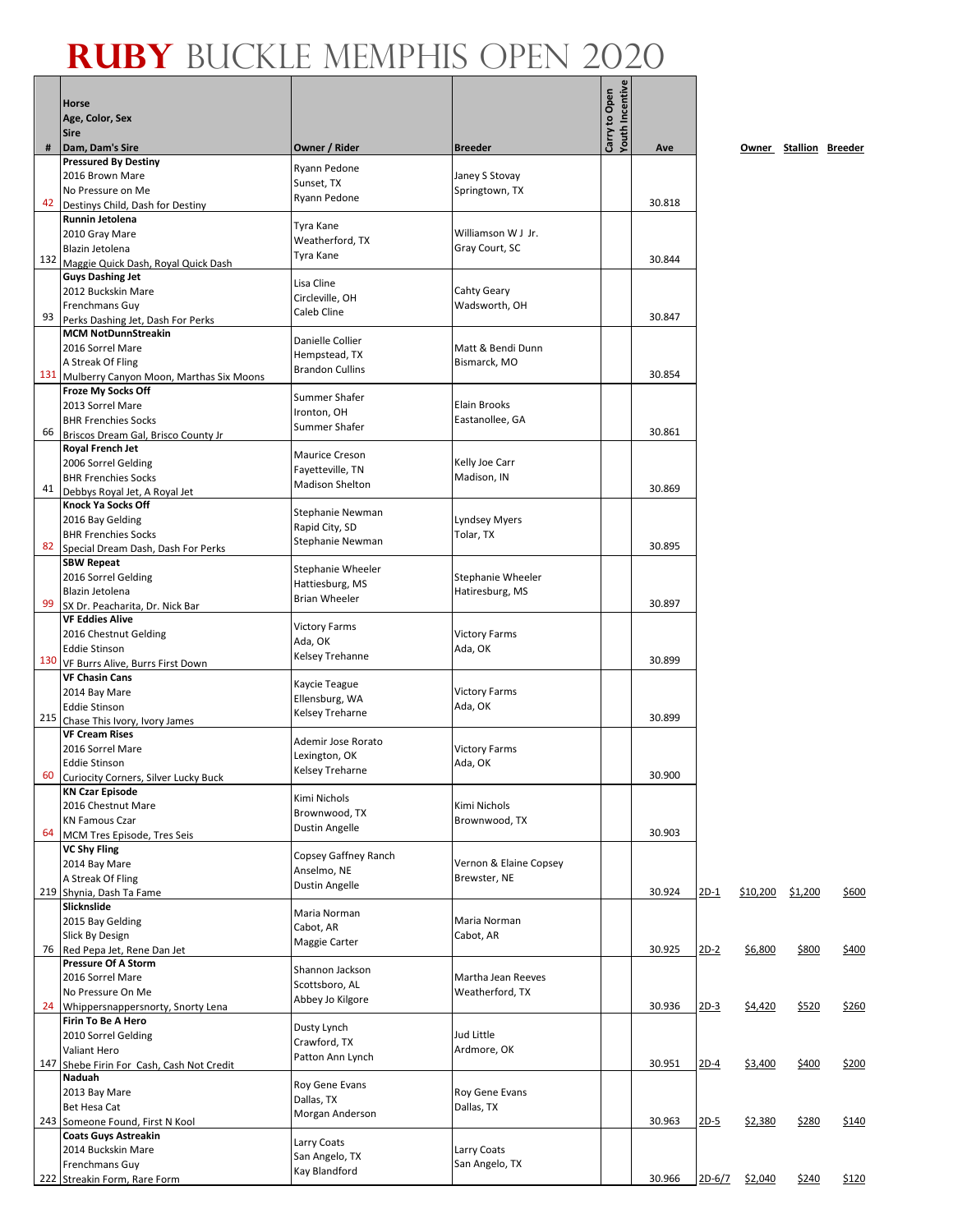#### **Ruby** Buckle Memphis Open 2020 ┱

Г

 $\overline{\phantom{0}}$ 

|     | Horse<br>Age, Color, Sex                                       |                                                 |                                 | Carry to Open<br>Youth Incentive |        |        |         |                        |       |
|-----|----------------------------------------------------------------|-------------------------------------------------|---------------------------------|----------------------------------|--------|--------|---------|------------------------|-------|
| #   | <b>Sire</b><br>Dam, Dam's Sire                                 | Owner / Rider                                   | <b>Breeder</b>                  |                                  | Ave    |        |         | Owner Stallion Breeder |       |
|     | <b>Guys Voodoo Bug</b>                                         |                                                 |                                 |                                  |        |        |         |                        |       |
|     | 2003 Sorrel Gelding                                            | Kaleb Terlip<br>Frontenac, KS                   | <b>Bill &amp; Debbie Myers</b>  |                                  |        |        |         |                        |       |
|     | Frenchmans Guy                                                 | Patton Ann Lynch                                | Saint Onge, SD                  |                                  |        |        |         |                        |       |
|     | 138 Voo Doo Martha, Marthas Six Moons<br>Vanila Gold           |                                                 |                                 |                                  | 30.966 | 2D-6/7 | \$2,040 | \$240                  | \$120 |
|     | 2008 Palomino Stallion                                         | Hazelwood Ranch                                 | Harry & Vivian Blackwell        |                                  |        |        |         |                        |       |
|     | Designer Red                                                   | Holly Springs, MS<br>Chad Henlsey               | Naylor, MO                      |                                  |        |        |         |                        |       |
|     | 232 SX Frenchmans Vanila, Frenchmans Guy                       |                                                 |                                 |                                  | 30.972 | $2D-8$ | \$1,360 | \$160                  | \$80  |
|     | <b>VF Miracles Happen</b><br>2015 Sorrel Mare                  | Mia McClory                                     | <b>Victory Farms</b>            |                                  |        |        |         |                        |       |
|     | <b>Eddie Stinson</b>                                           | Lincolnton, NC                                  | Ada, OK                         |                                  |        |        |         |                        |       |
|     | 150 Lika Miracle, Dean Miracle                                 | Mia McClory                                     |                                 |                                  | 30.978 | $2D-9$ | \$1,020 | \$120                  | \$60  |
|     | Famous Sierra *                                                | Jolene Montgomery                               |                                 |                                  |        |        |         |                        |       |
|     | 2015 Brown Stallion<br>JL Dash Ta Heaven                       | Purdon, TX                                      | Jud Little Ranch                |                                  |        |        |         |                        |       |
| 54  | Sierras Cashin In, Cash Not Credit                             | Jolene Montgomery                               | Ardmore, OK                     |                                  | 30.981 | 2D-10  | \$680   | <u>\$80</u>            | \$40  |
|     | <b>Eddies Lil Cat</b>                                          |                                                 |                                 |                                  |        |        |         |                        |       |
|     | 2013 Sorrel Mare                                               | <b>Aubrey Smith</b><br>Binghamton, NY           | <b>Victory Farms</b>            |                                  |        |        |         |                        |       |
| 130 | <b>Eddie Stinson</b>                                           | <b>Aubrey Smith</b>                             | Ada, OK                         |                                  | 30.990 |        |         |                        |       |
|     | Longshot Lover, Little Cat Olena<br><b>Streakin Queenie</b>    |                                                 |                                 |                                  |        |        |         |                        |       |
|     | 2012 Bay Roan Mare                                             | Ryann Pedone                                    | Brian & Lisa Fulton             |                                  |        |        |         |                        |       |
|     | A Streak of Fling                                              | Sunset, TX<br>Ryann Pedone                      | Valentine, NE                   |                                  |        |        |         |                        |       |
| 197 | Queen Fa Tima, Dash Ta Fame                                    |                                                 |                                 |                                  | 31.002 |        |         |                        |       |
|     | <b>Smooth Ruby Jean</b>                                        | Cindy Wright                                    | <b>Barlow Livestock</b>         |                                  |        |        |         |                        |       |
|     | 2013 Bay Mare<br>A Smooth Guy                                  | Gillette, WY                                    | Gillette, WY                    |                                  |        |        |         |                        |       |
| 106 | Fame Ta Throw, Dash Ta Fame                                    | Maggie Carter                                   |                                 |                                  | 31.007 |        |         |                        |       |
|     | <b>Slick Just Got Real</b>                                     | <b>Brandi Geiger</b>                            |                                 |                                  |        |        |         |                        |       |
|     | 2016 Gray Gelding                                              | Williston, FL                                   | Sondra Lea Heine                |                                  |        |        |         |                        |       |
| 92  | Slick By Design<br>Lavish Eyes, Mr Eye Opener                  | Rylee Elliott-Howell                            | Campbell, TX                    |                                  | 31.015 |        |         |                        |       |
|     | Uknowmydaddyisslick                                            |                                                 |                                 |                                  |        |        |         |                        |       |
|     | 2015 Bay Gelding                                               | Julee Daulton<br>Jamestown, ND                  | <b>Terry Vogel</b>              |                                  |        |        |         |                        |       |
| 50  | Slick By Design                                                | Molly Otto                                      | Gainsville, TX                  |                                  | 31.028 |        |         |                        |       |
|     | Firey Contender, Title Contender<br><b>Aztecsdontwearsocks</b> |                                                 |                                 |                                  |        |        |         |                        |       |
|     | 2013 Bay Mare                                                  | Camron P Fambro                                 | Camron P Fambro                 |                                  |        |        |         |                        |       |
|     | <b>BHR Frenchies Socks</b>                                     | Stephenville, TX<br><b>Timber Allenbrand</b>    | Stephenville, TX                |                                  |        |        |         |                        |       |
| 45  | Vaqueros Aztec, Drifts Vaquero                                 |                                                 |                                 |                                  | 31.048 |        |         |                        |       |
|     | HP Dash to Fiesta *<br>2013 Stallion                           | Jason Martin & Charlie Cole                     |                                 |                                  |        |        |         |                        |       |
|     | Dash Ta Fame                                                   | Pilot Point, TX                                 | <b>Kelly Yates</b>              |                                  |        |        |         |                        |       |
| 40  | Fire Water Fiesta, Fire Water Flit                             | Ryann Pedone                                    |                                 |                                  | 31.057 |        |         |                        |       |
|     | <b>SX Blazin Brucolena</b>                                     | Greg & Lori Shearer                             |                                 |                                  |        |        |         |                        |       |
|     | 2014 Sorrel Gelding<br>Blazin Jetolena                         | Interior, SD                                    | Greg & Lori Shearer<br>Wall, SD |                                  |        |        |         |                        |       |
| 104 | SX Docs Digit, Docs Bruce                                      | Lainee Sampson                                  |                                 |                                  | 31.069 |        |         |                        |       |
|     | <b>MR Vegas Fame</b>                                           | <b>MR Performance Horses</b>                    |                                 |                                  |        |        |         |                        |       |
|     | 2016 Mare                                                      | Bellville, TX                                   | <b>MR Performance Horses</b>    |                                  |        |        |         |                        |       |
| 94  | <b>French Streaktovegas</b><br>JL Sweet Fame, Dash ta Fame     | Jodee Miller                                    | Bellville, TX                   |                                  | 31.075 |        |         |                        |       |
|     | <b>Me Flingin Diamonds</b>                                     |                                                 |                                 |                                  |        |        |         |                        |       |
|     | 2016 Buckskin Mare                                             | Limitless Performance Horses, LLC<br>Dublin, TX | Cami Morgan                     |                                  |        |        |         |                        |       |
|     | A Streak Of Fling                                              | <b>Billie Ann Harmon</b>                        | Westville, FL                   |                                  | 31.087 |        |         |                        |       |
| 68  | Sister Golden Bug, Runaway Bug<br><b>Rocknroll Frenchgirl</b>  |                                                 |                                 |                                  |        |        |         |                        |       |
|     | 2008 Buckskin Mare                                             | <b>Bert Skimehorn</b>                           | Cross Creek Ranch               |                                  |        |        |         |                        |       |
|     | <b>Frenchmens Guy</b>                                          | Springfield, TN<br><b>Bert Skinehorn</b>        | Ashville, OH                    |                                  |        |        |         |                        |       |
| 92  | Spear the Cash, Roll the Cash                                  |                                                 |                                 |                                  | 31.092 |        |         |                        |       |
|     | <b>GL Six Flits N Fame</b>                                     | Abigail Poe                                     | Gun Lake Performance Horses     |                                  |        |        |         |                        |       |
|     | 2015 Chestnut Gelding<br>Aint Seen Nothin Yet                  | Fitzgerald, GA                                  | Tifton, GA                      |                                  |        |        |         |                        |       |
| 1   | Looks To Kill For, Flit To Kill                                | Abigail Poe                                     |                                 | Υ                                | 31.099 |        |         |                        |       |
|     | Pocketfullapaychecks                                           | Susan Justus                                    |                                 |                                  |        |        |         |                        |       |
|     | 2009 Bay Mare                                                  | Hendersonville, NC                              | Susan Justus                    |                                  |        |        |         |                        |       |
| 17  | Carrizzo<br>This Bullys For You, Bully Bullion                 | Susan Justus                                    | Hendersonville, NC              |                                  | 31.102 |        |         |                        |       |
|     | <b>Miss Mango Tango</b>                                        |                                                 |                                 |                                  |        |        |         |                        |       |
|     | 2006 Palomino Mare                                             | <b>Nealey Dalton</b><br>Adamsville, TN          | Tom Camp                        |                                  |        |        |         |                        |       |
|     | Frenchmans Guy                                                 | <b>Nealey Dalton</b>                            | Condon, MT                      |                                  |        |        |         |                        |       |
| 169 | Misty Moon Lite, Rare Jet                                      |                                                 |                                 |                                  | 31.105 |        |         |                        |       |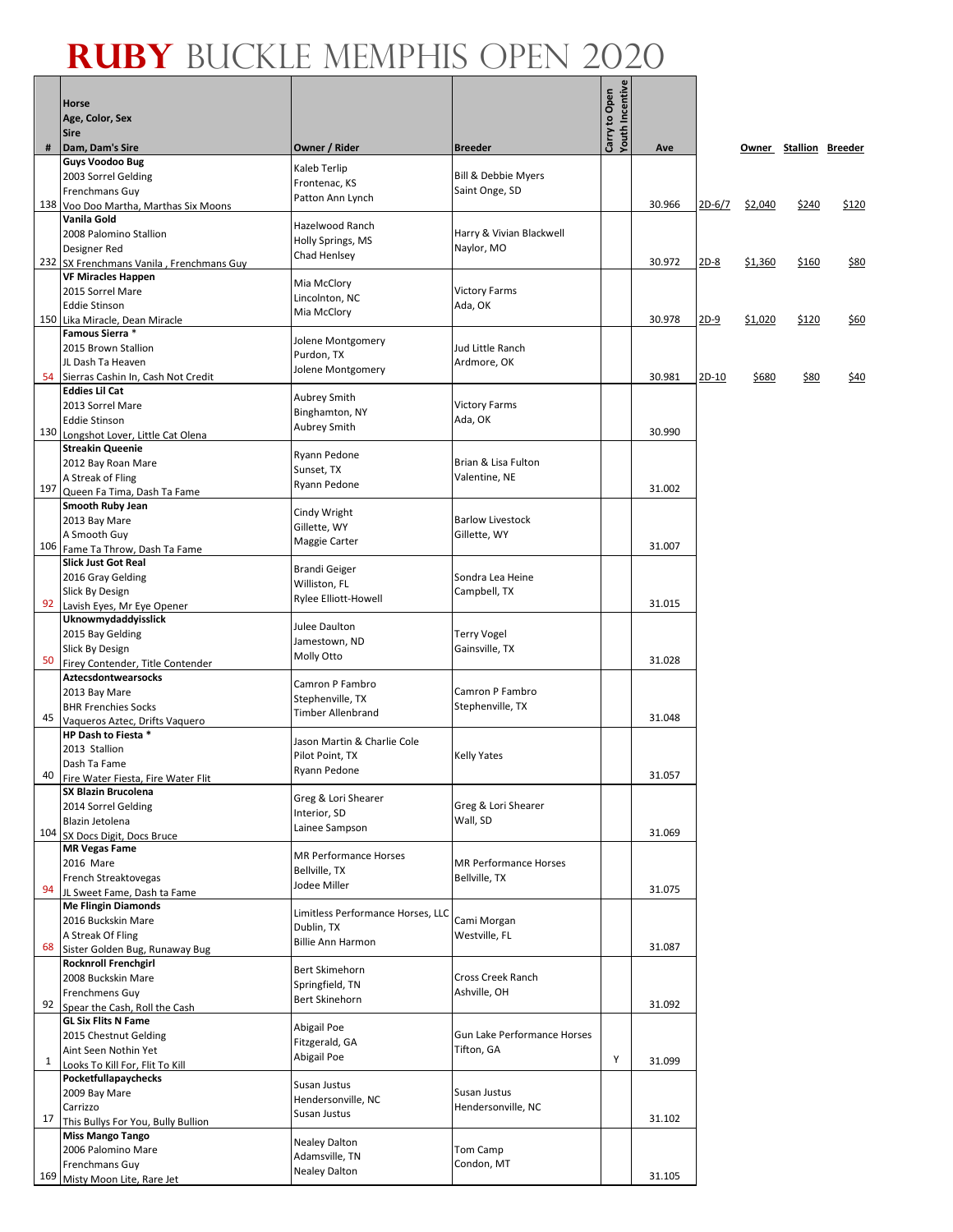|     | Horse                                                          |                                     |                                              | Youth Incentive<br>Carry to Open |        |
|-----|----------------------------------------------------------------|-------------------------------------|----------------------------------------------|----------------------------------|--------|
|     | Age, Color, Sex<br><b>Sire</b>                                 |                                     |                                              |                                  |        |
| #   | Dam, Dam's Sire                                                | Owner / Rider                       | <b>Breeder</b>                               |                                  | Ave    |
|     | <b>Famous By Design</b><br>2015 Brown Mare                     | Donna Workman                       | Nicole Logan                                 |                                  |        |
|     | Slick By Design                                                | Katy, TX                            | Rapid City, SD                               |                                  |        |
|     | 142 Nick Of Guy, Frenchmans Guy                                | <b>Brielle Workman</b>              |                                              |                                  | 31.112 |
|     | <b>Wheres My Soxx</b>                                          | <b>Ashley Harvey</b>                |                                              |                                  |        |
|     | 2013 Sorrel Mare                                               | Decatur, TX                         | Amanda Kay                                   |                                  |        |
|     | <b>BHR Frenchies Socks</b>                                     | <b>Ashley Harvey</b>                | Joaquin, TX                                  |                                  | 31.118 |
|     | 131 Picabo Gold, Dash Ta Fame<br><b>KW Frenchmans Fame</b>     |                                     |                                              |                                  |        |
|     | 2009 Chestnut Gelding                                          | Melissa Carr                        | Ken & Karen Wearin                           |                                  |        |
|     | Frenchmans Guy                                                 | Platteville, WI                     | De Leon, TX                                  |                                  |        |
| 60  | Dashin N Blushin, Dash Ta Fame                                 | Melissa Carr                        |                                              |                                  | 31.136 |
|     | <b>Royal Slick Design</b>                                      | Ally Hayes Lyshon                   |                                              |                                  |        |
|     | 2015 Brown Gelding<br>Slick By Design                          | Fort Pierce, FL                     | Dawn Perry<br>Longford, KS                   |                                  |        |
| 104 | RS Bling Bling, Royal Shake Em                                 | Caryn Henry                         |                                              |                                  | 31.137 |
|     | A Prime Design                                                 | Bob & Tracy Haberlandt              |                                              |                                  |        |
|     | 2007 Sorrel Mare                                               | Okeechobee, FL                      | Flat Get It Farm Inc                         |                                  |        |
|     | Designer Red                                                   | Kaycee Raye Hanchey                 | Villa Rica, GA                               | Υ                                | 31.137 |
|     | 144 Prime Time Cash, Blackjack Cash<br><b>BT Buddy Stinson</b> |                                     |                                              |                                  |        |
|     | 2009 Bay Gelding                                               | <b>Bridget Thomas</b>               | <b>CR Herbert</b>                            |                                  |        |
|     | <b>Eddie Stinson</b>                                           | Combine, TX                         | Combine, TX                                  |                                  |        |
| 12  | Scores Big Time, Even The Score                                | <b>Bridget Thomas</b>               |                                              |                                  | 31.143 |
|     | <b>Ima Friendly Guy</b>                                        | <b>MR Performance Horses</b>        |                                              |                                  |        |
|     | 2010 Bay Gelding                                               | Bellville, TX                       | <b>Bill &amp; Debbie Myers</b>               |                                  |        |
| 127 | A Smooth Guy<br>Dash Of Hot Colours, Dashing Val               | Jodee Miller                        | St. Onge, SD                                 |                                  | 31.164 |
|     | This Lady Takin Cash                                           |                                     |                                              |                                  |        |
|     | 2015 Chestnut Mare                                             | Kayla Copenhaver<br>Saint James, MO | Ron Reed                                     |                                  |        |
|     | Aint Seen Nothin Yet                                           | Kayla Copenhaver                    | Lawrence, KS                                 |                                  |        |
|     | 18 Fuels Billy Jean, Oklahoma Fuel                             |                                     |                                              |                                  | 31.186 |
|     | Born In A Hot Lane<br>2015 Palomino Gelding                    | <b>Elizabeth Akins</b>              | Kris Suard                                   |                                  |        |
|     | Born Ta Be Famous                                              | Lebanon, TN                         | Thibodaux, LA                                |                                  |        |
|     | 111 One Hot Lane, Lanes Leinster                               | <b>Brittany Tonozzi</b>             |                                              |                                  | 31.204 |
|     | <b>SL French Meteorite</b>                                     | Sitnal Livestock LLC                |                                              |                                  |        |
|     | 2014 Bay Mare                                                  | Spearfish, SD                       | <b>Sitnal Livestock LLC</b>                  |                                  |        |
|     | Frenchmans Guy<br>16 Dashing Meteror, Dashing With Cash        | <b>Tres Schaack</b>                 | Spearfish, SD                                |                                  | 31.205 |
|     | <b>Smooth Aces</b>                                             |                                     |                                              |                                  |        |
|     | 2010 Red Dun Mare                                              | Carole Strickland<br>Kiowa, CO      | Bill & Debbie Myers                          |                                  |        |
|     | A Smooth Guy                                                   | Carole Strickland                   | St Onge, SD                                  |                                  |        |
| 90  | Red Ace Three, Laughing Dun Bar                                |                                     |                                              |                                  | 31.207 |
|     | <b>Frenchmans Kid Rock</b><br>2007 Sorrel Gelding              | Stephanie Newman                    | Lacey Donegan                                |                                  |        |
|     | Frenchmans Guy                                                 | Rapid City, SD                      | Bluff Dale, TX                               |                                  |        |
| 216 | Mamies Leavin, This Jets Leavin                                | Stephanie Newman                    |                                              |                                  | 31.220 |
|     | <b>Famous Blazin Boxers</b>                                    | Erika Boucher                       |                                              |                                  |        |
|     | 2015 Sorrel Gelding<br>Blazin Jetolena                         | Galion, OH                          | <b>Busby Quarterhorse LLC</b><br>Millsap, TX |                                  |        |
| 13  | Famous Silk Panties, Dash Ta Fame                              | Kelly Bowser                        |                                              |                                  | 31.225 |
|     | <b>Blazin Boss</b>                                             |                                     |                                              |                                  |        |
|     | 2016 Sorrel Stallion                                           | Hayle Gibson<br>Redcrest, CA        | Tiffany E Cooper                             |                                  |        |
| 65  | Blazin Jetolena                                                | <b>Troy Crumrine</b>                |                                              |                                  | 31.277 |
|     | Famous Moonlight, Dash Ta Fame<br><b>Lethal by Design</b>      |                                     |                                              |                                  |        |
|     | 2016 Bay Mare                                                  | Paige Brauer                        | <b>Birgit Self</b>                           |                                  |        |
|     | Slick by Design                                                | Belleville, IL                      | Pilot Point, TX                              |                                  |        |
| 12  | TR Miss Graygun, Playgun                                       | Paige Brauer                        |                                              |                                  | 31.286 |
|     | Pressure on A High                                             | Clayton Hayden                      |                                              |                                  |        |
|     | 2016 Sorrel Mare<br>No Pressure on Me                          | Milledgeville, GA                   | Erika Ashley<br>Krum, TX                     |                                  |        |
|     | 125 A Midnight High, All Night High                            | Ryann Pedone                        |                                              |                                  | 31.292 |
|     | <b>Toast Your Socks Off</b>                                    |                                     |                                              |                                  |        |
|     | 2016 Sorrel Mare                                               | Tesha Fredericks<br>Weatherford, TX | Lyndsey Myers                                |                                  |        |
|     | <b>BHR Frenchies Socks</b>                                     | Molli Montgomery                    | Tolar, TX                                    |                                  | 31.303 |
| 47  | Toast Your Bug, Raise Your Glass<br><b>Guys Merridoc Girl</b>  |                                     |                                              |                                  |        |
|     | 2011 Sorrel Mare                                               | Camron P Fambro                     | Troy & Jaime Ashford                         |                                  |        |
|     | Frenchmans Guy                                                 | Stephenville, TX                    | Lott, TX                                     |                                  |        |
| 98  | JB Docs Lil Tootsle, Merridoc                                  | <b>Timber Allenbrand</b>            |                                              |                                  | 31.312 |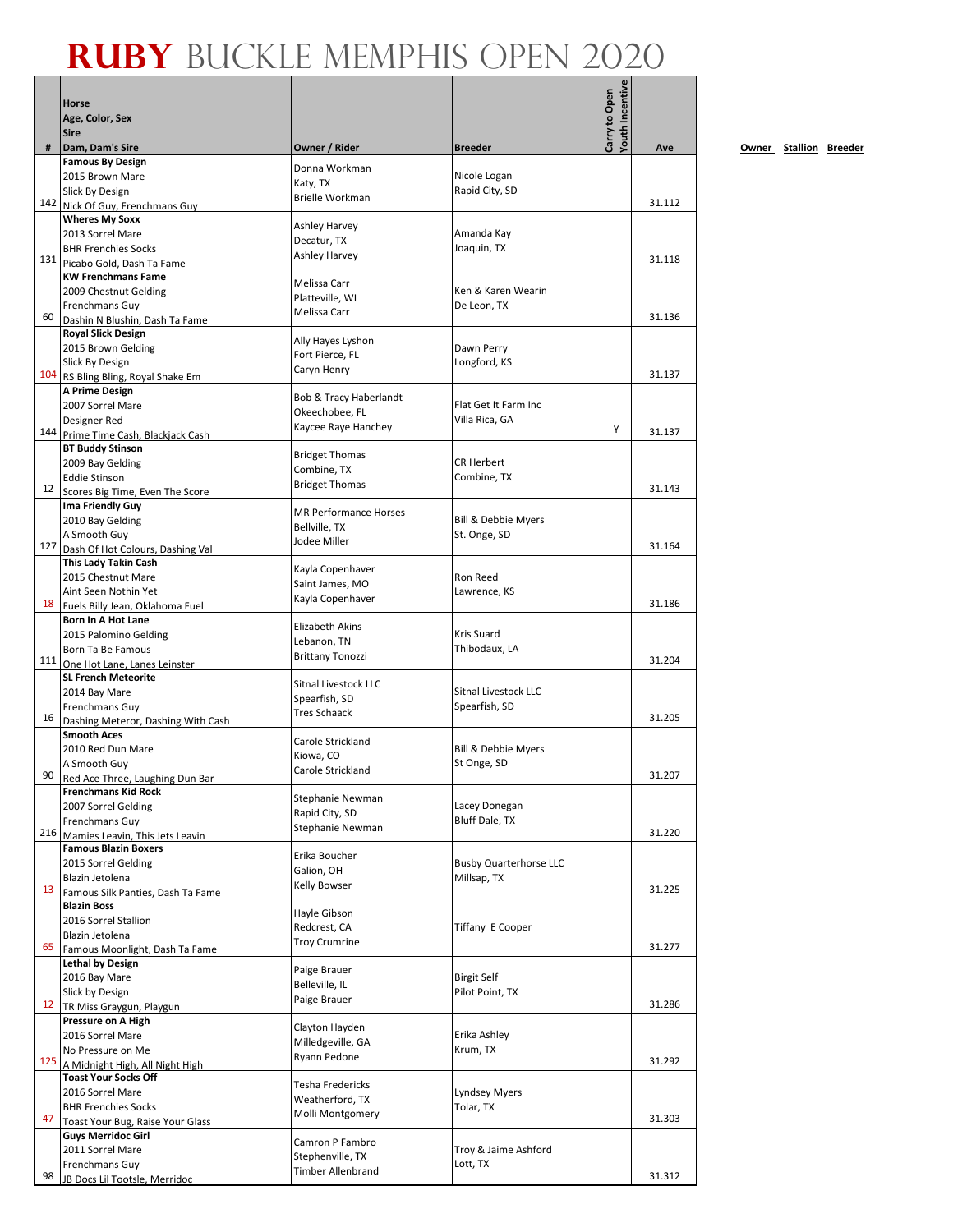|     | <b>Horse</b>                                                      |                                  |                                        | <b>routh Incentive</b> |        |           |
|-----|-------------------------------------------------------------------|----------------------------------|----------------------------------------|------------------------|--------|-----------|
|     | Age, Color, Sex                                                   |                                  |                                        | Carry to Open          |        |           |
|     | <b>Sire</b>                                                       |                                  |                                        |                        |        |           |
| #   | Dam, Dam's Sire<br>A Smooth Flit Bar                              | Owner / Rider                    | <b>Breeder</b>                         |                        | Ave    | <u>Ow</u> |
|     | 2012 Sorrel Gelding                                               | Juan & Bobbie Jo Alcazar         | Brenda F. Raley                        |                        |        |           |
|     | A Smooth Guy                                                      | Okeechobee, FL                   | Whitney, TX                            |                        |        |           |
| 136 | Halley Flit Bar, Flit Bar Beggar                                  | Bobbie Jo Alcazar                |                                        |                        | 31.361 |           |
|     | <b>Fortunate Frenchgirl</b>                                       | For The Fame LLC                 |                                        |                        |        |           |
|     | 2012 Chestnut Mare<br><b>BHR Frenchies Socks</b>                  | Micanopy, FL                     | Crystal Shumate<br>Micanopy, FL        |                        |        |           |
| 209 | For The Fame, Dash Ta Fame                                        | Crystal Shumate                  |                                        |                        | 31.362 |           |
|     | <b>KN Johnny Be Good</b>                                          | Sarina Landers                   |                                        |                        |        |           |
|     | 2015 Gelding                                                      | Franktown, CO                    | Kimi Nichols                           |                        |        |           |
| 207 | Epic Leader                                                       | Lorissa Jo Merritt               | Brownwood, TX                          |                        | 31.378 |           |
|     | Vanishing Frenchgirl, Frenchmans Guy<br><b>Streakin Eye Paint</b> |                                  |                                        |                        |        |           |
|     | 2005 Red Roan Mare                                                | Sherri Cass                      | Lance Robinson & May                   |                        |        |           |
|     | A Streak Of Fling                                                 | Pierre, SD<br>Sherri Cass        | Anderson                               |                        |        |           |
| 225 | Miss Eye Paint, Mr. Eye Opener                                    |                                  | Spanish Fork, UT                       |                        | 31.411 |           |
|     | <b>Dashin French Socks</b>                                        | Suade Furr                       |                                        |                        |        |           |
|     | 2016 Mare<br><b>BHR Frenchies Socks</b>                           | Boerne, TX                       | Michelle Blanchet<br>Rosedale, LA      |                        |        |           |
| 81  | Jess Dashin For Cash, Visionarian                                 | Suade Furr                       |                                        |                        | 31.440 |           |
|     | <b>RF Chrome In Black</b>                                         | Ryan & Fonda Melby               |                                        |                        |        |           |
|     | 2015 Black Mare                                                   | Backus, MN                       | Jane & Ryan Melby                      |                        |        |           |
| 111 | Slick By Design                                                   | Fonda Melby                      | Backus, MN                             |                        | 31.442 |           |
|     | RC Back In Black, Ninety Nine Goldmine<br><b>Gunnin For Vegas</b> |                                  |                                        |                        |        |           |
|     | 2016 Chestnut Mare                                                | Lee Standeford                   | Karissa Wyeth                          |                        |        |           |
|     | French Streaktovegas                                              | Atlanta, IN                      | North Salem, IN                        |                        |        |           |
| 17  | Hollywood Gunnit, Gunsmoke Fritz                                  | Krista Standeford                |                                        |                        | 31.448 |           |
|     | Im A Slick Guy *                                                  | David & Elaine Sloan             |                                        |                        |        |           |
|     | 2015 Black Stallion<br>Slick By Design                            | Jermyn, TX                       | Cathy Geary<br>Wadsworth, OH           |                        |        |           |
| 148 | Frenchmans Perkette, Frenchmans Guy                               | Tricia Aldridge                  |                                        |                        | 31.470 |           |
|     | My Epic Miracle                                                   | Laney Fowler                     |                                        |                        |        |           |
|     | 2015 Sorrel Mare                                                  | Grandview, TX                    | Schiller Ranch                         |                        |        |           |
| 49  | Epic Leader                                                       | <b>Tyler Crosby</b>              | College Station, TX                    |                        | 31.485 |           |
|     | LRH Ali Marae, Miracle Streak<br>Babygoterblujeanson              |                                  |                                        |                        |        |           |
|     | 2013 Chestnut Mare                                                | <b>Bailey Dotten/Wesley Pell</b> | <b>Curtis Beck</b>                     |                        |        |           |
|     | <b>BHR Frenchies Socks</b>                                        | New Smyrna Beach, FL             | Tiger, GA                              |                        |        |           |
| 80  | Sweet Bonnie Bunny, Hold On Hes Coming                            | <b>Bailey Dotten</b>             |                                        |                        | 31.504 |           |
|     | <b>Slick French Mimosa</b>                                        | Wendie Scheidle                  |                                        |                        |        |           |
|     | 2016 Mare<br>Slick By Design                                      | French Village, MO               | Shannon Akerstorm<br>Potter Valley, CA |                        |        |           |
|     | 237 Native French Girl, Frenchmans Guy                            | Savannah Shumpert                |                                        | Y                      | 31.510 |           |
|     | <b>French Ta Vegas</b>                                            | Louis Paradis                    |                                        |                        |        |           |
|     | 2016 Sorrel Gelding                                               | Thetford Mines, QC               | LP Martineau Centaur                   |                        |        |           |
| 23  | French Streaktovegas                                              | Louis Paradis                    | Chambly, QC                            |                        | 31.514 |           |
|     | Keen On Kash, Dash For Cash<br><b>Sissys Slick Design</b>         |                                  |                                        |                        |        |           |
|     | 2015 Bay Stallion                                                 | Southern Rose Ranch              | Southern Rose Ranch                    |                        |        |           |
|     | Slick By Design                                                   | Pelzer, SC<br>Mike Green         | Pelzer, SC                             |                        |        |           |
| 102 | Sissys Little Coin, Packin Sixes                                  |                                  |                                        |                        | 31.520 |           |
|     | Aintseennaughtyyet<br>2016 Bay Gelding                            | Slash S Ranch                    | Jim & Darlene Pollard                  |                        |        |           |
|     | Aint Seen Nothin Yet                                              | Belcher, LA                      | Rush Springs, OK                       |                        |        |           |
| 34  | Miss Pecos Brown, My Leroy Brown                                  | Kyndal Schley                    |                                        |                        | 31.557 |           |
|     | French Wasabi                                                     | Jennifer McGraw                  |                                        |                        |        |           |
|     | 2015 Sorrel Geldiing                                              | Ocala, FL                        | Kim Landry                             |                        |        |           |
| 48  | <b>BHR Frenchies Socks</b>                                        | Rylee Elliott                    | Starke, FL                             |                        | 31.569 |           |
|     | Bells Contender, Title Contender<br><b>KN First Slick Chick</b>   |                                  |                                        |                        |        |           |
|     | 2016 Palomino Mare                                                | Tricia Aldridge                  | Kimi Nichols                           |                        |        |           |
|     | Slick By Design                                                   | Sanger, TX<br>Tricia Aldridge    | Brownwood, TX                          |                        |        |           |
| 86  | Vanishing Frenchgirl, Frenchmans Guy                              |                                  |                                        |                        | 31.569 |           |
|     | <b>SJS Designedbyflair</b>                                        | <b>Rylee Shields</b>             | Hope Sickler                           |                        |        |           |
|     | 2015 Bay Stallion<br>Slick By Design                              | Cochrane, AB CANADA              | Gladstone, ND                          |                        |        |           |
| 152 | Famous French Flair, Dash Ta Fame                                 | <b>Rylee Shields</b>             |                                        |                        | 31.573 |           |
|     | <b>Outstanding Pay</b>                                            | Mary Ellen Bullard               |                                        |                        |        |           |
|     | 2014 Brown Mare                                                   | Andalusia, AL                    | David & Lisa O'Keeffee                 |                        |        |           |
| 26  | Irish Pay<br>Elite Mercedes, Freckles Elite                       | Kayla Coker                      | Mohall, ND                             |                        | 31.588 |           |
|     |                                                                   |                                  |                                        |                        |        |           |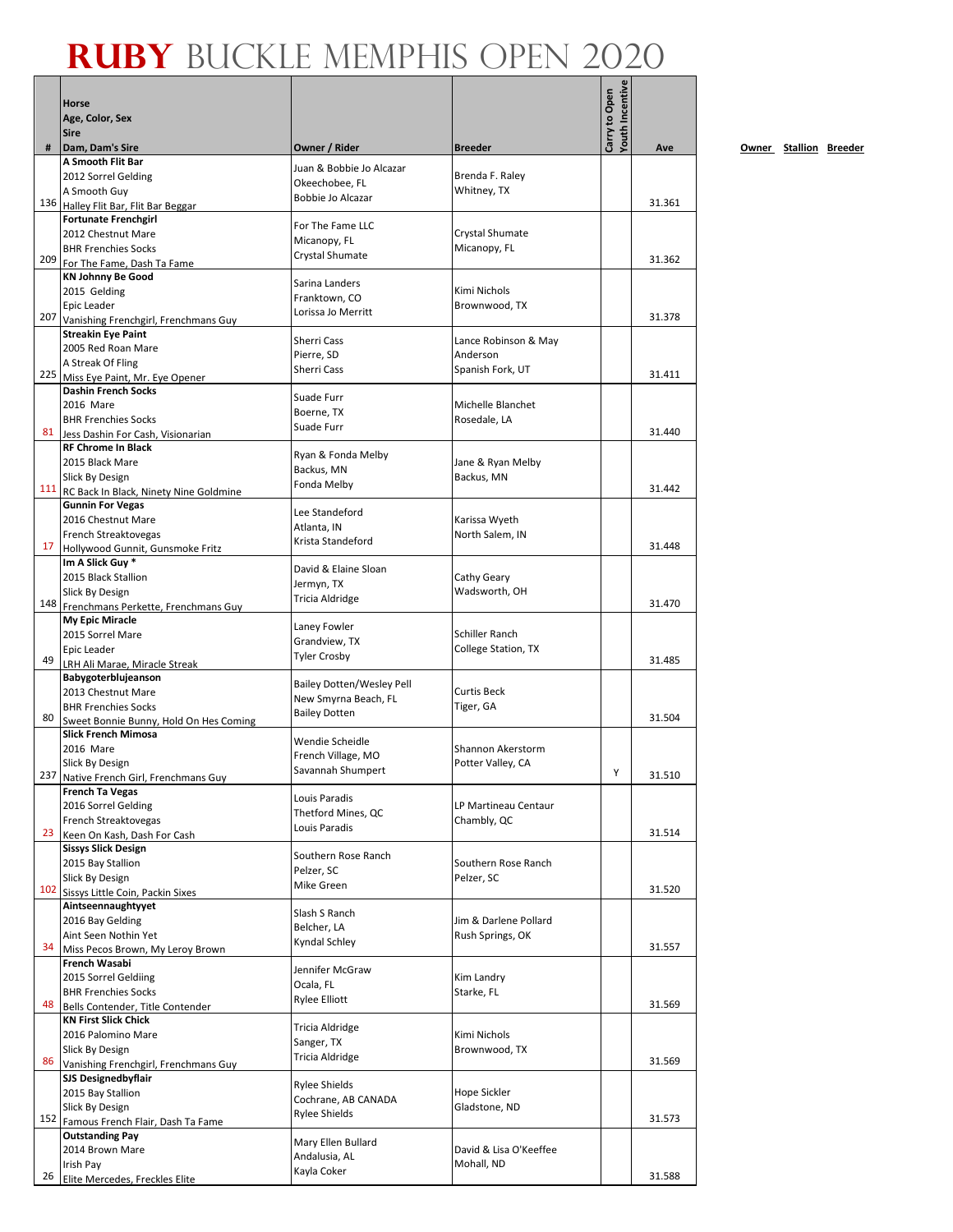|     | Horse<br>Age, Color, Sex                                      |                                       |                                    | <b>/outh Incentive</b><br>Carry to Open |        |
|-----|---------------------------------------------------------------|---------------------------------------|------------------------------------|-----------------------------------------|--------|
|     | <b>Sire</b>                                                   |                                       |                                    |                                         |        |
| #   | Dam, Dam's Sire                                               | Owner / Rider                         | <b>Breeder</b>                     |                                         | Ave    |
|     | Firewaterfrenchfame                                           | Kevin & Summer Kosel                  |                                    |                                         |        |
|     | 2014 Chestnut Gelding<br>Aint Seen Nothin Yet                 | Glenham, SD                           | Carol. T Warren<br>Hermiston, OR   |                                         |        |
| 95  | Fire Water Flyer, Fire Water Flit                             | Summer Kosel                          |                                    |                                         | 31.603 |
|     | <b>Frenchgirl Fame</b>                                        |                                       |                                    |                                         |        |
|     | 2011 Chestnut Mare                                            | For The Fame LLC<br>Micanopy, FL      | Crystal Shumate                    |                                         |        |
|     | <b>BHR Frenchies Socks</b>                                    | Derek Piel                            | Micanopy, FL                       |                                         |        |
| 79  | For The Fame, Dash Ta Fame<br><b>Dash Ta Perfection</b>       |                                       |                                    |                                         | 31.617 |
|     | 2015 Sorrel Mare                                              | Lee Pedone                            | James                              |                                         |        |
|     | A Dash to Streak                                              | Brooksville, TX                       | Purcell, OK                        |                                         |        |
|     | 158 Perfection in Brown, Dashing Cleat                        | Ryann Pedone                          |                                    |                                         | 31.628 |
|     | <b>Miss Etta Stinson</b>                                      | Lee Pedone                            |                                    |                                         |        |
|     | 2015 Bay Mare                                                 | Sunset, TX                            | <b>Victory Farms</b>               |                                         |        |
| 19  | <b>Eddie Stinson</b><br>A Dash Of Reality, Some Dasher        | Amanda Hardee                         | Ada, OK                            |                                         | 31.634 |
|     | Design To Flash                                               |                                       |                                    |                                         |        |
|     | 2016 Bay Gelding                                              | Pattie Marshall<br>Plainwell, MI      | <b>Pattie Marshall</b>             |                                         |        |
|     | Slick By Design                                               | Kaily Scoy                            | Plainwell, MI                      |                                         |        |
| 83  | Flashy Ms Ease, First To Flash<br><b>Blazinredrhinestones</b> |                                       |                                    |                                         | 31.639 |
|     | 2015 Sorrel Mare                                              | Linda Jett Mosley                     | Dale E. Reed                       |                                         |        |
|     | Blazin Jetolena                                               | Vidalia, GA                           | Powathan, OA                       |                                         |        |
| 36  | Dyna Rae Honor, Jet of Honor                                  | <b>Troy Crumrine</b>                  |                                    |                                         | 31.660 |
|     | Lkstreakinfrenchdown                                          | Sherri Cass                           |                                    |                                         |        |
|     | 2009 Sorrel Mare                                              | Pierre, SD                            | Aimee & Kay Olson                  |                                         |        |
|     | Frenchmans Guy<br>141 Dashing Minstral, First Down Dash       | <b>Taylyn Cass</b>                    | Bluff Dale, TX                     | Y                                       | 31.725 |
|     | <b>Rivons Blazin Jetty</b>                                    |                                       |                                    |                                         |        |
|     | 2008 Mare                                                     | Suzanne Moran                         | Suzanne Moran                      |                                         |        |
|     | Blazin Jetolena                                               | Shepherd, TX<br>Katy Moran            | Shepherd, TX                       |                                         |        |
|     | 203 Star Marlitta, Truckle Feature                            |                                       |                                    |                                         | 31.740 |
|     | <b>Guys Dash of Fame</b><br>2013 Palomino Mare                | Cindy Kinnebrew                       | <b>Bill and Debbie Myers</b>       |                                         |        |
|     | Frenchmans Guy                                                | Indian Springs, AL                    | Saint Onge, SD                     |                                         |        |
|     | 160 Miss Dash of Fame, Dash Ta Fame                           | Silivia Kinnebrew                     |                                    |                                         | 31.752 |
|     | <b>VC Fuel Fling</b>                                          | Lindsay & Willie Leverington          |                                    |                                         |        |
|     | 2010 Sorrel Gelding                                           | Jonesburg, MO                         | Vernon & Elaine Copsey             |                                         |        |
|     | A Streak Of Fling<br>173 Easy Credit Fuel, Oklahoma Fuel      | Lindsay Leverington                   | Brewster, NE                       |                                         | 31.772 |
|     | <b>Flip Flops A Floppin</b>                                   |                                       |                                    |                                         |        |
|     | 2014 Bay Roan Gelding                                         | <b>Trent Roorda</b><br>Rensselaer. IN | Sammy Crooks                       |                                         |        |
|     | <b>Best Advice</b>                                            | <b>Trent Roorda</b>                   | Arlington, KY                      |                                         |        |
|     | 200 Foxy Blu Hancock, Hancocks Blue Try                       |                                       |                                    |                                         | 31.776 |
|     | <b>Magnolia Moonshine</b><br>2016 Chestnut Mare               | Bobbi Heller                          | <b>Brittany Tonozzi</b>            |                                         |        |
|     | A Guy With Proof                                              | Victoria, TX                          | Lampasas, TX                       |                                         |        |
| 58  | Willaw Wisp Moon, Runnerelse                                  | <b>Brittany Tonozzi</b>               |                                    |                                         | 31.776 |
|     | <b>Fuelish Flings</b>                                         | Kendall Purgatorio                    |                                    |                                         |        |
|     | 2014 Bay Roan Gelding<br>A Streak Of Fling                    | Richmond, TX                          | Kendall Purgatorio<br>Richmond, TX |                                         |        |
|     | 193 Real Easy Fuel, Oklahoma Fuel                             | Kendall Purgatorio                    |                                    |                                         | 31.793 |
|     | RH Eyes Firen On Fame                                         |                                       |                                    |                                         |        |
|     | 2016 Bay Mare                                                 | Ron Hesselgesser<br>New Castle, PA    | Ron Hesselgesser                   |                                         |        |
|     | This Fame Is On Fire                                          | <b>Brandon Cullins</b>                | New Castle, PA                     |                                         |        |
| 113 | Velvet Stuff, Mystic Eye<br><b>Fast N Frosty Fling</b>        |                                       |                                    |                                         | 31.798 |
|     | 2015 Bay Roan Mare                                            | Coy & Maesa Kummer                    | Monica McClung                     |                                         |        |
|     | A Streak Of Fling                                             | Briggsdale, CO                        | May, OK                            |                                         |        |
| 73  | Bugs With Frosting, Dash Ta Fame                              | Maesa Kummer                          |                                    |                                         | 31.802 |
|     | <b>VF Hot Tamale</b>                                          | Randall Hartley                       |                                    |                                         |        |
|     | 2014 Sorrel Gelding                                           | Ocala, FL                             | <b>Victory Farms</b>               |                                         |        |
| 68  | <b>Eddie Stinson</b><br>Royal Sisters Hot, Royal Quick Dash   | Randy Hartley                         | Ada, OK                            |                                         | 31.840 |
|     | SM A Royal PYC                                                |                                       |                                    |                                         |        |
|     | 2011 Bay Gelding                                              | Stefani Barnett<br>Muskogee, OK       | Rafter SM Ranch                    |                                         |        |
|     | PYC Paint Your Wagon                                          | Stefani Barnett                       | Wagoner, OK                        |                                         |        |
|     | 140 A Royal Country Miss, A Royale High<br>Shesadesignerteddy |                                       |                                    |                                         | 31.867 |
|     | 2015 Bay Mare                                                 | Emma Abbott                           | Savannah Reeves                    |                                         |        |
|     | Slick By Design                                               | Bluff Dale, TX                        | Cross Plains, TX                   |                                         |        |
| 96  | Shes Free To Flame, Flaming Fire Water                        | Emma Abbott                           |                                    |                                         | 31.873 |

**Owner Stallion Breeder** 

 $\blacksquare$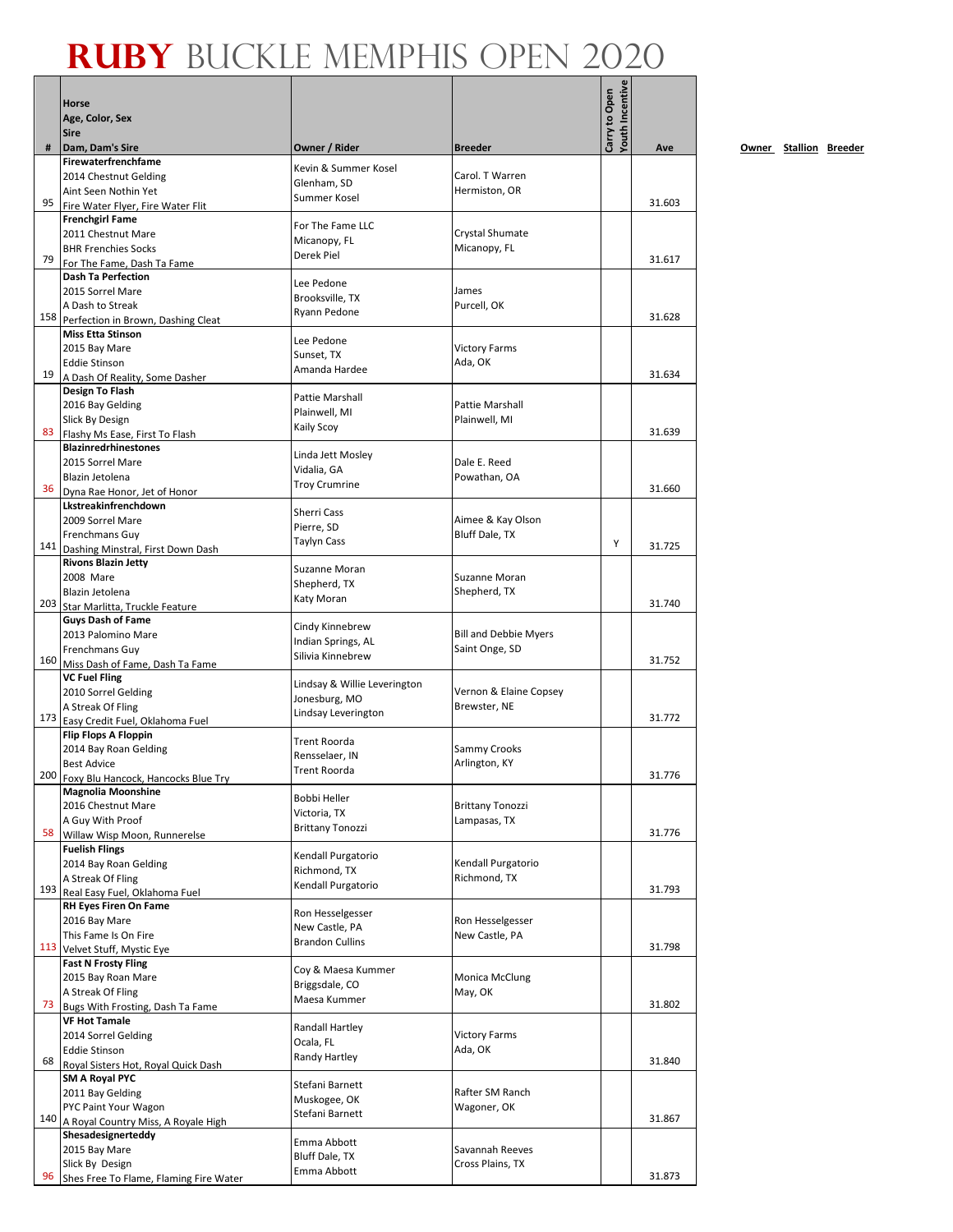|     | <b>Horse</b><br>Age, Color, Sex<br><b>Sire</b>                  |                                        |                                         | <b>Youth Incentive</b><br>Carry to Open |        |        |          |                        |             |
|-----|-----------------------------------------------------------------|----------------------------------------|-----------------------------------------|-----------------------------------------|--------|--------|----------|------------------------|-------------|
| #   | Dam, Dam's Sire                                                 | Owner / Rider                          | <b>Breeder</b>                          |                                         | Ave    |        |          | Owner Stallion Breeder |             |
|     | <b>French Prospector</b>                                        | Jessica Cooper                         |                                         |                                         |        |        |          |                        |             |
|     | 2011 Overo Gelding<br>Frenchmans Guy                            | Jackson. TN                            | Jessica Johnson Cooper<br>Oakfield, Tn  |                                         |        |        |          |                        |             |
| 213 | Alakazam, Siyah Kalem                                           | Jessica Cooper                         |                                         |                                         | 31.882 |        |          |                        |             |
|     | JJ Carrizzo Fire Bug                                            | Dorminy Plantation                     |                                         |                                         |        |        |          |                        |             |
|     | 2016 Chestnut Gelding                                           | Fitzgerald, GA                         | Sandra Fulghum                          |                                         |        |        |          |                        |             |
|     | Carrizzo                                                        | Roger Odom                             | Lavonia, GA                             |                                         |        |        |          |                        |             |
| 19  | Admire My Fire, Turn N Fire<br><b>Blazin Monkey Wrench</b>      |                                        |                                         |                                         | 31.893 |        |          |                        |             |
|     | 2007 Sorrel Mare                                                | <b>Houck Horse Company</b>             | <b>Candice Chintis</b>                  |                                         |        |        |          |                        |             |
|     | Blazin Jetolena                                                 | North Branch, MN                       | Tucson, AZ                              |                                         |        |        |          |                        |             |
|     | 242 Ooh Bunny Lala, Sail On Bunny                               | Lana Houck                             |                                         | Y                                       | 31.906 | $3D-1$ | \$10,200 | \$1,200                | \$600       |
|     | Irosesuchastinson                                               | <b>Tammy Brown</b>                     |                                         |                                         |        |        |          |                        |             |
|     | 2014 Palomino Mare                                              | Bishopville, SC                        | Danny K Carroll                         |                                         |        |        |          |                        |             |
| 59  | <b>Eddie Stinson</b><br>Oro Rose, Man In The Money              | Jordan Brown                           | Raymore, MO                             |                                         | 31.933 | $3D-2$ | \$6,800  | \$800                  | \$400       |
|     | <b>Designed To Gab</b>                                          |                                        |                                         |                                         |        |        |          |                        |             |
|     | 2016 Black Mare                                                 | Lee Pedone<br>Sunset, TX               | Kathy Donegan                           |                                         |        |        |          |                        |             |
|     | Slick By Design                                                 | Ryann Pedone                           | <b>Bluff Dale, TX</b>                   |                                         |        |        |          |                        |             |
| 43  | BA Tee It Up Ta Fame, Dash Ta Fame                              |                                        |                                         |                                         | 31.958 | $3D-3$ | \$4,420  | \$520                  | \$260       |
|     | <b>Slick Behind Bars</b><br>2015 Chestnut Gelding               | Ben Heithcock                          | <b>Ben Heithcock</b>                    |                                         |        |        |          |                        |             |
|     | Slick By Design                                                 | College Grove, TN                      | College Grove, TN                       |                                         |        |        |          |                        |             |
|     | 187 Corrare Bar Reed, Diamond Feature                           | <b>Ben Heithcock</b>                   |                                         |                                         | 31.960 | $3D-4$ | \$3,400  | \$400                  | \$200       |
|     | OE Money In My Socks                                            | Ashley Harvey                          |                                         |                                         |        |        |          |                        |             |
|     | 2015 Bay Mare                                                   | Decatur, TX                            | Ashley Harvey                           |                                         |        |        |          |                        |             |
|     | <b>BHR Frenchies Socks</b>                                      | Ashley Harvey                          | Decatur, TX                             |                                         |        |        |          |                        |             |
| 88  | Reds Dancing Duck, On The Money Red<br><b>Eddie BJ</b>          |                                        |                                         |                                         | 31.983 | $3D-5$ | \$2,380  | \$280                  | \$140       |
|     | 2015 Sorrel Gelding                                             | Stacy A. Bason                         | <b>Victory Farms</b>                    |                                         |        |        |          |                        |             |
|     | <b>Eddie Stinson</b>                                            | Tularosa, NM                           | Ada, OK                                 |                                         |        |        |          |                        |             |
| 9   | Royal Sisters Hot, Royal Quick Dash                             | Dakota Danley                          |                                         |                                         | 32.001 | $3D-6$ | \$2,040  | \$240                  | \$120       |
|     | Gambleonthestreaker                                             | Sherri Cass                            |                                         |                                         |        |        |          |                        |             |
|     | 2008 Sorrel Gelding<br>A Streak Of Fling                        | Pierre, SD                             | Stephen Harvey<br>Lebanon, IN           |                                         |        |        |          |                        |             |
| 97  | Pressey Gamble, Raise The Gamble                                | <b>Taylyn Cass</b>                     |                                         | Υ                                       | 32.050 | $3D-7$ | \$1,700  | \$200                  | \$100       |
|     | <b>Famoso Tres Sietes</b>                                       | <b>Grandview Farms LLC</b>             |                                         |                                         |        |        |          |                        |             |
|     | 2011 Stallion                                                   | Canonsburg, PA                         | Shannon Akerstrom                       |                                         |        |        |          |                        |             |
|     | <b>Tres Seis</b>                                                | Abby Yarkosky                          | Potter Valley, CA                       |                                         |        |        |          |                        |             |
|     | 201 Fanny May Dash, Dash Ta Fame<br><b>Cains Mary Etta</b>      |                                        |                                         |                                         | 32.069 | $3D-8$ | \$1,360  | \$160                  | <u>\$80</u> |
|     | 2016 Bay Mare                                                   | James David and Renee Cain             | James David and Renee Cain              |                                         |        |        |          |                        |             |
|     | JB Proud N Famous                                               | Dry Creek, LA<br><b>Dustin Angelle</b> | Dry Creek, LA                           |                                         |        |        |          |                        |             |
|     | 32 NF Guys Tarita, Frenchmans Guy                               |                                        |                                         |                                         | 32.094 | $3D-9$ | \$1,020  | \$120                  | <u>\$60</u> |
|     | <b>Flying T Strikin Fling</b>                                   | Julie Hardcastle                       |                                         |                                         |        |        |          |                        |             |
|     | 2014 Blue Roan Mare<br>A Streak Of Fling                        | Crane, TX                              | <b>Bunker Livestock</b><br>Highland, UT |                                         |        |        |          |                        |             |
| 7   | Aint She Strikin, Striking Distance                             | Lorissa Jo Merritt                     |                                         |                                         | 32.095 | 3D-10  | \$680    | \$80                   | \$40        |
|     | <b>Missin No Sixes</b>                                          | Ashley Weldon                          |                                         |                                         |        |        |          |                        |             |
|     | 2016 Gray Gelding                                               | Waynetown, IN                          | Gary Hess                               |                                         |        |        |          |                        |             |
| 74  | Sixes Liaison                                                   | Ashley Weldon                          | North East, Pennsylvania                |                                         | 32.097 |        |          |                        |             |
|     | La Futura Miss, Feature Mr. Jess<br><b>Ima Tres Princess</b>    |                                        |                                         |                                         |        |        |          |                        |             |
|     | 2012 Buckskin Mare                                              | Charles Crider                         | <b>Shelly Weaver</b>                    |                                         |        |        |          |                        |             |
|     | <b>Tres Seis</b>                                                | Huntingdon, TN<br>Chad Crider          | Drumright, OK                           |                                         |        |        |          |                        |             |
| 30  | Imanonstop Princess, Letta Hank Do It                           |                                        |                                         |                                         | 32.122 |        |          |                        |             |
|     | <b>Frenchmans Cash Bar</b>                                      | Ben Heithcock                          | <b>Ben Heithcock</b>                    |                                         |        |        |          |                        |             |
|     | 2013 Palomino Gelding<br>First Down French                      | College Grove, TN                      | College Grove, TN                       |                                         |        |        |          |                        |             |
| 139 | Luthers Suzi Blue, Luther Bar Blue                              | <b>Ben Heithcock</b>                   |                                         |                                         | 32.131 |        |          |                        |             |
|     | Fols Blazin By Ya                                               | <b>Busby Quarterhorse LLC</b>          |                                         |                                         |        |        |          |                        |             |
|     | 2015 Sorrel Stallion                                            | Millsap, TX                            | <b>Busby Quarterhorse LLC</b>           |                                         |        |        |          |                        |             |
| 5   | Blazin Jetolena                                                 | Sabra O'Quinn                          | Millsap, TX                             |                                         | 32.138 |        |          |                        |             |
|     | Fols Dream Of Cash, Takin On The Cash<br><b>Assuredly Slick</b> |                                        |                                         |                                         |        |        |          |                        |             |
|     | 2016 Sorrel Gelding                                             | Kim Squires                            | Kim Squires                             |                                         |        |        |          |                        |             |
|     | Slick By Design                                                 | Carnegie, OK<br>Ceri Ward/Pete Oen     | Carnegie, OK                            |                                         |        |        |          |                        |             |
| 55  | Nothing Assured, Honors A Bounding                              |                                        |                                         |                                         | 32.156 |        |          |                        |             |
|     | <b>Kittens Dynamo</b>                                           | <b>Troy Carnes</b>                     | Coronet Farm                            |                                         |        |        |          |                        |             |
|     | 2013 Sorrel Mare<br>Dashin Dynamo                               | Wapakoneta, OH                         | Galesburg, MI                           |                                         |        |        |          |                        |             |
| 35  | Kittens Line, Sun Line                                          | <b>Troy Carnes</b>                     |                                         |                                         | 32.178 |        |          |                        |             |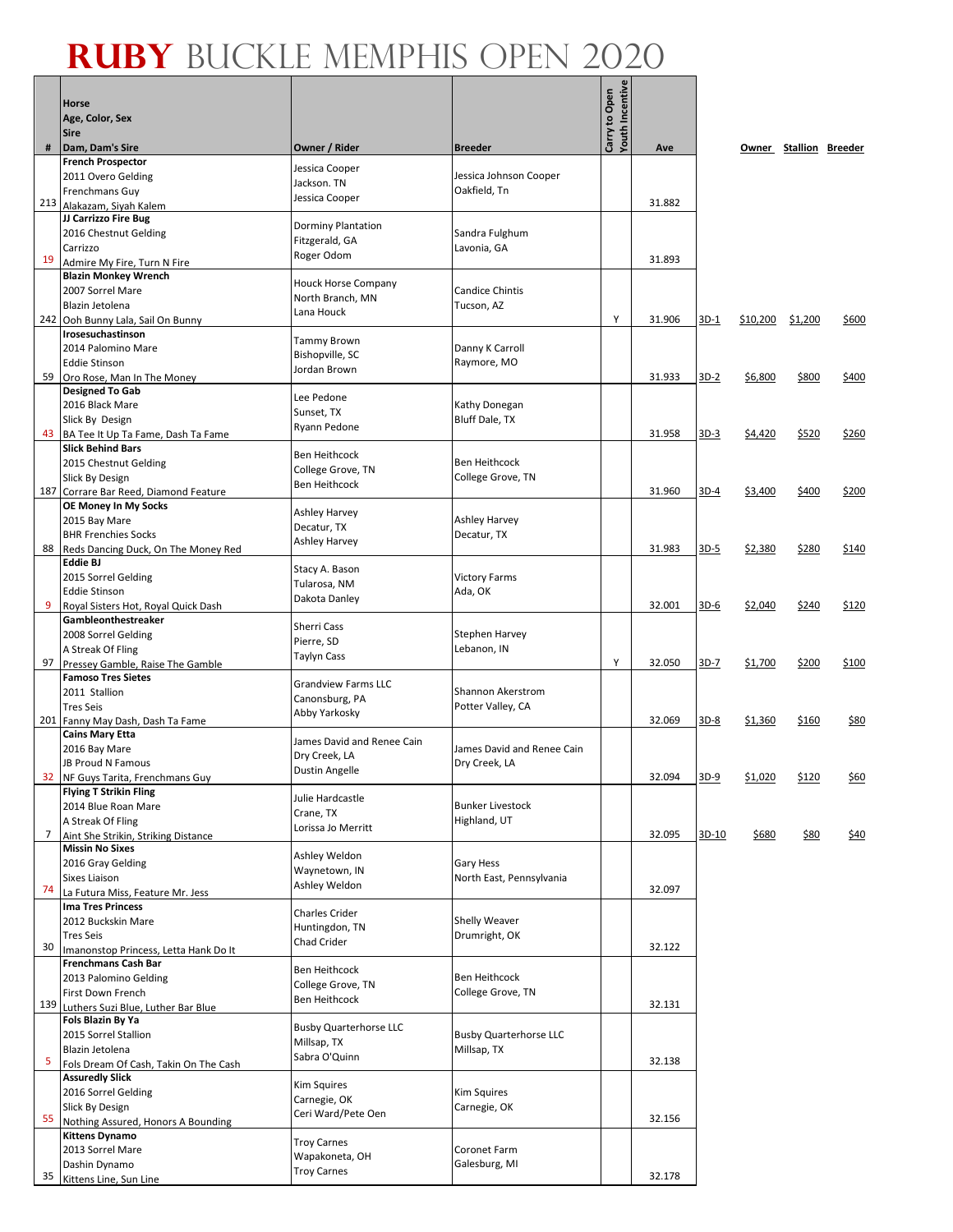|                | Horse<br>Age, Color, Sex                                     |                                          |                                         | Youth Incentive<br>Carry to Open |        |    |
|----------------|--------------------------------------------------------------|------------------------------------------|-----------------------------------------|----------------------------------|--------|----|
| #              | <b>Sire</b><br>Dam, Dam's Sire                               | Owner / Rider                            | <b>Breeder</b>                          |                                  | Ave    | Ow |
|                | <b>Clever Quick Leo</b>                                      |                                          |                                         |                                  |        |    |
|                | 2014 Sorrel Gelding                                          | Mandi Jo Fox<br>Hempstead, TX            | Kelsey Jones Cawley                     |                                  |        |    |
|                | Shawne Bug Leo                                               | Mandi Jo Fox                             | Bloomington, TX                         |                                  | 32.210 |    |
| 110            | Clever Curve, Clever Deceit<br><b>Classic Ivory</b>          |                                          |                                         |                                  |        |    |
|                | 2009 Brown Gelding                                           | <b>Courtney Moose</b>                    | <b>Bullard Farms</b>                    |                                  |        |    |
|                | Ivory James                                                  | Midland, TX                              | Weatherford, TX                         |                                  |        |    |
| 23             | Classic Angle, Kiptys Charger                                | <b>Courtney Moose</b>                    |                                         |                                  | 32.214 |    |
|                | AintSeen Ziva Streak                                         | Tanya Conklin                            |                                         |                                  |        |    |
|                | 2014 Palomino Mare<br>Aint Seen Nothin Yet                   | Callahan, FL                             | Tanya Conklin<br>Callahan, Fl           |                                  |        |    |
| 64             | A Moneys Bit O Honey, Mr Money To Burn                       | Tanya Conklin                            |                                         |                                  | 32.215 |    |
|                | <b>LSR AppleBottom Jeans</b>                                 | Lazy Susan Ranch LLC                     |                                         |                                  |        |    |
|                | 2015 Mare                                                    | Flint, TX                                | Kacey Brunner                           |                                  |        |    |
| 124            | Jet Streakin                                                 | <b>Emily Thompson Taylor</b>             |                                         |                                  | 32.221 |    |
|                | Spotless Pocket, Spot Pocket<br><b>Red Hot Lady Rebel</b>    |                                          |                                         |                                  |        |    |
|                | 2015 Sorrel Mare                                             | Katelyn Scott<br>Odessa, TX              | Jana Bean                               |                                  |        |    |
|                | Ur One Famous Rebel                                          | Lorissa Jo Merritt                       | Fort Hancock, TX                        |                                  |        |    |
| 50             | Who Dat Tiger, Banjo Rondo Red TX                            |                                          |                                         |                                  | 32.224 |    |
|                | <b>Streaken Frenchman</b><br>2006 Buckskin Mare              | Gay Wynn                                 | Robert E Blocher Estate                 |                                  |        |    |
|                | Frenchmans Guy                                               | Newberry, FL                             | Waterford, CA                           |                                  |        |    |
| 117            | Robos Miss Streaker, Streaker Six                            | Gay Wynn                                 |                                         |                                  | 32.240 |    |
|                | <b>UX Check Jess Or No</b>                                   | Kaley Wilkerson                          |                                         |                                  |        |    |
|                | 2016 Palomino Gelding                                        | Montgomery City, MO                      | Marlin & Jinx Maude                     |                                  |        |    |
| 61             | French Streakin Jess<br>UX Frenchmans Kimmie, Frenchmans Guy | Kaley Wilkerson                          | Hermosa, SD                             |                                  | 32.265 |    |
|                | A Wealthy Design                                             |                                          |                                         |                                  |        |    |
|                | 2015 Chestnut Mare                                           | Bob & Tracy Haberlandt<br>Okeechobee, FL | Bob & Tracy Haberlandt                  |                                  |        |    |
|                | Slick By Design                                              | Kristin Hanchey                          | Okeechobee, FL                          |                                  |        |    |
|                | 156 RGR Miss Hugo Cash, MR. Beaudash                         |                                          |                                         |                                  | 32.299 |    |
|                | <b>Epic Bit Of Fame</b><br>2015 Gray Stallion                | Kaylon & Seth Rodriguez                  | Kaylon & Seth Rodriguez                 |                                  |        |    |
|                | Epic Leader                                                  | Polk City, FL                            | Polk City, FL                           |                                  |        |    |
| 33             | Madams Bit of Fame, Zippy Zevi Dasher                        | Kaylon Rodriguez                         |                                         |                                  | 32.309 |    |
|                | <b>HP Ima Slick Guy</b>                                      | Melanie Reynolds                         |                                         |                                  |        |    |
|                | 2015 Gelding                                                 | Conway, AR                               | <b>Brittany Tonozzi</b><br>Lampasas, TX |                                  |        |    |
| 234            | Slick By Design<br>Guys Fancy LadyBug, Frenchmans Guy        | Melanie Reynolds                         |                                         |                                  | 32.353 |    |
|                | <b>Chularitas Fling</b>                                      | Amanda & Paul Eaves                      |                                         |                                  |        |    |
|                | 2015 Bay Roan Gelding                                        | Millsap, TX                              | <b>Utah State University</b>            |                                  |        |    |
|                | A Streak Of Fling                                            | Amanda Eaves                             | Logan, UT                               |                                  | 32.362 |    |
|                | 35 Chularita Hickory, Bingo Hickory<br><b>Dancin Streak</b>  |                                          |                                         |                                  |        |    |
|                | 2015 Sorrel Gelding                                          | Mandi Jo Fox                             | Julie Wetering                          |                                  |        |    |
|                | A Streak Of Fling                                            | Hempstead, TX<br>Mandi Jo Fox            | Parker, SD                              |                                  |        |    |
| 71             | French Dana Girl, Frenchmans Guy                             |                                          |                                         |                                  | 32.383 |    |
|                | Velma Kellie<br>2015 Sorrel Mare                             | Stephanie Newman                         | Kassie Mowry                            |                                  |        |    |
|                | Epic Leader                                                  | Rapid City, SD                           | Dublin, TX                              |                                  |        |    |
| $\overline{2}$ | Streakin Silvercreek, A Streak Of Fling                      | Lacey Harmon                             |                                         |                                  | 32.388 |    |
|                | <b>Straight Up Smooth</b>                                    | Kristine & Josh Jacobsen                 |                                         |                                  |        |    |
|                | 2015 Buckskin Mare                                           | Weatherford, TX                          | Mike Oden Cattle Co.                    |                                  |        |    |
| 69             | A Smooth Guy<br>UP Straight, Lean With Me                    | Alexi Schaapveld                         | Williams, AZ                            |                                  | 32.421 |    |
|                | <b>Sunny Ceas A Blazin</b>                                   |                                          |                                         |                                  |        |    |
|                | 2014 Palomino Stallion                                       | Tara Young<br>Monterey, TN               | Rebecca & Tyson Campidilli              |                                  |        |    |
|                | Blazin Jetolena                                              | Lee Ed Hurst                             | Bluejacket, OK                          |                                  |        |    |
| 63             | TT Bailey Sue, TT Five Times Bar                             |                                          |                                         |                                  | 32.426 |    |
|                | <b>VF Slick Trick</b><br>2015 Sorrel Mare                    | Rebecca Clark                            | Rebecca Stimax                          |                                  |        |    |
|                | Slick By Design                                              | Pleasant Plans, AR                       | Marion, IN                              |                                  |        |    |
| 38             | Six Fols Dash, First Down Dash                               | Rebecca Clark                            |                                         |                                  | 32.447 |    |
|                | Epic Vanilla Ice Cream                                       | Jason Eagle                              |                                         |                                  |        |    |
|                | 2016 Sorrel Mare                                             | Ward, AR                                 | Nickelbar Ranch LLC                     |                                  |        |    |
| 44             | Epic Leader<br>SR Shades Of Vanilla, Dash Ta Fame            | Jason Eagle                              | Abilene, TX                             |                                  | 32.466 |    |
|                | A Signature Firewater                                        |                                          |                                         |                                  |        |    |
|                | 2015 Gray Gelding                                            | <b>Whitney Bradford</b><br>Kenett, MO    | Tera Barks                              |                                  |        |    |
|                | Firewater Canyon                                             | <b>Whitney Bradford</b>                  | Dexter, MO                              |                                  | 32.496 |    |
|                | 110 Sheza Fast Chaz, Heza Fast Man                           |                                          |                                         |                                  |        |    |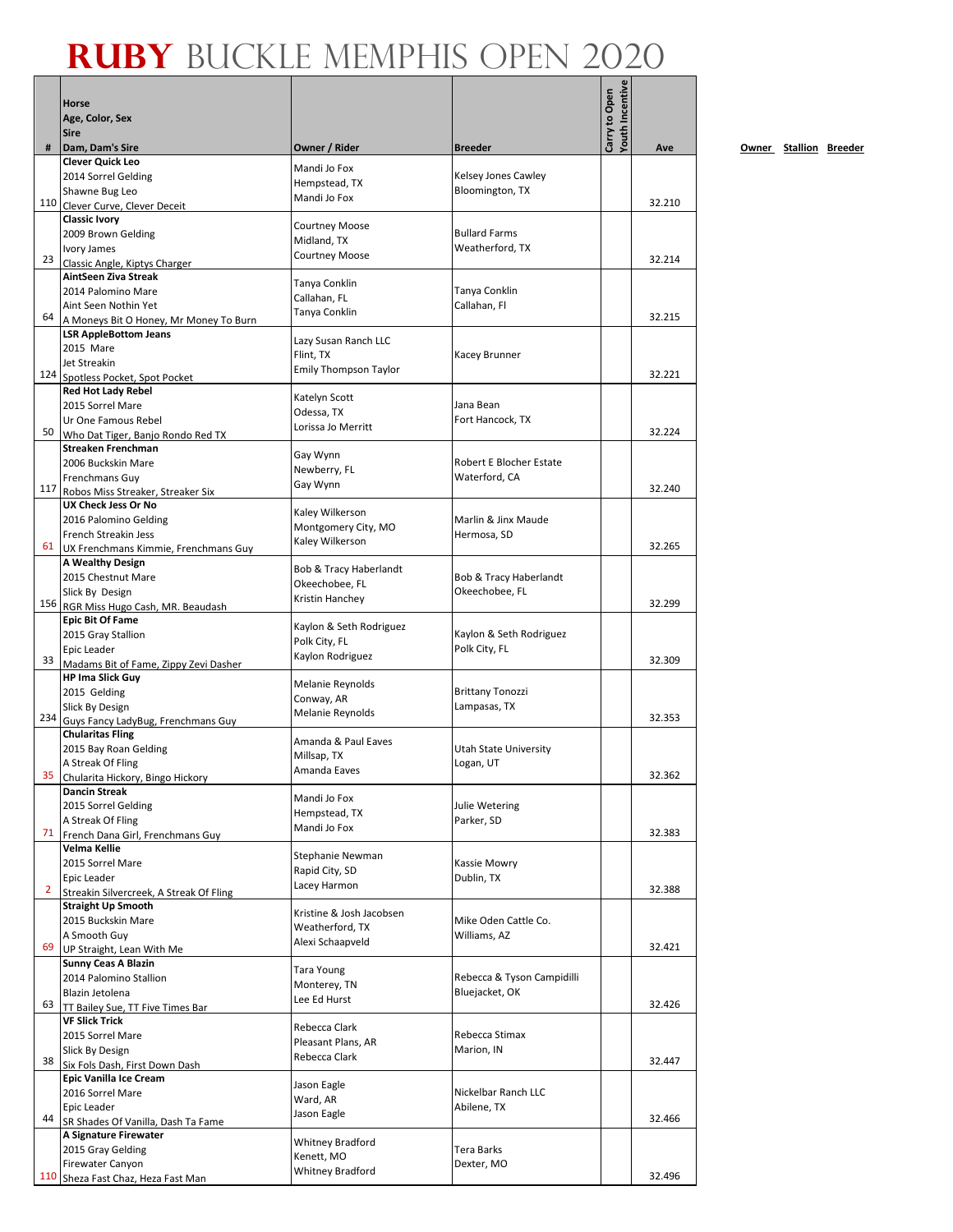| <b>Sire</b><br>#<br>Carrizzo<br>90<br><b>Nehi Socks</b> | Dam, Dam's Sire<br><b>Shesa Crowd Pleaser</b><br>2016 Sorrel Mare<br>Gracies Little Jewel, Streakin Jewel<br>2016 Sorrel Gelding<br><b>BHR Frenchies Socks</b><br>115 BA Runner Ta Fame, Dash Ta Fame | Owner / Rider<br>Priscilla Heyward<br>Prosperity, SC<br>Priscilla Heyward<br>Barbara Morgan | <b>Breeder</b><br>Frank Moore Jr<br>Pendleton, SC | Carry to Open<br>Youth Incentive | Ave    |        |          | Owner Stallion Breeder |       |
|---------------------------------------------------------|-------------------------------------------------------------------------------------------------------------------------------------------------------------------------------------------------------|---------------------------------------------------------------------------------------------|---------------------------------------------------|----------------------------------|--------|--------|----------|------------------------|-------|
|                                                         |                                                                                                                                                                                                       |                                                                                             |                                                   |                                  |        |        |          |                        |       |
|                                                         |                                                                                                                                                                                                       |                                                                                             |                                                   |                                  | 32.518 |        |          |                        |       |
|                                                         |                                                                                                                                                                                                       | Atmore, AL<br>Cody Bauserman                                                                | Donna Morgan Martin<br>Atmore, AL                 |                                  | 32.611 |        |          |                        |       |
| 21                                                      | <b>Peaks and Valleys</b><br>2015 Gray Mare<br><b>Firewater Canyon</b><br>Go On Luck, Krimps Elmer                                                                                                     | Jaime Barrow<br>Snyder, TX<br>Tara Lee Woodall                                              | <b>Byron Forehand</b><br>Green Cove Springs, FL   |                                  | 32.616 |        |          |                        |       |
|                                                         | <b>Aces Bug Leo</b><br>2009 Sorrel Mare<br>Shawne Bug Leo<br>184 Aces Pretty Assault, Aces Sonny King                                                                                                 | Stefani Barnett<br>Muskogee, OK<br>Stefani Barnett                                          | Jerry Smith<br>Fayetteville, AR                   |                                  | 32.695 |        |          |                        |       |
|                                                         | <b>Marthas Playgirl</b><br>2011 Gray Mare<br>Fiestas Gotta Gun<br>195 Thelastdanceismine, Marthas Six Moons                                                                                           | Alysha Benitez & Jon Leroux<br>Whitesboro, TX<br>Alysha Benitez                             | Royal D Ranch<br>Henrietta, TX                    |                                  | 32.701 |        |          |                        |       |
| 125                                                     | <b>Roll Jordan Roll</b><br>2016 Bay Mare<br>Fast Prize Jordan<br>Send the Vision, Perks Alive                                                                                                         | River and Ray Stuckey<br>Whitesboro, TX<br><b>River Stuckey</b>                             | River and Ray Stuckey<br>Whitesboro, TX           |                                  | 32.707 |        |          |                        |       |
|                                                         | <b>WF Wahini Stinson</b><br>2016 Sorrel Gelding<br><b>Eddie Stinson</b><br>108 Wahini Jet Bug, Ninnekah Bug                                                                                           | Morgan Nay<br>Madison, IN<br>Morgan Nay                                                     | <b>Victory Farms</b><br>Ada, OK                   |                                  | 32.752 |        |          |                        |       |
| 94                                                      | <b>Shez Guy Crazy</b><br>2015 Sorrel Mare<br>Frenchmans Guy<br>Country Crazy, Special Show                                                                                                            | Emma Wildiensen<br>Wentzville, MO<br>Emma Wildiensen                                        | <b>Bill and Deb Meyers</b><br>St. Onge, SD        |                                  | 32.761 |        |          |                        |       |
|                                                         | <b>Frenchgirl Cocoa</b><br>2008 Palomino Mare<br>Frenchmans Guy<br>101 Mecca Ciara, Mecca San Leo                                                                                                     | Pam Mueller<br>Collinsville, OK<br>Pam Mueller                                              | Dick & Vicki Armer<br>Wichita, KS                 |                                  | 32.796 |        |          |                        |       |
| <b>King Tyrone</b><br>80                                | 2015 Sorrel Stallion<br>Blazin Jetolena<br>From The Money Red, On The Money Red                                                                                                                       | <b>Riverview Quarter Horses LLC</b><br>Little River, SC<br>Nicole Love                      | Jessica Worley<br>Little River, SC                |                                  | 32.899 |        |          |                        |       |
|                                                         | <b>RSL Remember My Fame</b><br>2015 Bay Mare<br><b>Eddie Stinson</b><br>236 Royal First Down, Royal Quick Dash                                                                                        | Tom J Wylie<br>Perrysburg, OH<br>Troy Crumrine                                              | <b>RSL Enterprises LLC</b><br>Bromide, OK         |                                  | 32.904 |        |          |                        |       |
| <b>Breezy PYC</b>                                       | 2015 Brown Mare<br>PYC Paint Your Wagon<br>206 Wind N My Sails, Okey Dokey Dale                                                                                                                       | Richard Johnson<br>Morning View, KY<br>Maliah Johnson                                       | Keith Carol<br>Washington, OK                     |                                  | 32.919 | 4D-1   | \$10,200 | \$1,200                | \$600 |
|                                                         | <b>Graves Slick Nickbar</b><br>2015 Sorrel Mare<br>Slick By Design<br>218 Docs Heart Attack, Dr. Nick Bar                                                                                             | Susan Lousberg<br>Mt. Pleasant, TX<br>Susan Lousberg                                        | <b>Curtis Graves</b><br>Collinsville, TX          |                                  | 32.921 | $4D-2$ | \$6,800  | \$800                  | \$400 |
| 75                                                      | <b>French Contender</b><br>2014 Bay Mare<br><b>BHR Frenchies Socks</b><br>Roses Moonlady, Title Contender                                                                                             | Charmayne J Pike<br>Inverness, FL<br>McLayne Roebuck                                        | Joanna Parker<br>Opelika, AL                      | Υ                                | 33.025 | $4D-3$ | \$4,420  | \$520                  | \$260 |
| 2016 Mare                                               | <b>Streakin French Biankus</b><br>A Streak Of Fling<br>41 Biankus French Shasta, Captain Biankus                                                                                                      | Double Nickel Ranch<br>Shepherd, TX<br>Kasey Moran                                          | Suzanne Moran<br>Shepherd, TX                     |                                  | 33.060 | $4D-4$ | \$3,400  | \$400                  | \$200 |
|                                                         | <b>Warrior B Princess</b><br>2015 Brown Mare<br>Freighttrain B<br>137 Royal Sissy Irish, Royal Shake Em                                                                                               | John J. Maubach<br>Purcell, OK<br>Carole Strickland                                         | Running C. Ranch LLC<br>Centerview, MO            |                                  | 33.085 | $4D-5$ | \$2,380  | \$280                  | \$140 |
|                                                         | <b>Big Time Tonight</b><br>2012 Brown Stallion<br><b>Bigtime Favorite</b><br>71 Tonight I Might, Shazoom                                                                                              | <b>Karey Potter</b><br>Hastings, MI<br>David Williams                                       | L Joe & Judith O Chappell Trust<br>Santaquin, UT  |                                  | 33.087 | $4D-6$ | \$2,040  | \$240                  | \$120 |
| <b>Tres Seis</b>                                        | <b>Rudustys Tres Seis</b><br>2015 Gray Gelding<br>133 RDustys Fury, Furyofthewind                                                                                                                     | Kathryne Marion<br>Blythewood, SC<br>Kathryne Marion                                        | Womack/ Cavender Farms<br>Levelland, TX           |                                  | 33.133 | $4D-7$ | \$1,700  | \$200                  | \$100 |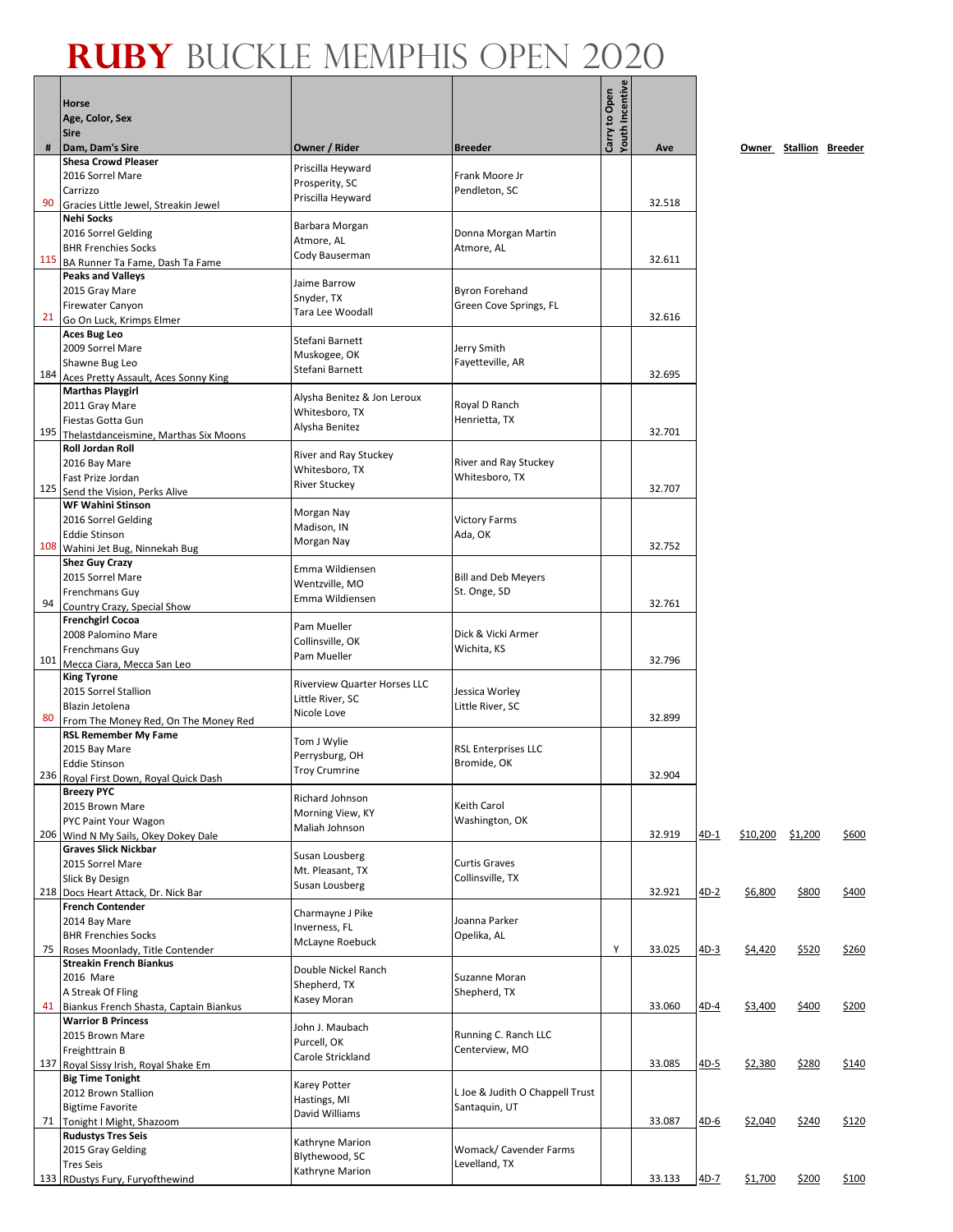Г

┓

|     | Horse<br>Age, Color, Sex                                        |                                         |                                | Carry to Open<br>Youth Incentive |        |             |         |                        |      |
|-----|-----------------------------------------------------------------|-----------------------------------------|--------------------------------|----------------------------------|--------|-------------|---------|------------------------|------|
| #   | <b>Sire</b><br>Dam, Dam's Sire                                  | Owner / Rider                           | <b>Breeder</b>                 |                                  | Ave    |             |         | Owner Stallion Breeder |      |
|     | <b>Blazin Easy Pie</b>                                          | Schelista Glenn                         |                                |                                  |        |             |         |                        |      |
|     | 2011 Gelding                                                    | Traskwood, AR                           | Susan Rest                     |                                  |        |             |         |                        |      |
|     | Blazin Jetolena<br>202 Flyin Cuttie Pie, Pie In The Sky         | Schelista Glenn                         | Tucson, AZ                     |                                  | 33.216 | 4D-8        | \$1,360 | \$160                  | \$80 |
|     | <b>Bully Fling N Stones</b>                                     |                                         |                                |                                  |        |             |         |                        |      |
|     | 2014 Bay Roan Mare                                              | <b>Crystal Tebbe</b><br>SW Ranches, FL  | Gloria J Leopard DVM           |                                  |        |             |         |                        |      |
|     | A Streak Of Fling                                               | Crystal Tebbe                           | Purcell, OK                    |                                  |        |             |         |                        |      |
|     | 74 Pebbles Bit O Bully, Bully Bullion<br>Firstdownthecanyon     |                                         |                                |                                  | 33.278 | <u>4D-9</u> | \$1,020 | \$120                  | \$60 |
|     | 2015 Sorrel Mare                                                | Mary E Hudson<br>Auburn, KY             | Vickie Adams                   |                                  |        |             |         |                        |      |
|     | Firewater Canyon                                                | Mary Hudson                             | Collinsville, TX               |                                  |        |             |         |                        |      |
| 67  | Miss Dallas is First, First Down Dash<br><b>Azoomin Fury</b>    |                                         |                                |                                  | 33.344 | 4D-10       | \$680   | \$80                   | \$40 |
|     | 2015 Black Mare                                                 | <b>Crystal Tebbe</b>                    | <b>GFR Equine Services</b>     |                                  |        |             |         |                        |      |
|     | Furyofthewind                                                   | SW Ranches, FL<br>Doug Hammond          | Ponty Pool, ON                 |                                  |        |             |         |                        |      |
| 20  | Azooma, Shazoom<br><b>VF Questlove</b>                          |                                         |                                |                                  | 33.728 |             |         |                        |      |
|     | 2016 Gelding                                                    | John Floyd                              | <b>Victory Farms</b>           |                                  |        |             |         |                        |      |
|     | <b>Eddie Stinson</b>                                            | Weatherford, TX<br>John Floyd           | Ada, OK                        |                                  |        |             |         |                        |      |
| 211 | VF Burrs Alive, Burrs First Down                                |                                         |                                |                                  | 33.969 |             |         |                        |      |
|     | Takethisjetnfly<br>2007 Chestnut Mare                           | Jessica Worley                          | Lisa Stafford                  |                                  |        |             |         |                        |      |
|     | Blazin Jetolena                                                 | Little River, SC<br>Jessica Worley      | Whitesboro, TX                 |                                  |        |             |         |                        |      |
| 61  | This Girls Takin, Takin On The Cash                             |                                         |                                |                                  | 34.117 |             |         |                        |      |
|     | Untresable Lad<br>2015 Sorrel Gelding                           | <b>Blair Knight</b>                     | <b>Ronald Bullock</b>          |                                  |        |             |         |                        |      |
|     | <b>Tres Seis</b>                                                | Princeton, KY                           | Aubrey, TX                     |                                  |        |             |         |                        |      |
| 39  | Bootsie Lassie, Holland Ease                                    | <b>Blair Knight</b>                     |                                |                                  | 34.190 |             |         |                        |      |
|     | <b>Ritzy Ivory</b>                                              | Sarah Sweringen                         |                                |                                  |        |             |         |                        |      |
|     | 2016 Bay Mare<br>Ivory James                                    | Ormond Beach, FL                        | Zory Kuzyk<br>Lancaster, CA    |                                  |        |             |         |                        |      |
| 84  | Gentle Autumn Rain, First Down Dash                             | Jamie Hawkins                           |                                |                                  | 34.225 |             |         |                        |      |
|     | <b>Kvs One Slick Jet</b>                                        | Kurt Vonn Stone                         |                                |                                  |        |             |         |                        |      |
|     | 2016 Red Dun Gelding<br>Slick by Design                         | Lebanon, TN                             | Kurt Vann Stone<br>Lebanon, TN |                                  |        |             |         |                        |      |
| 63  | SCF Daisy Duke, Special Defenition                              | Sierra Waldrep                          |                                |                                  | 34.250 |             |         |                        |      |
|     | <b>This Guyz Hot</b>                                            | Kristi & Samantha Duran                 |                                |                                  |        |             |         |                        |      |
|     | 2015 Palomino Gelding<br>Frenchmans Guy                         | Chino Hills, CA                         | Bill & Debbie Myers            |                                  |        |             |         |                        |      |
| 48  | Hot Movida, Hot Colours                                         | Samantha Duran                          | St Onge, SD                    | Y                                | 34.920 |             |         |                        |      |
|     | <b>Slick Lane Ta Fame</b>                                       | Nancy Adkins                            |                                |                                  |        |             |         |                        |      |
|     | 2015 Black Mare                                                 | Marengo, OH                             | Jill Petty                     |                                  |        |             |         |                        |      |
|     | Slick By Design<br>162 Short Lane Ta Fame, Dash Ta Fame         | Will Lear                               | Markel, TX                     |                                  | 35.056 |             |         |                        |      |
|     | <b>CLF Famous Lingerie</b>                                      | Katelin Finissi                         |                                |                                  |        |             |         |                        |      |
|     | 2016 Sorrel Mare                                                | Raymond, OH                             | Katelin Finissi                |                                  |        |             |         |                        |      |
| 205 | This Fame Is On Fire<br>LR Shoot N Dash, Dash Del Rey           | Katelin Finissi                         | Raymond, OH                    |                                  | 35.076 |             |         |                        |      |
|     | <b>VF Born Famous</b>                                           | Clay Espey & Dustin Angelle             |                                |                                  |        |             |         |                        |      |
|     | 2013 Palomino Gelding                                           | Robert, LA                              | <b>Victory Farms</b>           |                                  |        |             |         |                        |      |
| 177 | Born Ta Be Famous<br>Sleek Glass, Image of Greatness            | Dustin Angelle                          | Ada, OK                        |                                  | 35.103 |             |         |                        |      |
|     | <b>Gimme Damoney</b>                                            |                                         |                                |                                  |        |             |         |                        |      |
|     | 2010 Bay Gelding                                                | Jason & Leslie Willis<br>Chester, SC    | <b>Hodnett Quarter Horses</b>  |                                  |        |             |         |                        |      |
| 96  | <b>Tres Seis</b>                                                | Leslie Willis                           | Arthur City, TX                |                                  | 35.369 |             |         |                        |      |
|     | Damoney, Mr Eye Opener<br>Rocmysocksoff                         |                                         |                                |                                  |        |             |         |                        |      |
|     | 2016 Bay Gelding                                                | <b>Revolution Equine</b><br>Cohutta, GA | Jodi A Jansen                  |                                  |        |             |         |                        |      |
| 127 | <b>BHR Frenchies Socks</b>                                      | Will Lear                               | Loxhatchee, FL                 |                                  | 35.387 |             |         |                        |      |
|     | Krimps Rocket, Krimps Elmer<br><b>TC My Kind Guy</b>            |                                         |                                |                                  |        |             |         |                        |      |
|     | 2016 Chestnut Gelding                                           | London Gorham                           | Tommy F. Williams              |                                  |        |             |         |                        |      |
|     | <b>BHR Frenchies Socks</b>                                      | Marengo, OH<br>Will Lear                | Big Spring, TX                 |                                  |        |             |         |                        |      |
| 67  | KT Saucey Leader, Confederate Leader<br><b>Slicks Lil Amigo</b> |                                         |                                |                                  | 35.410 |             |         |                        |      |
|     | 2014 Bay Gelding                                                | Deanna Mixon                            | Charlie Cole and Jason Martin  |                                  |        |             |         |                        |      |
|     | Slick By Design                                                 | Sarasota, FL<br>Sabra O'Quinn           | Pilot Point, TX                |                                  |        |             |         |                        |      |
| 85  | Bough Chicka Wowwow, Bully Bullion                              |                                         |                                |                                  | 35.458 |             |         |                        |      |
|     | Mini Gun<br>2015 Gray Mare                                      | Shannon McReynolds                      | Royal D Ranch                  |                                  |        |             |         |                        |      |
|     | Fiestas Gotta Gun                                               | La Luz, NM                              | Henrietta, TX                  |                                  |        |             |         |                        |      |
| 199 | Blazen Martha, Marthas Six Moons                                | Shannon McReynolds                      |                                |                                  | 35.501 |             |         |                        |      |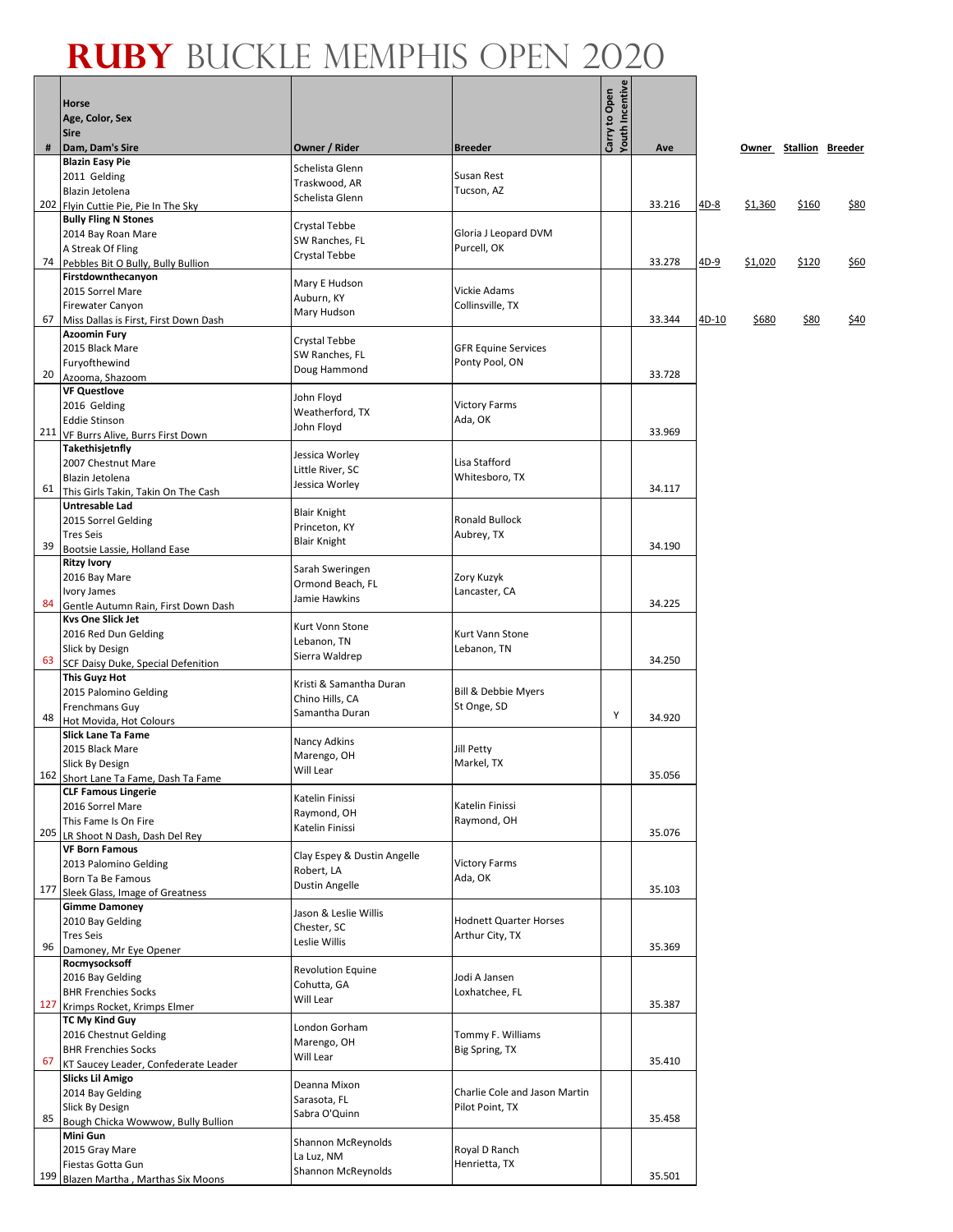|     | <b>Horse</b>                                               |                                  |                                 | <b>routh Incentive</b><br>Carry to Open |        |
|-----|------------------------------------------------------------|----------------------------------|---------------------------------|-----------------------------------------|--------|
|     | Age, Color, Sex                                            |                                  |                                 |                                         |        |
|     | <b>Sire</b>                                                |                                  |                                 |                                         |        |
| #   | Dam, Dam's Sire<br><b>Shez Got The Prize</b>               | Owner / Rider                    | <b>Breeder</b>                  |                                         | Ave    |
|     | 2016 Gray Mare                                             | Meredith & Clay Oliver           | <b>Stanley Weetona</b>          |                                         |        |
|     | Hez Our Secret                                             | Jefferson, SC                    | Madill, OK                      |                                         |        |
|     | 103 First Prize Corona, Corona Cartel                      | Clay Oliver                      |                                 |                                         | 35.512 |
|     | <b>Teasin Dat Guy</b>                                      | Katie Lindahl                    |                                 |                                         |        |
|     | 2016 Palomino Mare                                         | Cannon Falls, MN                 | Katie Lindahl                   |                                         |        |
|     | Frenchmans Guy                                             | <b>Molly Otto</b>                | Cannon Falls, MN                |                                         |        |
| 7   | Teasin Jetolena, Blazin Jetolena                           |                                  |                                 |                                         | 35.561 |
|     | <b>Easy Goin Guy</b>                                       | For The Fame LLC                 |                                 |                                         |        |
|     | 2009 Sorrel Gelding<br><b>BHR Frenchies Socks</b>          | Micanopy, FL                     | Crystal Shumate<br>Micanopy, FL |                                         |        |
|     | 165 Holland Lady, Holland Ease                             | <b>Crystal Shumate</b>           |                                 |                                         | 35.598 |
|     | <b>Epic Hangover</b>                                       |                                  |                                 |                                         |        |
|     | 2016 Chestnut Mare                                         | <b>Todd Holder</b>               | <b>Todd Holder</b>              |                                         |        |
|     | Epic Leader                                                | Sparta, KY<br><b>Todd Holder</b> | Sparta, Ky                      |                                         |        |
| 20  | Bloodymaryinatincan, Dash Ta Fame                          |                                  |                                 |                                         | 35.672 |
|     | <b>Good Timin Guy</b>                                      | Jennifer McGraw                  |                                 |                                         |        |
|     | 2014 Sorrel Gelding                                        | Ocala, FL                        | Deborah Semarge                 |                                         |        |
| 56  | <b>BHR Frenchies Socks</b>                                 | Jennifer McGraw                  | Alachua, FL                     |                                         | 35.738 |
|     | Good Timin Tinks, Good Timin Hank<br><b>KN Snap Back</b>   |                                  |                                 |                                         |        |
|     | 2016 Sorrel Mare                                           | Julien Veilleux                  | Nichols Stephen/ Kimi Nichols   |                                         |        |
|     | <b>Eddie Stinson</b>                                       | St-Alfred, OC                    | Brownwood, TX                   |                                         |        |
| 25  | KN Hankes Design Dila, Designer Red                        | Caroline Boucher                 |                                 |                                         | 35.740 |
|     | <b>Painted Manny</b>                                       | Steve & Cindy Durham             | Lance Robinson & Max            |                                         |        |
|     | 2011 Sorrel Gelding                                        | Rosendale, IN                    | Anderson                        |                                         |        |
|     | PC Redwood Manny                                           | Cody Bryant                      | Spanish Fork, UT                |                                         |        |
|     | 248 Miss Eye Paint, Mr Eye Opener                          |                                  |                                 |                                         | 35.773 |
|     | <b>Briscos Bug</b>                                         | Erica Blakeney                   |                                 |                                         |        |
|     | 2014 Gelding                                               | Williamson, GA                   | Elan Brooks                     |                                         |        |
|     | Shawne Bug Leo<br>241 Briscos Dream Gal, Brisco Country Jr | Craig Brooks                     |                                 |                                         | 35.784 |
|     | <b>Sexy Lil Fritz</b>                                      |                                  |                                 |                                         |        |
|     | 2015 Bay Mare                                              | Kevin & Summer Kosel             | Ron Reed                        |                                         |        |
|     | Aint Seen Nothin Yet                                       | Glenham, SD                      | Lawrence, KS                    |                                         |        |
| 95  | Dallas Fritz Finale, Dallas Fritz                          | Summer Kosel                     |                                 |                                         | 35.809 |
|     | <b>Flashin My Guns</b>                                     | Ryann Pedone                     |                                 |                                         |        |
|     | 2014 Gray Gelding                                          | Sunset, TX                       | Lee Pedone                      |                                         |        |
|     | Fiestas Gotta Gun                                          | Jodee Miller                     | Brooksville, FL                 |                                         | 35.809 |
|     | 170 Red Flash in Money, On the Money Rod                   |                                  |                                 |                                         |        |
|     | <b>Hooked On Nick</b><br>2009 Sorrel Gelding               | <b>Bricklee Miller</b>           | Tamara & Grant Scheer           |                                         |        |
|     | As Good As aNick Gets                                      | Starkville, MS                   | Weatherford, TX                 |                                         |        |
|     | 240 Hook Me Easy, Hooked On Cash                           | <b>Bricklee Miller</b>           |                                 |                                         | 35.850 |
|     | <b>Tres Leche</b>                                          |                                  |                                 |                                         |        |
|     | 2016 Brown Mare                                            | Marcie Laughrey<br>Athens, TX    | Michael Partin                  |                                         |        |
|     | <b>Tres Seis</b>                                           | Maggie Carter                    | Montalba, TX                    |                                         |        |
| 121 | Easy On Liberty, Shazoom                                   |                                  |                                 |                                         | 35.910 |
|     | <b>KN Jet Fast Czar</b>                                    | Jill Desouge                     |                                 |                                         |        |
|     | 2016 Bay Gelding<br><b>KN Famous Czar</b>                  | Tickfaw, LA                      | Kimi Ann Nichols                |                                         |        |
| 93  | VF Im Jet Fast, Designer Red                               | Dustin Angelle                   | Brownwood, TX                   |                                         | 36.055 |
|     | <b>SH Streak Of Fame</b>                                   |                                  |                                 |                                         |        |
|     | 2013 Sorrel Mare                                           | <b>Sherri Cass</b>               | Shaina Huffman                  |                                         |        |
|     | A Streak Of Fling                                          | Pierre, SD                       | Selby, SD                       |                                         |        |
|     | 183 Sudden Susan, Das Ta Fame                              | Sherri Cass                      |                                 |                                         | 36.057 |
|     | <b>RH Twaynas Stinson</b>                                  | Angela Fehr                      |                                 |                                         |        |
|     | 2013 Brown Mare                                            | Cross Hill, SC                   | Casey Harbin                    |                                         |        |
|     | <b>Eddie Stinson</b>                                       | Priscilla Heyward                | Landrum, SC                     |                                         |        |
| 25  | Adelitas Cash, Twaynas Dash                                |                                  |                                 |                                         | 36.061 |
|     | <b>TY Blazin To Win</b><br>2016 Sorrel Mare                | Bob & Tracy Haberlandt           | <b>Tara Young</b>               |                                         |        |
|     | Balazin Jetolena                                           | Okeechobee, FL                   | Monterey, TN                    |                                         |        |
|     | 106 Sallyes Dash To Win, Dash For Perks                    | Kristin Hanchey                  |                                 |                                         | 36.066 |
|     | <b>Fames French Captain</b>                                |                                  |                                 |                                         |        |
|     | 2014 Sorrel Gelding                                        | Stacy A Bason                    | Karen Lynn Ottinger             |                                         |        |
|     | Ur One Famous Rebel                                        | Tularosa, NM<br>Dakota Danley    | Hondo, TX                       |                                         |        |
| 230 | Biankusfrenchshasta, Captian Biankus                       |                                  |                                 |                                         | 36.085 |
|     | <b>Mary Jane Slick</b>                                     | Danielle Harrop                  |                                 |                                         |        |
|     | 2016 Black Mare                                            | Swanton, OH                      | Danielle Harrop                 |                                         |        |
| 66  | Slick By Design<br>Cash N Charm, Cash N Balance            | <b>Kelly Bowser</b>              | Swanton, OH                     |                                         | 36.176 |
|     |                                                            |                                  |                                 |                                         |        |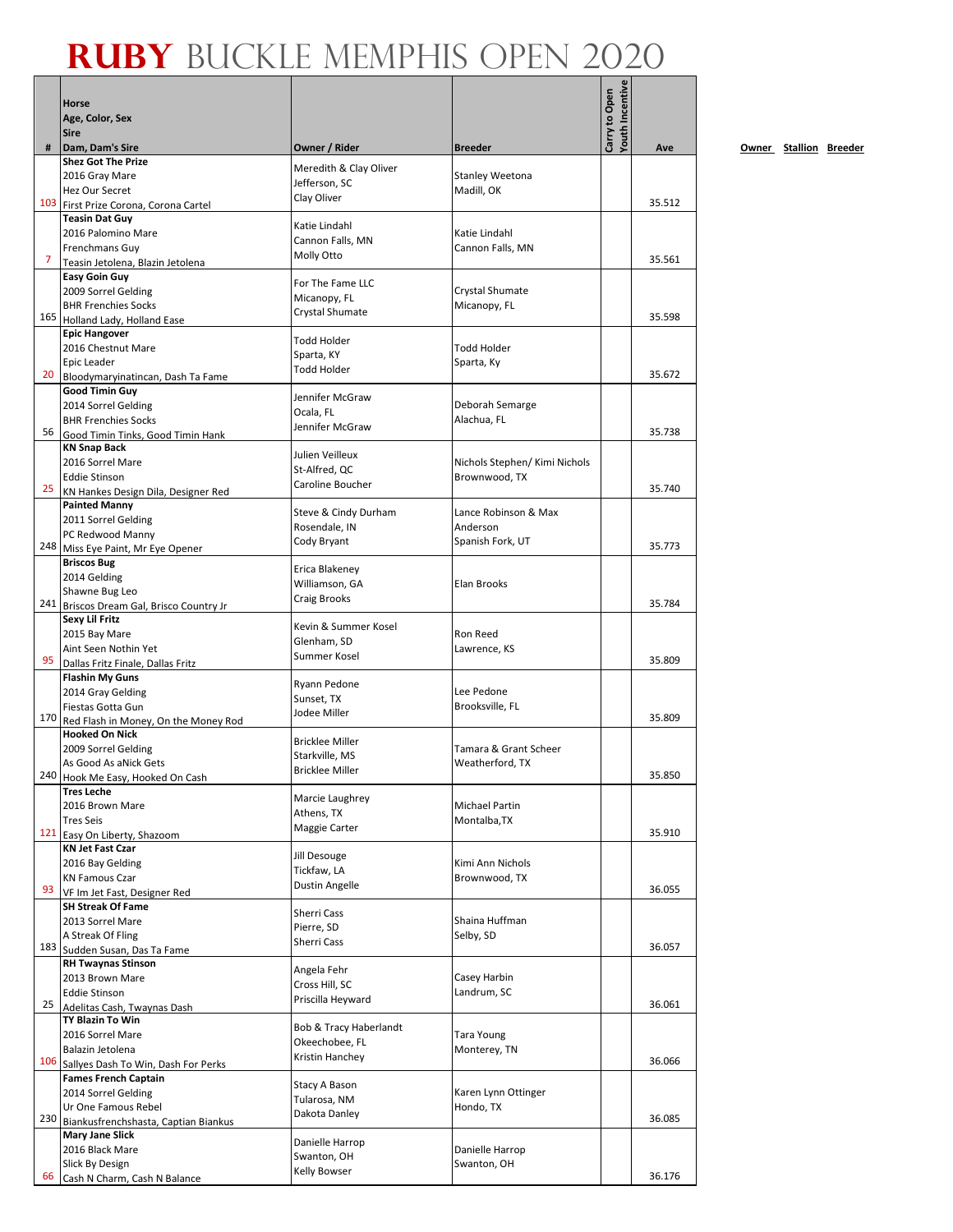|                |                                                               |                                         |                                                  | <b>routh Incentive</b> |        |           |
|----------------|---------------------------------------------------------------|-----------------------------------------|--------------------------------------------------|------------------------|--------|-----------|
|                | <b>Horse</b>                                                  |                                         |                                                  | Carry to Open          |        |           |
|                | Age, Color, Sex<br><b>Sire</b>                                |                                         |                                                  |                        |        |           |
| #              | Dam, Dam's Sire                                               | Owner / Rider                           | <b>Breeder</b>                                   |                        | Ave    | <u>Ow</u> |
|                | <b>French Streakin Slew</b>                                   | Donna Workman                           |                                                  |                        |        |           |
|                | 2016 Sorrel Gelding                                           | Katy, TX                                | Donna Workman                                    |                        |        |           |
|                | French Streaktovegas                                          | Ashley Schafer                          | Katy, TX                                         |                        |        |           |
| 44             | After School Lou, Louisiana Swamp                             |                                         |                                                  |                        | 36.182 |           |
|                | <b>VF Eysa Famous</b><br>2015 Sorrel Mare                     | Sarah Rose Waguespack                   | <b>Victory Farms</b>                             |                        |        |           |
|                | <b>Eddie Stinson</b>                                          | Gonzales, LA                            | Ada, OK                                          |                        |        |           |
| 107            | VF Eyesa Red Design, Designer Red                             | Sarah Rose Waguespack                   |                                                  |                        | 36.191 |           |
|                | Crewszin                                                      | <b>Edwin Cameron and Tiany</b>          |                                                  |                        |        |           |
|                | 2015 Bay Gelding                                              | Schuster                                | Julie K. Crews                                   |                        |        |           |
| 98             | <b>Tres Seis</b>                                              | Krum, TX                                | Rising Star, TX                                  |                        | 36.195 |           |
|                | Ohmigosh, Shazoom<br>Little Jets A Blazin                     | <b>Troy Crumrine</b>                    |                                                  |                        |        |           |
|                | 2010 Mare                                                     | Southern Rose Ranch                     | Southern Rose Ranch                              |                        |        |           |
|                | Blazin Jetolena                                               | Pelzer, SC<br>Janelle Green             | Pelzer, SC                                       |                        |        |           |
| 113            | Sissys Little Corn, Packin Sixes                              |                                         |                                                  |                        | 36.197 |           |
|                | <b>Marry Me Fame</b>                                          | Joyce Hanes                             |                                                  |                        |        |           |
|                | 2013 Sorrel Mare<br><b>BHR Frenchies Socks</b>                | Lancaster, OH                           | Crystal Shumate<br>Micanopy, FL                  |                        |        |           |
| 153            | Fame Aint Free, Dash Ta Fame                                  | Joyce Hanes                             |                                                  |                        | 36.219 |           |
|                | <b>BS Honor Thy Fame</b>                                      | Donna Workman                           |                                                  |                        |        |           |
|                | 2010 Sorrel Mare                                              | Katy, TX                                | Kris Suard                                       |                        |        |           |
|                | Born Ta Be Famous                                             | <b>Brielle Workman</b>                  | Lockport, LA                                     |                        | 36.250 |           |
| 100            | Renes Lady Bars, Rene Dan Jet<br>Slick As PI                  |                                         |                                                  |                        |        |           |
|                | 2015 Gelding                                                  | Deanna Ruthedge                         | Deanna Rutledge                                  |                        |        |           |
|                | Slick By Design                                               | Aubrey, TX                              | Aubrey, TX                                       |                        |        |           |
| $\overline{2}$ | EMW Cherri Pi, Woodbridge                                     | Ryann Pedone                            |                                                  |                        | 36.303 |           |
|                | <b>Streakin In My Socks</b>                                   | Macy Ford                               |                                                  |                        |        |           |
|                | 2012 Grey Gelding                                             | Lithia, FL                              | Shawn/ Angela Jackson                            |                        |        |           |
| 157            | <b>BHR Frenchies Socks</b>                                    | Nicole Monroe                           | High Springs, FL                                 |                        | 36.314 |           |
|                | Justa Sexy Woman, Dashin Is Easy<br><b>CRSB Gun N Sprat</b>   |                                         |                                                  |                        |        |           |
|                | 2014 Gray Gelding                                             | <b>Heather Paumen</b>                   | Tony & Allison Ballinger                         |                        |        |           |
|                | Fiestas Gotta Gun                                             | Monticello, MN<br><b>Heather Paumen</b> | Morgan Mill, TX                                  |                        |        |           |
| 81             | CCR Sprat N Glory, CCR Colonel Sprat                          |                                         |                                                  |                        | 36.336 |           |
|                | <b>She Pays The Piper</b><br>2015 Sorrel Mare                 | Thomas & Lainee Sampson                 | Lainee Sampson                                   |                        |        |           |
|                | Irish Pay                                                     | Interior, SD                            | Interior, SD                                     |                        |        |           |
| 22             | NF French Kizz, French                                        | Lainee Sampson                          |                                                  |                        | 36.364 |           |
|                | Tee It Up In My Sox                                           | Kathy Donegan                           |                                                  |                        |        |           |
|                | 2014 Mare                                                     | <b>Bluff Dale, TX</b>                   | Kathy Donegan                                    |                        |        |           |
|                | <b>BHR Frenchies Socks</b>                                    | Lacey Harmon                            | Bluff Dale, TX                                   |                        | 36.378 |           |
|                | 185 BA Tee It Up Ta Fame, Dash Ta Fame<br><b>Simply Slick</b> |                                         |                                                  |                        |        |           |
|                | 2015 Brown Gelding                                            | Jason Eagle                             | Jason Eagle                                      |                        |        |           |
|                | Slick By Design                                               | Ward, AR                                | Ward, AR                                         |                        |        |           |
| 86             | Simplyadashtafame, Dash Ta Fame                               | Jason Eagle                             |                                                  |                        | 36.399 |           |
|                | <b>HP Slick Chick</b>                                         | Deanna Mixon                            |                                                  |                        |        |           |
|                | 2014 Black Mare<br><b>Stick By Design</b>                     | Sarasota, FL                            | Jason Martin and Charley Cole<br>Pilot Point, TX |                        |        |           |
| 22             | Rods Last Ladybug, Sharp Rodney                               | Deanna Pietsch                          |                                                  |                        | 36.452 |           |
|                | <b>Bayou Some Socks</b>                                       |                                         |                                                  |                        |        |           |
|                | 2014 Chestnut Mare                                            | Williams Farms<br>Hartsville, TN        | Williams Farms                                   |                        |        |           |
|                | <b>BHR Frenchies Socks</b>                                    | Mendy Williams                          | Hartsville, TN                                   |                        |        |           |
| 190            | Bayou Babs, Hot Colours<br><b>French Streaking</b>            |                                         |                                                  |                        | 36.455 |           |
|                | 2016 Bay Roan Stallion                                        | Denis Robert                            | Jon Adams                                        |                        |        |           |
|                | French StreakToVegas                                          | St Pie De Bagot, QC                     | Pryor, OK                                        |                        |        |           |
| 70             | VF Ima Famous Lady, DTF                                       | Caroline Boucher                        |                                                  |                        | 36.490 |           |
|                | <b>Famous TinCadillac</b>                                     | David & Elaine Sloan                    |                                                  |                        |        |           |
|                | 2011 Mare                                                     | Jermyn, TX                              | <b>Victory Farms</b>                             |                        |        |           |
| 196            | <b>Eddie Stinson</b>                                          | Tricia Aldridge                         | Ada, OK                                          |                        | 36.532 |           |
|                | Ms Cadillac Anny, Dr Nick Bar<br>Sinaloa Stinson              |                                         |                                                  |                        |        |           |
|                | 2016 Bay Gelding                                              | Tricia Aldridge                         | <b>Victory Farms</b>                             |                        |        |           |
|                | <b>Eddie Stinson</b>                                          | Sanger, TX<br>Tricia Aldridge           | Ada, OK                                          |                        |        |           |
| 45             | Momaimacominhome, Corona Cartel                               |                                         |                                                  |                        | 36.579 |           |
|                | <b>This Tres Breezes</b>                                      | Maggie Stephens                         |                                                  |                        |        |           |
|                | 2010 Bay Gelding<br><b>Tres Seis</b>                          | Chandler, TX                            | Moya Alejandro<br>Edcouch, TX                    |                        |        |           |
| 15             | This Chicks Breezin, Chicks Beduino                           | Maggie Stephens                         |                                                  |                        | 36.606 |           |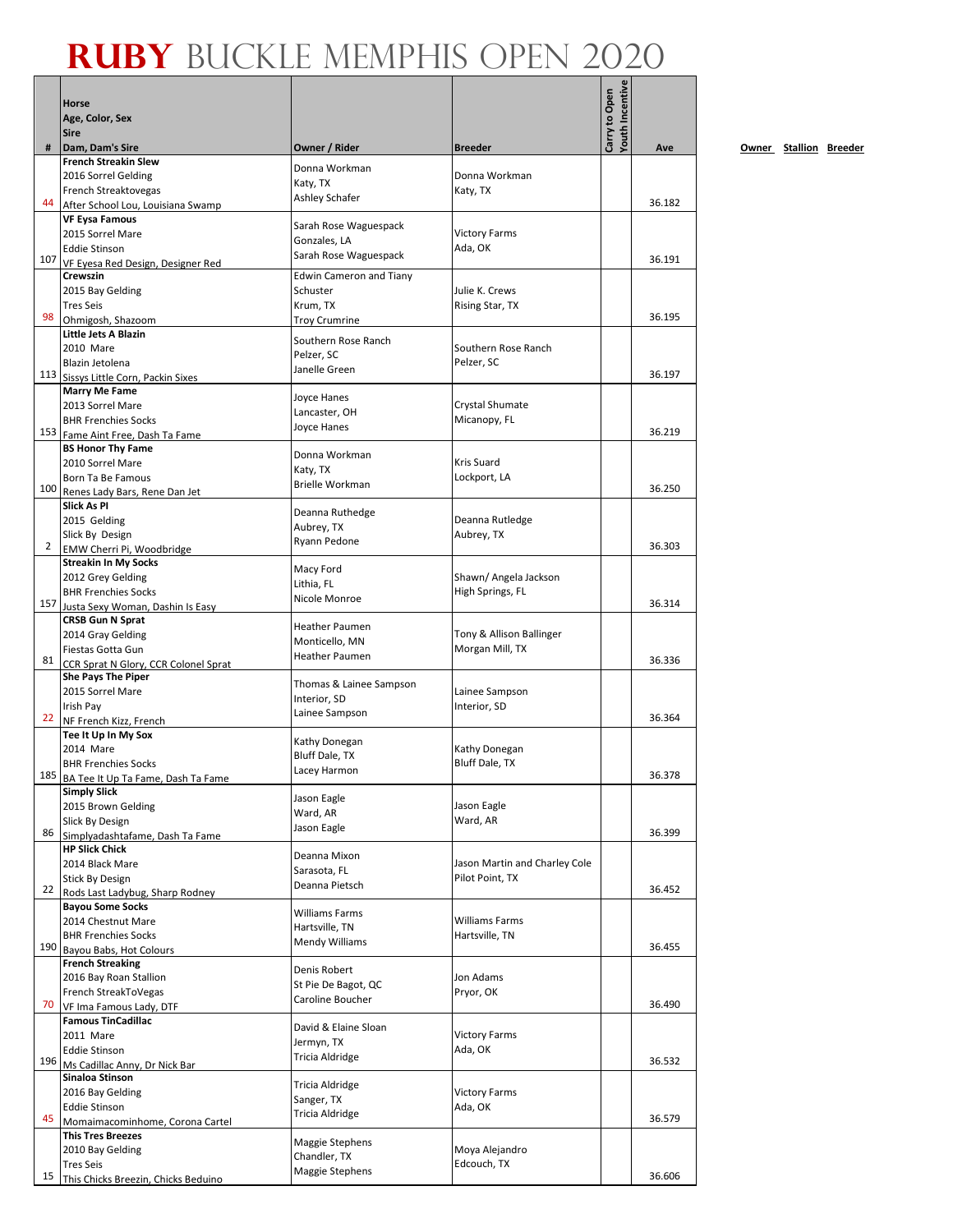|     | Horse                                                     |                                              |                                   | fouth Incentive<br>Carry to Open |        |
|-----|-----------------------------------------------------------|----------------------------------------------|-----------------------------------|----------------------------------|--------|
|     | Age, Color, Sex<br><b>Sire</b>                            |                                              |                                   |                                  |        |
| #   | Dam, Dam's Sire                                           | Owner / Rider                                | <b>Breeder</b>                    |                                  | Ave    |
|     | <b>He Rocks His Socks</b>                                 | Jennifer McGraw                              |                                   |                                  |        |
|     | 2015 Chestnut Gelding<br><b>BHR Frenchies Socks</b>       | Ocala, FL                                    | Pine Island Ranch<br>Deridder, LA |                                  |        |
| 8   | Fortunes N Lace, Brisco County Jr                         | Jennifer McGraw                              |                                   |                                  | 36.623 |
|     | <b>Streakers Queen</b>                                    |                                              |                                   |                                  |        |
|     | 2015 Sorrel Mare                                          | <b>Shelly Shields</b><br>Cochrane, AB CANADA | <b>Fulton Ranch LLC</b>           |                                  |        |
| 6   | A Streak Of Fling                                         | <b>Shelly Shields</b>                        | Valentine, NE                     |                                  | 36.641 |
|     | Queen Fatima, Dash Ta Fame<br><b>KN Shesa Epic Girl</b>   |                                              |                                   |                                  |        |
|     | 2016 Sorrel Mare                                          | Kimi Nichols                                 | Kimi Nichols                      |                                  |        |
|     | Epic Leader                                               | Brownwood, TX                                | Brownwood, TX                     |                                  |        |
| 51  | KN Shesa Regulargirl, Nothin But Cash                     | Kay Blandford                                |                                   |                                  | 36.756 |
|     | Slicksurewin                                              | <b>Tifini Martin</b>                         |                                   |                                  |        |
|     | 2015 Brown Gelding<br>Slick By Design                     | Sarasota, FL                                 | Deanna Mixon<br>Sarasota, FL      |                                  |        |
| 27  | Bullys French Fox, Bully for Casey                        | Deanna Mixon-Pietsch                         |                                   |                                  | 36.761 |
|     | <b>Kickin Yo Socks Off</b>                                | <b>Amie Crews</b>                            |                                   |                                  |        |
|     | 2013 Sorrel Mare                                          | Kenansville, FL                              | Clint Vanvolkemburg               |                                  |        |
| 34  | <b>BHR Frenchies Socks</b>                                | <b>Abbie Crews</b>                           | Aurora, IN                        |                                  | 36.762 |
|     | Kickin Jo, Kickin Country<br><b>Slicks Famous Design</b>  |                                              |                                   |                                  |        |
|     | 2016 Black Mare                                           | Jana Bean                                    | Jana Bean                         |                                  |        |
|     | Slick By Design                                           | Fort Hancock, TX<br>Jana Bean                | Fort Hancock, TX                  |                                  |        |
| 78  | Dasharuth, Dash Ta Fame                                   |                                              |                                   |                                  | 36.764 |
|     | <b>BR</b> Letitgo<br>2015 Buckskin Mare                   | <b>Barry Lindsey</b>                         | Boyds Ranch                       |                                  |        |
|     | A Smooth Guy                                              | Springfield, TN                              | Summit, MI                        |                                  |        |
| 83  | BR Sheza Nick Bar, Dr Nick Bar                            | <b>Bubby Skimehorn</b>                       |                                   |                                  | 36.843 |
|     | <b>Dynamos Wonder RRR</b>                                 | Kayla Coker                                  |                                   |                                  |        |
|     | 2015 Palomino Mare                                        | Greenville, AL                               | Sammy Gilbreath                   |                                  |        |
| 100 | Dashin Dynamo<br>Drifting Wonder RRR, CMG Wonder Smoke    | Kayla Coker                                  | Florence, AL                      |                                  | 36.967 |
|     | Citigirl                                                  |                                              |                                   |                                  |        |
|     | 2013 Gray Mare                                            | Chad Walker                                  | Danny Carrol                      |                                  |        |
|     | <b>Eddie Stinson</b>                                      | Monongahahela, PA<br>Bert Skimehorn          | Raymore, MO                       |                                  |        |
| 3   | Dash Royal Fleet, Royal Quick Dash                        |                                              |                                   |                                  | 36.989 |
|     | <b>PT Barefoot N Famous</b><br>2013 Sorrel Mare           | Bert Skimehorn                               | Danny Kingins                     |                                  |        |
|     | <b>BHR Frenchies Socks</b>                                | Springfield, TN                              | Hazel, KY                         |                                  |        |
| 46  | Rickashay Ta Fame, Dash Ta Fame                           | Bert Skinehorn                               |                                   |                                  | 37.099 |
|     | Easy On The Vodka                                         | Malissa Blackmon                             |                                   |                                  |        |
|     | 2016 Sorrel Gelding                                       | Odessa, TX                                   | Kimberly Blackmon                 |                                  |        |
|     | Triple Vodka<br>56 IB Striking, Trux Boy                  | Lorissa Jo Merritt                           | Ganado, TX                        |                                  | 37.143 |
|     | Noshoesnosoxnoproblm                                      |                                              |                                   |                                  |        |
|     | 2013 Bay Gelding                                          | Linda Jett Mosley<br>Vidalia, GA             | Andy E. McClune                   |                                  |        |
|     | <b>BHR Frenchies Socks</b>                                | <b>Tricia Aldridge</b>                       | Palmetto, GA                      |                                  |        |
| 105 | Bids April Twist, Dinks Double Bid<br>Ima Diva Red Dasher |                                              |                                   |                                  | 37.170 |
|     | 2015 Chestnut Mare                                        | Robert & Becky Kerr                          | Robert & Becky Kerr               |                                  |        |
|     | The Red Dasher                                            | Carnegie, OK<br>Ceri Ward/Cayla Melby        | Carnegie, OK                      |                                  |        |
| 62  | Assuredly French, Frenchmans Guy                          |                                              |                                   |                                  | 37.216 |
|     | <b>Epic Party In Vegas</b>                                | <b>Mission Ranch LLC</b>                     |                                   |                                  |        |
|     | 2014 Sorrel Mare<br>Epic Leader                           | Wynne, AR                                    | Jimmy Leek<br>Wynne, AR           |                                  |        |
|     | 146 Shootin Tootin Party, Shoot Yeah                      | Niki Lewis                                   |                                   |                                  | 37.234 |
|     | <b>Double Down Stinson</b>                                | Jody & Tracy Henderson                       |                                   |                                  |        |
|     | 2015 Bay Gelding                                          | Alvarado, TX                                 | Shawn Coates                      |                                  |        |
|     | <b>Eddie Stinson</b>                                      | Randy Hartley                                | Weatherford, TX                   |                                  | 37.331 |
|     | 212 Sheza Lotta Perks, Dash For Perks<br>Slickgun         |                                              |                                   |                                  |        |
|     | 2015 Gray Mare                                            | Maddi Cripe                                  | Self Birgit                       |                                  |        |
|     | Slick By Design                                           | Vandalia, IL<br>Maddi Cripe                  | Pilot Point, TX                   |                                  |        |
|     | 122 TR Miss Graygun, Playgun                              |                                              |                                   |                                  | 37.368 |
|     | <b>BR Cake by the Ocean</b><br>2016 Mare                  | Garland Ray Baker                            | Garland Ray Baker                 |                                  |        |
|     | A Streak Of Fling                                         | Russellville, AR                             | Russellville, AR                  |                                  |        |
| 53  | Rods Last Ladybug,                                        | Craig Brooks                                 |                                   |                                  | 37.386 |
|     | <b>Heza Fiery Fling</b>                                   | Delancey Enterprises, LLC                    |                                   |                                  |        |
|     | 2015 Bay Roan Stallion                                    | Cheyenne, WY                                 | <b>Ashley Hambrick</b>            |                                  |        |
|     | A Streak Of Fling<br>33 Sheza Firen Bully, Bully Bullion  | <b>Christine DeRenzo</b>                     | Webster Springs, WV               |                                  | 37.404 |
|     |                                                           |                                              |                                   |                                  |        |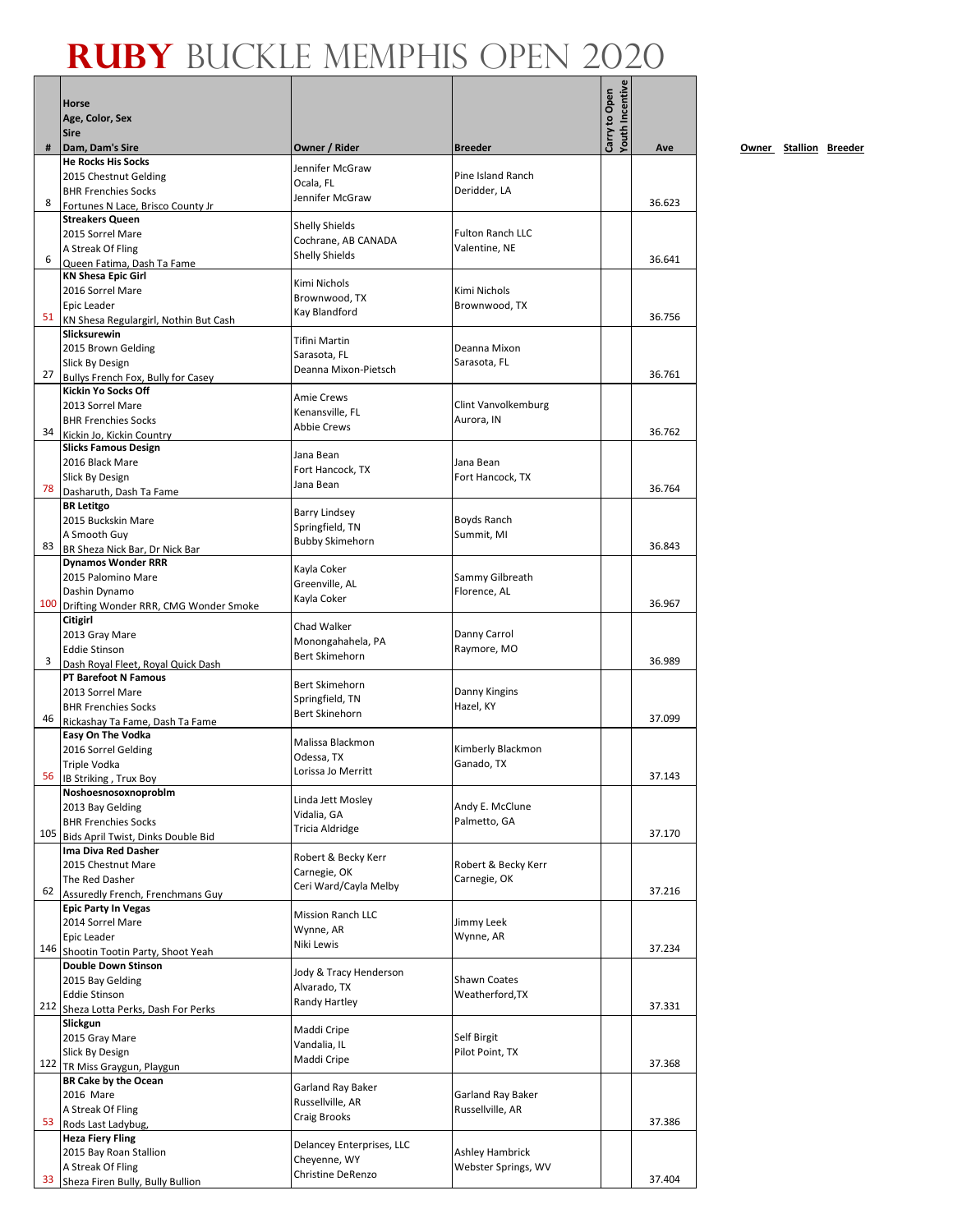|     | Horse<br>Age, Color, Sex                                     |                                      |                                    | Youth Incentive<br>Carry to Open |        |
|-----|--------------------------------------------------------------|--------------------------------------|------------------------------------|----------------------------------|--------|
|     | <b>Sire</b>                                                  |                                      |                                    |                                  |        |
| #   | Dam, Dam's Sire<br>A Streak Of Sunshine                      | Owner / Rider                        | <b>Breeder</b>                     |                                  | Ave    |
|     | 2010 Red Roan Mare                                           | Jenny Jo Kijac                       | Teresa Bolander                    |                                  |        |
|     | A Streak Of Fling                                            | Jay, OK                              | Dannebrog, NE                      |                                  |        |
|     | 135 Elusive Keepsake, The Big Te                             | Jenny Jo Kijac                       |                                    |                                  | 37.483 |
|     | <b>Bobbysocks</b>                                            | Linda Jett Mosley                    |                                    |                                  |        |
|     | 2015 Brown Mare                                              | Vidalia, GA                          | Andy E. McClune                    |                                  |        |
| 4   | <b>BHR Frenchies Socks</b>                                   | <b>Troy Crumrine</b>                 | Palmetto, GA                       |                                  | 37.544 |
|     | Bids April Twist, Dink Double Bid<br><b>Bet Shesa Rey</b>    |                                      |                                    |                                  |        |
|     | 2014 Sorrel Mare                                             | Gary Dellinger                       | <b>Gary Dellinger</b>              |                                  |        |
|     | Bet Hesa Cat                                                 | Catawba, NC                          | Catawba, NC                        |                                  |        |
|     | 145 Paving The Rey, Dual Rey                                 | Savannah Banner                      |                                    |                                  | 37.684 |
|     | Bay Area Barbara                                             | Delfarms LLC                         |                                    |                                  |        |
|     | 2012 Palomino Mare                                           | Bush, LA                             | Amy Williams                       |                                  |        |
| 57  | As Good As Nick Gets                                         | Cambrie Delaune                      | Sandia, TX                         |                                  | 37.688 |
|     | Six Moons Blonde, PC Frenchman<br><b>VR Bugsinthewind</b>    |                                      |                                    |                                  |        |
|     | 2016                                                         | <b>Rylee Shields</b>                 |                                    |                                  |        |
|     | Furyofthewind                                                | Cochrane, AB CANADA                  |                                    |                                  |        |
|     | 122 VR the Last Bug, Shawnee Bug                             | <b>Rylee Shields</b>                 |                                    |                                  | 37.721 |
|     | <b>Stilettos And Lace</b>                                    | Colleen Hershey                      |                                    |                                  |        |
|     | 2013 Palomino Mare                                           | Mount Joy, PA                        | Janet Brunkan                      |                                  |        |
|     | First Down French                                            | Colleen Hershey                      | Oskaloosa, KS                      |                                  | 37.744 |
|     | 166 Annaly Nick Bar, Dr. Nick Bar<br><b>Magie Trixx</b>      |                                      |                                    |                                  |        |
|     | 2015 Red Roan Mare                                           | Jennifer Bergmann                    | Erin Chrisman                      |                                  |        |
|     | A Streak Of Fling                                            | Ft Davis, TX                         | Kaplan, LA                         |                                  |        |
| 37  | Fames Magic, Dash Ta Fame                                    | Logan Whiteman                       |                                    |                                  | 37.820 |
|     | <b>Streakinfrankiefling</b>                                  | Thomas & Jennifer Overly             |                                    |                                  |        |
|     | 2015 Bay Roan Mare                                           | Peck, MI                             | Thomas & Jennifer Overly           |                                  |        |
| 175 | A Dash Ta Streak<br>Rare Louise, Rare Form                   | TJ Overly                            | Peck, MI                           |                                  | 37.824 |
|     | <b>Jets Rebel Yell</b>                                       |                                      |                                    |                                  |        |
|     | 2016 Mare                                                    | Alissa Flores                        | <b>Busby Quarterhorse</b>          |                                  |        |
|     | Blazin Jetolena                                              | Laredo, TX<br>Suade Furr             | Millsap, TX                        |                                  |        |
| 117 | Rebs Little Fame, Dash Ta Fame                               |                                      |                                    |                                  | 37.856 |
|     | <b>My Favorite Fling</b>                                     | Gay Wynn                             |                                    |                                  |        |
|     | 2015 Bay Roan Mare<br>A Streak Of Fling                      | Newberry, FL                         | Gary Langford<br>Daytona Beach, FL |                                  |        |
| 70  | Kansas Ivory, Ivory James                                    | Caryn Henry                          |                                    |                                  | 37.963 |
|     | <b>BT ScoredLolaStinson</b>                                  | <b>Bridget Thomas</b>                |                                    |                                  |        |
|     | 2014 Bay Mare                                                | Combine, TX                          | <b>Bridget Ann Thomas</b>          |                                  |        |
|     | <b>Eddie Stinson</b>                                         | <b>Billie Ann Harmon</b>             | Combine. TX                        |                                  | 38.053 |
| 11  | Scored Big Time, Even The Score                              |                                      |                                    |                                  |        |
|     | <b>FM Rizzo</b><br>2015                                      | Abigail Poe                          | <b>Tim Elliott</b>                 |                                  |        |
|     | Carrizzo                                                     | Griffin, GA                          | Lavonia, GA                        |                                  |        |
| 89  | Nonstopfrenchbanilla, KN A Bully In March                    | Abigail Poe                          |                                    | Υ                                | 38.118 |
|     | <b>KVS Payday By Design</b>                                  | Darrell & Jamie Garrett              |                                    |                                  |        |
|     | 2015 Grullo Mare                                             | Byrdstown, TN                        | Kurt Vonn Stone                    |                                  |        |
| 55  | Slick By Design                                              | Jamie Garrett                        | Lebanon, TN                        |                                  | 38.152 |
|     | SCF Daisy Duke. Special Definition<br>This Fame Is On Fire * |                                      |                                    |                                  |        |
|     | 2012 Chestnut Stallion                                       | Raise The Bar Perf. Horses LLC       | <b>Heath Boucher</b>               |                                  |        |
|     | Fire Water Flit                                              | Vicksburg, MI<br>Rebecca Barton      | Galion, OH                         |                                  |        |
|     | 151 Famous Slik Panties, Dash Ta Fame                        |                                      |                                    |                                  | 38.488 |
|     | <b>KB Blazin Sinns</b>                                       | <b>Kelly Mathews</b>                 |                                    |                                  |        |
|     | 2015 Gelding                                                 | Holley MI                            | <b>Kelly Mattews</b>               |                                  |        |
| 238 | Blazin Jet Olena                                             | Shane Yoder                          | Holly, OK                          |                                  | 38.713 |
|     | Carlys got a plan, Calcur<br>Da Sani                         |                                      |                                    |                                  |        |
|     | 2015 Sorrel Mare                                             | <b>Mike Stephens</b>                 | Chad Hart                          |                                  |        |
|     | Fire Water Canyon                                            | Covington, LA<br>Cambrie Delaune     | Royston, GA                        |                                  |        |
|     | 123 Streakin Moonlight, Streakin Six                         |                                      |                                    |                                  | 38.801 |
|     | <b>VF Blooming Stinson</b>                                   | Cynthia Layton                       |                                    |                                  |        |
|     | 2015 Sorrel Mare<br><b>Eddie Stinson</b>                     | Newark, OH                           | <b>Victory Farms</b><br>Ada, OK    |                                  |        |
| 182 | Bloomingdales, First Down Dash                               | Michayla Schmitt                     |                                    |                                  | 38.897 |
|     | <b>Ethyls Eyes</b>                                           |                                      |                                    |                                  |        |
|     | 2015 Brown Mare                                              | Jason & Leslie Willis<br>Chester, SC | Dolores Hill                       |                                  |        |
|     | Furyofthewind                                                | Leslie Willis                        | Moore, OK                          |                                  |        |
| 47  | Joyous Eyes, Mr Eye Opener                                   |                                      |                                    |                                  | 39.568 |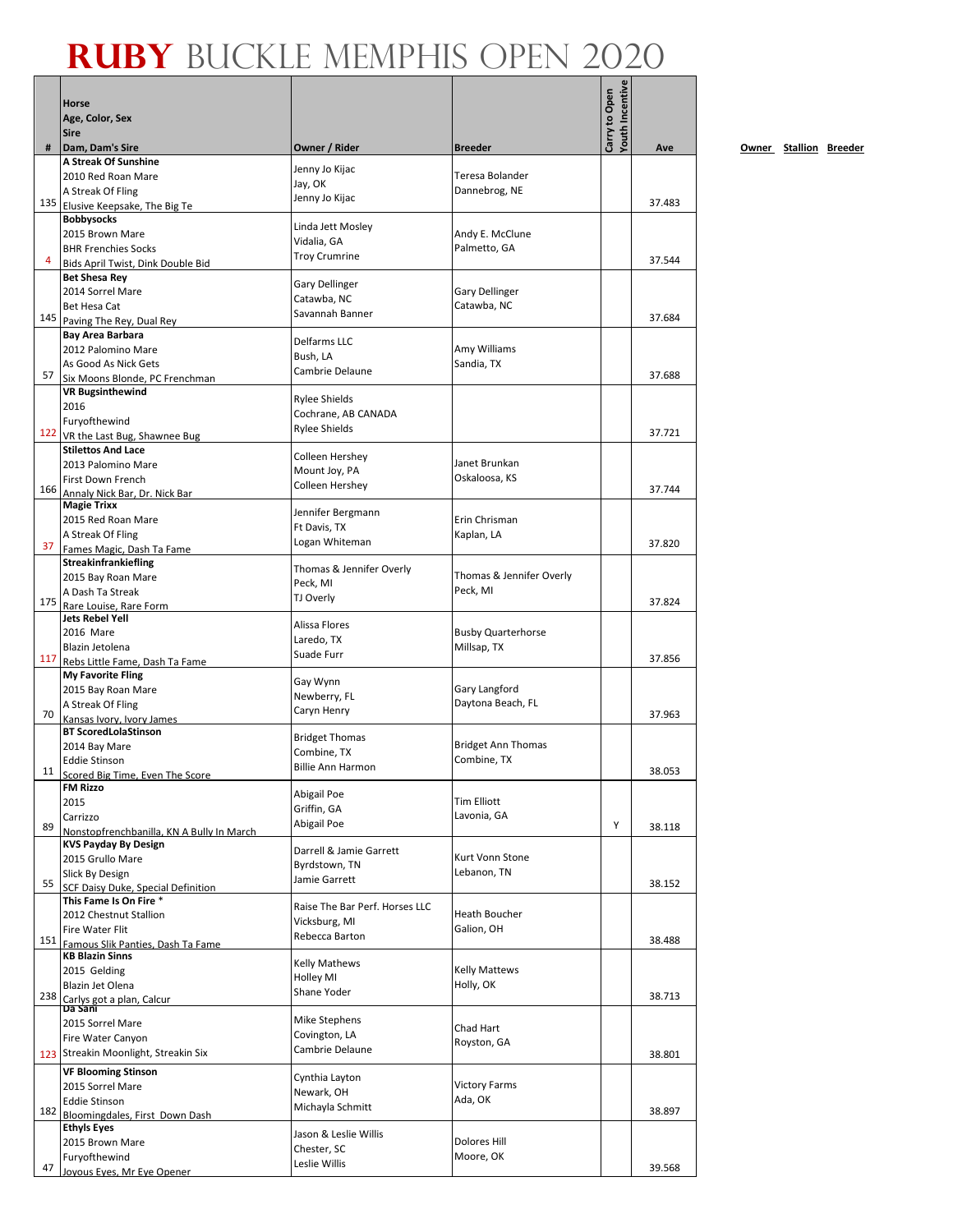|     | <b>Horse</b><br>Age, Color, Sex<br><b>Sire</b>             |                                        |                                 | Youth Incentive<br>Carry to Open |        |
|-----|------------------------------------------------------------|----------------------------------------|---------------------------------|----------------------------------|--------|
| #   | Dam, Dam's Sire                                            | Owner / Rider                          | <b>Breeder</b>                  |                                  | Ave    |
|     | <b>French Swag</b>                                         | Norman Dallaire                        |                                 |                                  |        |
|     | 2011 Sorrel Gelding                                        | Morriston, FL                          | Norman Dallaire                 |                                  |        |
| 37  | <b>BHR Frenchies Socks</b>                                 | <b>Brittany Dallaire</b>               | Morriston, FL                   |                                  | 39.945 |
|     | Reds Little Renegade. On The Money Red<br>Any Guy Of Mine  |                                        |                                 |                                  |        |
|     | 2013 Chestnut Mare                                         | Joe Beaver                             | Jinx Maude                      |                                  |        |
|     | Frenchmans Guy                                             | Huntsville, TX                         | Hermosa, SD                     |                                  |        |
|     | 188 UX Firewater Lizzie, Firewater Frost                   | Jenna Beaver                           |                                 |                                  | 40.006 |
|     | JL Fame in Vegas                                           | <b>MR Performance Horses</b>           |                                 |                                  |        |
|     | 2014 Sorrel Mare                                           | Bellville, TX                          | Jill Lane<br>Benton, MT         |                                  |        |
| 87  | French Streaktovegas<br>JL Sweet Fame. Dash ta Fame        | Jodee Miller                           |                                 |                                  | 40.250 |
|     | <b>VR Bugsnthemoonlight</b>                                |                                        |                                 |                                  |        |
|     | 2015 Sorrel Gelding                                        | Five L Farm                            | Leah Rogers Sochor- Ventana     |                                  |        |
|     | Shawne Bug Leo                                             | Portage, PA<br>Jarrett Long            | Ranch<br>Noble, OK              |                                  |        |
| 154 | Kailua Creek, Marthas Six Moons                            |                                        |                                 |                                  | 40.448 |
|     | <b>VF Famous Cowgirl</b>                                   | <b>Dorminy Plantation</b>              |                                 |                                  |        |
|     | 2013 Sorrel Mare<br>Born Ta Be Famous                      | Fitzgerald, GA                         | <b>Victory Farms</b><br>Ada, OK |                                  |        |
| 69  | Ill Come A Runnin, Royal Shake Em                          | Roger Odom                             |                                 |                                  | 40.481 |
|     | <b>SBW Copy Cat</b>                                        |                                        |                                 |                                  |        |
|     | 2016 Sorrel Gelding                                        | Stephanie Wheeler<br>Hattiesburg, MS   | Stephanie Wheeler               |                                  |        |
|     | Blazin Jetolena                                            | <b>Brian Wheeler</b>                   | Hatiresburg, MS                 |                                  |        |
| 57  | SX Dr. Peacharita. Dr. Nick Bar                            |                                        |                                 |                                  | 40.494 |
|     | <b>Furious Interlude</b>                                   | Abigail Poe/Kelli Jo & Alan Hulsey     | <b>Bob Moore Farms</b>          |                                  |        |
|     | 2010 Bay Mare<br>Furyofthewind                             | Fitzgerald, GA                         | Norman, OK                      |                                  |        |
| 43  | Secret Interlude. Teiano                                   | Abigail Poe                            |                                 | Y                                | 40.568 |
|     | Dial A Blazin Bunny                                        | Julia Clark                            |                                 |                                  |        |
|     | 2016 Brown Gelding                                         | Rolling Fork, MS                       | Julia Clark                     |                                  |        |
|     | Blazin Jetolena                                            | Maggie Carter                          | Rolling Fork, MS                |                                  | 40.663 |
| 79  | Bullys Dialed In, Bully Bullion<br><b>Princess Stinson</b> |                                        |                                 |                                  |        |
|     | 2013 Palomino Mare                                         | Janett Dykes                           | Danny Carroll                   |                                  |        |
|     | <b>Eddie Stinson</b>                                       | Baxley, GA                             | Raymore, MI                     |                                  |        |
| 58  | Oro Rose, Man In The Money                                 | Janett Dykes                           |                                 |                                  | 40.760 |
|     | <b>Hoosier Stinson</b>                                     | Heidi Crider                           |                                 |                                  |        |
|     | 2010 Bay Gelding                                           | Huntingdon, TN                         | <b>Blue Lake Farms</b>          |                                  |        |
| 120 | <b>Eddie Stinson</b>                                       | Heidi Crider                           | Terre Haute, IN                 |                                  | 40.916 |
|     | Hoosier Mama, Bends Me Mind<br>StreakinFlinginDisco        |                                        |                                 |                                  |        |
|     | 2009 Bay Roan Mare                                         | Rosemary Harrison                      | Lisa Fulton                     |                                  |        |
|     | A Streak Of Fling                                          | Maysville, OK                          | Valentine, NE                   |                                  |        |
| 198 | Lot A Disco, Disco Jerry                                   | <b>Tyler Rivette</b>                   |                                 |                                  | 40.930 |
|     | Epic Guy                                                   | Kristen Williams                       |                                 |                                  |        |
|     | 2015 Gray Gelding                                          | Frierson, LA                           | Kristen Williams                |                                  |        |
| 174 | Epic Leader<br>Frenchilicious, Frenchmans Guy              | Kassie Mowry                           | Frierson, LA                    |                                  | 41.017 |
|     | <b>Absolut Hollywood</b>                                   |                                        |                                 |                                  |        |
|     | 2015 Bay Gelding                                           | Lynn Hinds & Patsy McCaffety           | Patsy McCaffey & Lynn Hinds     |                                  |        |
|     | Triple Vodka                                               | Waller, TX<br>Lynn Hinds               | Waller, TX                      |                                  |        |
| 159 | JG Zacks Hollywood, Zack T Wood                            |                                        |                                 |                                  | 41.083 |
|     | <b>Bye Felicia</b>                                         | Joanna Parker                          |                                 |                                  |        |
|     | 2014 Sorrel Gelding<br><b>Eddie Stinson</b>                | Opelika, AL                            | Karl Smith<br>Lucedale, MS      |                                  |        |
| 109 | Ima Burr Bugg, Burrs First Down                            | <b>Brett Monroe</b>                    |                                 |                                  | 41.215 |
|     | Itis What It Is Guys                                       |                                        |                                 |                                  |        |
|     | 2010 Palomino Mare                                         | Emma Wildiensen<br>Wentzville, MO      | <b>Bill and Deb Meyers</b>      |                                  |        |
|     | Frenchmans Guy                                             | Emma Wildiensen                        |                                 |                                  |        |
| 53  | DN Shake Em Up, Royal Shake M                              |                                        |                                 |                                  | 41.217 |
|     | Dreamin N French                                           | Mekenna Davis                          | <b>Barricklow Crystal</b>       |                                  |        |
|     | 2012 Bay Mare<br>First Down French                         | Huntsville, TX                         | Magnolia, TX                    |                                  |        |
| 210 | Miracle Chic Dream, Magnum Chic Dream                      | Mekenna Davis                          |                                 |                                  | 41.347 |
|     | <b>Lost Creek Widow</b>                                    |                                        |                                 |                                  |        |
|     | 2015 Sorrel Gelding                                        | Brandy & Jamey Voge<br>Wills Point, TX | <b>Tony Palermo</b>             |                                  |        |
|     | Rockin W.                                                  | <b>Brandy Voge</b>                     | Sulphur, LA                     |                                  |        |
| 204 | Wicked Widow, Widows Freckles                              |                                        |                                 |                                  | 41.370 |
|     | <b>Too Slick To Wait</b>                                   | Calvin & Becky Rhodes                  | Calvin & Becky Rhodes           |                                  |        |
|     | 2015 Chestnut Mare<br>Slick By Design                      | Pilot Point, TX                        | Pilot Point, TX                 |                                  |        |
| 5   | Waiting For You, Sorrel Doc Eddie                          | <b>Tyler Crosby</b>                    |                                 |                                  | 41.441 |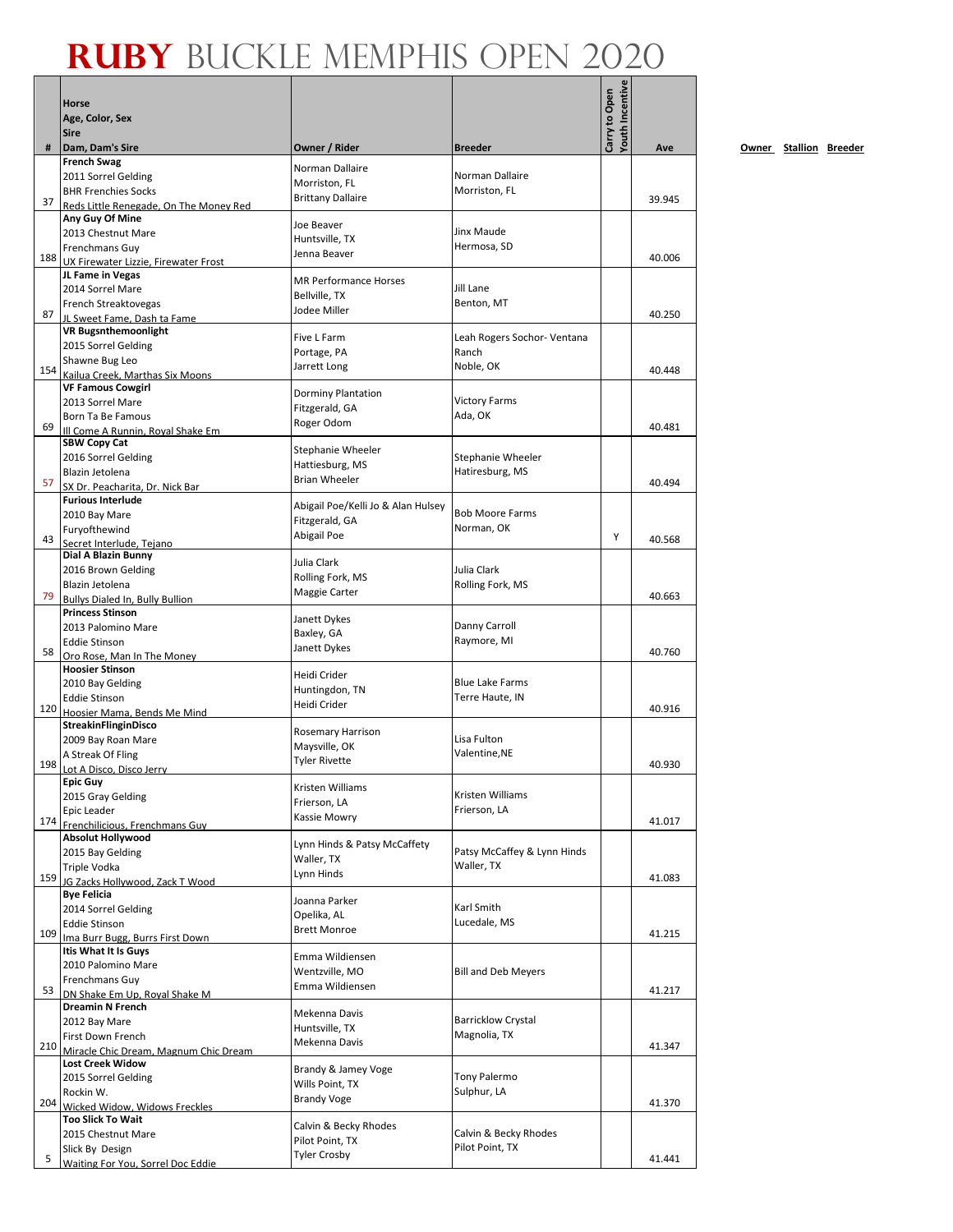|     | <b>Horse</b>                                                          |                                         |                                              | Youth Incentive<br>Carry to Open |        |
|-----|-----------------------------------------------------------------------|-----------------------------------------|----------------------------------------------|----------------------------------|--------|
|     | Age, Color, Sex<br><b>Sire</b>                                        |                                         |                                              |                                  |        |
| #   | Dam, Dam's Sire                                                       | Owner / Rider                           | <b>Breeder</b>                               |                                  | Ave    |
|     | <b>Guys Fame N Fortune</b><br>2012 Palomino Mare                      | Kathy Donegan                           | <b>Bill &amp; Debbie Myers</b>               |                                  |        |
|     | Frenchmans Guy                                                        | Bluff Dale, TX                          | St Onge, SD                                  |                                  |        |
| 227 | Miss Dash Of Fame. Dash Ta Fame                                       | Lacey Harmon                            |                                              |                                  | 41.510 |
|     | California Cash 37 *<br>2013 Brown Stallion                           | Raise The Bar Perf. Horses LLC          | Shannon Akerstrom                            |                                  |        |
|     | Jess Louisiana Blue                                                   | Vicksburg, MI                           | Potter Valley, CA                            |                                  |        |
|     | 123 Cash Perks, Dash For Cash                                         | Rass Pederson                           |                                              |                                  | 41.592 |
|     | <b>Turnpikers Wagon</b>                                               | Lazy Susan Ranch LLC                    |                                              |                                  |        |
|     | 2014 Stallion<br>PYC Paint Your Wagon                                 | Flint, TX                               | Verna & Nolan Perehouse<br>Webbers Falls, OK |                                  |        |
| 164 | High Class Turnpike, Royal Quick Flash                                | <b>Emily Thompson Taylor</b>            |                                              |                                  | 41.652 |
|     | <b>VC GoGo Fling</b>                                                  | Pete Oen                                |                                              |                                  |        |
|     | 2016 Chestnut Mare                                                    | Maysville, OK                           | Cristi Copsey Gaffney<br>Anselmo, NE         |                                  |        |
| 15  | A Streak Of Fling<br>GoGo Fame, Dash Ta Fame                          | Pete Oen                                |                                              |                                  | 41.688 |
|     | <b>CP Famous Miss Kitty</b>                                           | <b>Troy Davis</b>                       |                                              |                                  |        |
|     | 2016 Chestnut Mare                                                    | Stephenville, TX                        | Claire Powell                                |                                  |        |
| 14  | Epic Leader<br>CP Famous Diamonds, Dash Ta Fame                       | <b>Hilary Hightower</b>                 | Eldorado, TX                                 |                                  | 41.824 |
|     | <b>Bogie Stinson</b>                                                  |                                         |                                              |                                  |        |
|     | 2015 Sorrel Gelding                                                   | John and Melissa Wilks<br>Boaz, AL      | Danny K. Carroll                             |                                  |        |
|     | <b>Eddie Stinson</b>                                                  | John Wilks                              | Raymore, MI                                  |                                  | 41.850 |
| 149 | BW Hard Headed Woman, Dash In Elvis<br>So French Iam Famous           |                                         |                                              |                                  |        |
|     | 2012 Chestnut Mare                                                    | Sitnal Livestock LLC                    | John G Johnson                               |                                  |        |
|     | Frenchmans Guy                                                        | Spearfish, SD                           | Lemmon, SD                                   |                                  |        |
| 189 | Sadie Hawkins Vision, Dash Ta Fame                                    | Amy Lantis                              |                                              |                                  | 41.861 |
|     | Trafficrunawaytrain<br>2015 Buckskin Mare                             | Jenna Graf                              | Troy & Jaime Ashford                         |                                  |        |
|     | <b>Traffic Guy</b>                                                    | Millsap, TX                             | Lott, TX                                     |                                  |        |
| 31  | Dashing Performance, Royal Quick Dash                                 | Jenna Graf                              |                                              |                                  | 41.914 |
|     | <b>Silked N Fame</b>                                                  | Amanda Carnes                           |                                              |                                  |        |
|     | 2016 Palomino Gelding<br>This Fame Is On Fire                         | Wapakoneta, OH                          | Amanda Carnes<br>Wapakoneta, OH              |                                  |        |
| 116 | Smashed On A Blue Moon, Connies Smashed                               | <b>Kelly Bowser</b>                     |                                              |                                  | 42.140 |
|     | <b>Herewego Guys</b>                                                  | <b>Honour Yates</b>                     |                                              |                                  |        |
|     | 2012 Sorrel Gelding                                                   | Cumberland Furnace, TN                  | Crystal Shumate                              |                                  |        |
| 143 | <b>BHR Frenchies Socks</b><br>Jets Cash Up Front, Easy On The Mark    | Shiloh Branch                           | Micanopy, FL                                 |                                  | 42.643 |
|     | High Road Ta Fame *                                                   |                                         |                                              |                                  |        |
|     | 2015 Brown Stallion                                                   | Chuck & Mary Crago<br>Belle Fourche, SD | Chuck & Mary Crago                           |                                  |        |
| 87  | Dash Ta Fame                                                          | Jade Crago                              | Belle Fourche, SD                            |                                  | 42.742 |
|     | CM Bubblin Dynamite, CM Dynamite Frost<br><b>Born In The Fastlane</b> |                                         |                                              |                                  |        |
|     | 2015 Bay Gelding                                                      | Schelista Glenn<br>Traskwood, AR        | Kros Suard                                   |                                  |        |
|     | Born Ta Be Famous                                                     | Darren Boyce                            | Thibodamx, LA                                |                                  |        |
| 208 | One Hot Lane. Lanes Leinster<br>Letta Traffic Do It                   |                                         |                                              |                                  | 42.767 |
|     | 2015 Buckskin Mare                                                    | Janett Dykes                            | <b>Troy Ashford</b>                          |                                  |        |
|     | <b>Traffic Guy</b>                                                    | Baxley, GA<br>Jaime Stackpole           | Lott, TX                                     |                                  |        |
| 115 | April Rose For Hank, Letta Hank Do It                                 |                                         |                                              |                                  | 43.211 |
|     | <b>HGFFlinging Frosted</b><br>2015 Mare                               | Suzanne Moran                           | Suzanne Moran                                |                                  |        |
|     | A Streak Of Fling                                                     | Shepherd, TX                            | Shepherd, TX                                 |                                  |        |
| 114 | PC Smoke Sun Holly, Sun Frost                                         | Payton Brown                            |                                              |                                  | 43.222 |
|     | A Guy With Magnolias                                                  | Garrett & Brittany Tonozzi              |                                              |                                  |        |
|     | 2016 Sorrel Gelding<br>A Guy With Proof                               | Lampasas, TX                            | Garrett & Brittany Tonozzi<br>Lampasas, TX   |                                  |        |
| 10  | Steele Magnolias, Magnolia Bar Jet                                    | <b>Brittany Tonozzi</b>                 |                                              |                                  | 43.452 |
|     | <b>Loose Red Roses</b>                                                | Barbara Lynch                           |                                              |                                  |        |
|     | 2014 Sorrel Mare                                                      | Jackson, LA                             | Barbara Lynch<br>Jackson, LA                 |                                  |        |
| 224 | Blazin Jetolena<br>Loose Red Candy, On the Money Red                  | Abigail Manning                         |                                              |                                  | 46.167 |
|     | <b>BlueBlazin Hot Fling</b>                                           | <b>Shelly Shields</b>                   |                                              |                                  |        |
|     | 2010 Brown Gelding                                                    | Cochrane, AB CANADA                     | Fulton Ranch LLC                             |                                  |        |
| 51  | A Streak Of Fling                                                     | <b>Shelly Shields</b>                   | Valentine, NE                                |                                  | 46.515 |
|     | Ima Blue Dragon, Final Contest<br><b>Hold My Vodka</b>                |                                         |                                              |                                  |        |
|     | 2016 Sorrel Gelding                                                   | Luann Johnson<br>Dublin, TX             | <b>Withney Godinez</b>                       |                                  |        |
|     | Triple Vodka                                                          | <b>Whitney Godinez</b>                  | Dublin, TX                                   |                                  |        |
| 46  | Fire Flits and Rockets, Firewater Flit                                |                                         |                                              |                                  | 46.644 |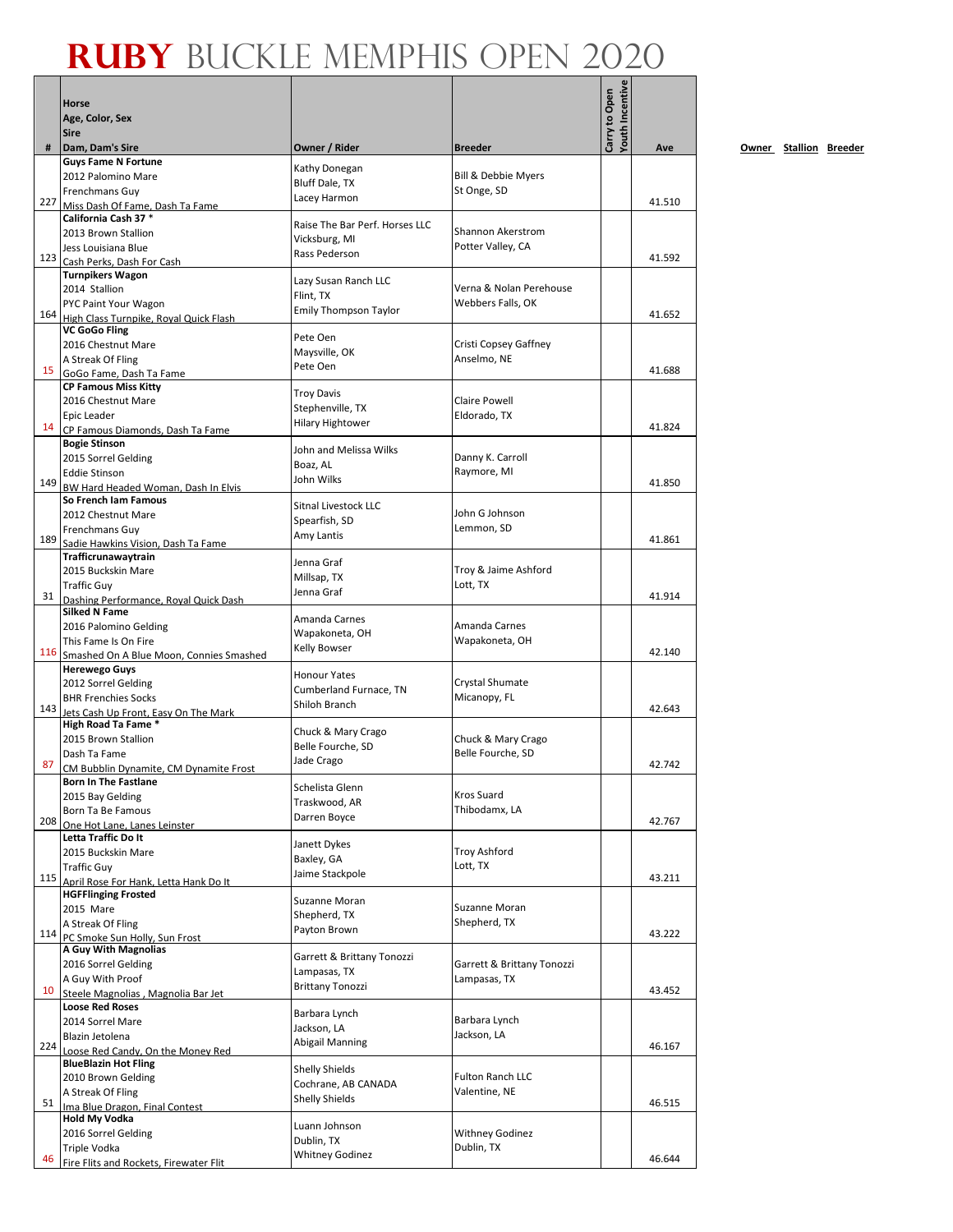|     |                                                             |                                       |                                  | <b>routh Incentive</b> |         |
|-----|-------------------------------------------------------------|---------------------------------------|----------------------------------|------------------------|---------|
|     | Horse                                                       |                                       |                                  |                        |         |
|     | Age, Color, Sex                                             |                                       |                                  | Carry to Open          |         |
| #   | <b>Sire</b><br>Dam, Dam's Sire                              | Owner / Rider                         | <b>Breeder</b>                   |                        | Ave     |
|     | <b>First Famous Chic</b>                                    | <b>Tesha Fredericks</b>               |                                  |                        |         |
|     | 2016 Gray Mare                                              | Weatherford, TX                       | Jennifer Ruzsa                   |                        |         |
| 88  | Epic Leader                                                 | Molli Montgomery                      | Shelby, SD                       |                        | 47.195  |
|     | Imarealtreasure, Dash Ta Fame<br><b>Summer Traffic</b>      |                                       |                                  |                        |         |
|     | 2015 Gelding                                                | Morgan Nay                            | Sheila & John Ricketts           |                        |         |
|     | <b>Traffic Guy</b>                                          | Madison, IN                           | Poplar Bluff, MO                 |                        |         |
| 244 | Summers Easy Comment, Editorial Comment                     | Morgan Nay                            |                                  |                        | 47.209  |
|     | <b>VF A Mans Game</b>                                       |                                       |                                  |                        |         |
|     | 2014 Chestnut Stallion<br>Eddie Stinson.                    | Kenzi Pogue<br>Emory, TX              | <b>Victory Farms</b>             |                        |         |
|     | A Dash Of Reality, Some Dasher                              | Kenzi Pogue                           | Ada, OK                          |                        |         |
| 233 |                                                             |                                       |                                  |                        | 47.784  |
|     | <b>Lil Allante</b>                                          | Ryan Reynolds                         |                                  |                        |         |
|     | 2015 Bay Mare                                               | Collinsville, TX                      | Ashley Snedegar                  |                        |         |
| 245 | Freighttrain B<br>VF Coup De Ville, Burrs First Down        | Ryan Reynolds                         | Willis, TX                       |                        | 49.198  |
|     | <b>Runaway Fury</b>                                         |                                       |                                  |                        |         |
|     | 2015 Sorrel Gelding                                         | Jason & Leslie Willis<br>Chester, SC  | Racin RNS                        |                        |         |
|     | Furyofthewind                                               | Leslie Willis                         | Wapanucka, OK                    |                        |         |
| 27  | Runaway Mad, Runaway Colors<br><b>BND NormasFrenchPrize</b> |                                       |                                  |                        | 999.000 |
|     | 2015 Palomino Mare                                          | Sean Stepanoff                        | Sean Stepanoff                   |                        |         |
|     | Frenchmans Guy                                              | Keenesburg, CO                        | Keenesburg, CO                   |                        |         |
|     | 101 Prime Prize, Hawkinson                                  | Peyton Stepanoff                      |                                  |                        | 999.000 |
|     | <b>Shawne Streakin Jet</b>                                  | Shawne Streakin Jet LLC               |                                  |                        |         |
|     | 2015 Bay Roan Stallion                                      | Wayne, OK                             | Lisa Fulton                      |                        |         |
| 128 | A Streak Of Fling<br>Wild Shawne Lace, Shawne Bug           | Ceri Ward                             | Valentine, NE                    |                        | 999.000 |
|     | <b>Streak N Goodbye</b>                                     |                                       |                                  |                        |         |
|     | 2015 Chestnut Gelding                                       | Dr. Zachary Bruggen<br>Ward, AR       | Rubylee Walker                   |                        |         |
| 4   | The Goodbye Lane                                            | Zachary Bruggen                       | Pingree, ID                      |                        | 999.000 |
|     | Streak N Wink, Sterakin Jewel<br>Governmentassistance       |                                       |                                  |                        |         |
|     | 2016 Gray Stallion                                          | Dale Green                            | Dale Green                       |                        |         |
|     | This Fame Is On Fire                                        | Swansea, SC                           | Swansea, SC                      |                        |         |
| 32  | Silver Bell Bar Bee. Joseph Paul                            | <b>JD Kneece</b>                      |                                  |                        | 999.000 |
|     | <b>Smooth Finances</b>                                      | Nikki Cain                            |                                  |                        |         |
|     | 2013 Buckskin Mare<br>A Smooth Guy                          | Whitesboro, TX                        | Nikki Cain<br>Whitesboro, TX     |                        |         |
|     | 116 Financial Flood, Financially                            | Nikki Cain                            |                                  |                        | 999.000 |
|     | This Guys No Angel                                          | John J. Maubach                       |                                  |                        |         |
|     | 2011 Palomino Stallion                                      | Purcell, OK                           | <b>Bill or Debbie Myers</b>      |                        |         |
| 178 | Frenchmans Guy                                              | Pete Oen                              | Saint Onge, SD                   |                        | 999.000 |
|     | Briscos Angel, Brisco County Jr<br><b>Barr Belle</b>        |                                       |                                  |                        |         |
|     | 2016 Sorrel Mare                                            | <b>Diron Clements</b>                 | Jamie Torres                     |                        |         |
|     | <b>Five Bar Cartel</b>                                      | Danville, VA<br><b>Diron Clements</b> | Cedar Creek, TX                  |                        |         |
| 129 | Streakin Patch, Streakin Jewel                              |                                       |                                  |                        | 999.000 |
|     | Tio James<br>2013 Brown Gelding                             | <b>Hilary Hightower</b>               | C L Anderson                     |                        |         |
|     | Ivory James                                                 | Stephenville, TX                      | Olmito, TX                       |                        |         |
| 24  | Hi Class Bling, Dashin Chico                                | <b>Hilary Hightower</b>               |                                  |                        | 999.000 |
|     | Diva Rae Devil Child                                        | <b>Bert Skimehorn</b>                 |                                  |                        |         |
|     | 2015 Gray Mare<br><b>Firewater Canyon</b>                   | Springfield, TN                       | G4 Horse Ranch<br>West Salem, OH |                        |         |
| 36  | Smashed Investment, Easy Lovin Fool                         | Dawn Shirey                           |                                  |                        | 999.000 |
|     | LX Famous By Design                                         | Kristi & Samantha Duran               |                                  |                        |         |
|     | 2015 Sorrel Gelding                                         | Chino Hills, CA                       | Vauna & Randy Walker             |                        |         |
| 91  | Slick By Design                                             | Samantha Duran                        | Pingree, OH                      | Υ                      | 999.000 |
|     | Two Dash To Fame, Dash Ta Fame<br><b>Inspect My Design</b>  |                                       |                                  |                        |         |
|     | 2015 Grullo Mare                                            | Linda Jett Mosley & Marti Garrett     | Shannon Ronda                    |                        |         |
|     | Slick By Design                                             | Vidalia, GA<br>Tricia Aldridge        | Arcadia, FL                      |                        |         |
| 124 | Spectrums Omega, Wonders Sprectrum                          |                                       |                                  |                        | 999.000 |
|     | <b>Merrisocks</b>                                           | <b>Dement Quarter Horses</b>          | Crystal Shumate                  |                        |         |
|     | 2007 Sorrel Mare<br><b>BHR Frenchies Socks</b>              | Jackson, TN                           | Micanopy, FL                     |                        |         |
|     | 161 Perfume N Moonlight, Leavemonaroll                      | Darcy Dement                          |                                  | Υ                      | 999.000 |
|     | <b>KN Ashley</b>                                            | Danielle Wallace                      |                                  |                        |         |
|     | 2013 Sorrel Mare                                            | Winter Park, FL                       | Kimi Ann Nichols                 |                        |         |
| 42  | A Streak Of Fling                                           | Danielle Wallace                      | Brownwood, TX                    |                        | 999.000 |
|     | KN Shesa Regular Girl. Nothin But Cash                      |                                       |                                  |                        |         |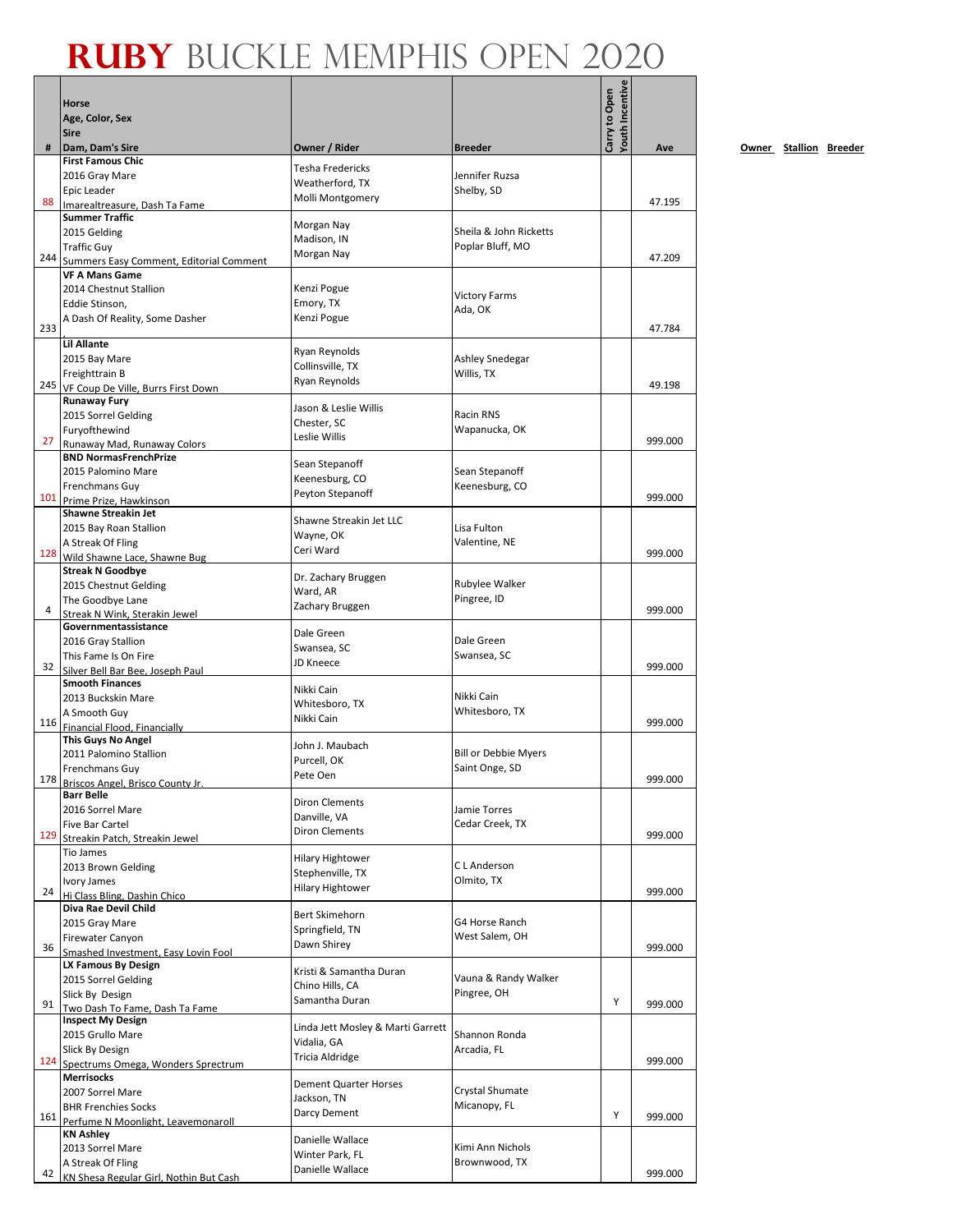|     | <b>Horse</b><br>Age, Color, Sex                               |                                       |                                            | <b>Youth Incentive</b><br>Carry to Open |         |           |
|-----|---------------------------------------------------------------|---------------------------------------|--------------------------------------------|-----------------------------------------|---------|-----------|
|     | <b>Sire</b>                                                   |                                       |                                            |                                         |         |           |
| #   | Dam, Dam's Sire<br><b>Bar B Streak Ta Flit</b>                | Owner / Rider                         | <b>Breeder</b>                             |                                         | Ave     | <u>Ον</u> |
|     | 2014 Bay Gelding                                              | Casey Clark                           | <b>Michelle Darling</b>                    |                                         |         |           |
|     | A Streak Of Fling                                             | Ivanhoe, TX                           | Medford, OK                                |                                         |         |           |
| 9   | Iza Starr, Sixes Roval                                        | Casey Keeton                          |                                            |                                         | 999.000 |           |
|     | <b>Sweet By Design</b>                                        | Jamie Johnson                         |                                            |                                         |         |           |
|     | 2015 Bay Mare                                                 | Stanwood, MI                          | Amanda Sellers                             |                                         |         |           |
| 10  | Slick By Design                                               | Jamie Johnson                         | Abilene, TX                                |                                         | 999.000 |           |
|     | Beyond Sweet, Sweet First Down<br>Dash for Redwood            |                                       |                                            |                                         |         |           |
|     | 2008 Bay Mare                                                 | <b>Todd Flinn</b>                     | Lance Robinson & Max                       |                                         |         |           |
|     | PC Redwood Manny                                              | Newman Grove, NE                      | Anderson                                   |                                         |         |           |
| 14  | Dash With the Stars, Dash ta Fame                             | <b>Taci Flinn</b>                     | Spanish Fork, UT                           |                                         | 999.000 |           |
|     | <b>Hes Furious</b>                                            | Kysan Buckner                         |                                            |                                         |         |           |
|     | 2014 Bay Gelding                                              | Brenham, TX                           | The Running A LLC                          |                                         |         |           |
|     | The Goodbye Lane                                              | Kysan Buckner                         | Helper, UT                                 |                                         |         |           |
| 18  | Furyx, Calyx                                                  |                                       |                                            |                                         | 999.000 |           |
|     | Uh Huh Im Streakin<br>2015 Brown Gelding                      | Courtney Donegan                      | Kathy Donegan                              |                                         |         |           |
|     | French Streaktovegas                                          | Stephenville, TX                      | Bluff Dale, TX                             |                                         |         |           |
| 28  | Uh Huh Bug. Shawne Bug                                        | <b>Courtney Donegan</b>               |                                            |                                         | 999.000 |           |
|     | <b>A French Cappuccino</b>                                    | <b>Tara Young</b>                     |                                            |                                         |         |           |
|     | 2012 Buckskin Mare                                            | Monterey, TN                          | Karen Ottinger                             |                                         |         |           |
|     | Frenchmans Guy                                                | <b>Tara Young</b>                     | Livingston, TX                             |                                         |         |           |
| 29  | Water For Chocolat, Spotted Shawne Bull                       |                                       |                                            |                                         | 999.000 |           |
|     | <b>BQH Jetson</b>                                             | Casey Clark                           | <b>Busby Quarterhorse LLC</b>              |                                         |         |           |
|     | 2013 Sorrel Gelding<br>Blazin Jetolena                        | Ivanhoe, TX                           | Millsap, TX                                |                                         |         |           |
| 52  | Rebs Little Fame, Dash Ta Fame                                | Casey Keeton                          |                                            |                                         | 999.000 |           |
|     | Jet Oh Lena                                                   | Celeste Foster                        |                                            |                                         |         |           |
|     | 2009 Gray Gelding                                             | Davie, FL                             | WJ Williamson Jr                           |                                         |         |           |
|     | Blazin Jetolena                                               | Celeste Foster                        | Gray Court, SC                             |                                         |         |           |
| 54  | Serenely, Runaway Winner                                      |                                       |                                            |                                         | 999.000 |           |
|     | <b>Jezabells Hot Advice</b>                                   | <b>Charles Holcomb</b>                |                                            |                                         |         |           |
|     | 2012 Sorrel Mare<br><b>Best Advice</b>                        | Cannelton, IN                         | Don Vandiver<br>Wainwright, OK             |                                         |         |           |
| 65  | Make Em Hot, Hot Colours                                      | Charles Holcomb                       |                                            |                                         | 999.000 |           |
|     | <b>Master The Wagon</b>                                       |                                       |                                            |                                         |         |           |
|     | 2008 Brown Gelding                                            | Kevin & Trish Charleston<br>Reeds, MO | Matthews F.D                               |                                         |         |           |
|     | PYC Paint Your Wagon                                          | Emma Charleston                       | Bristow, OK                                |                                         |         |           |
| 73  | Miss Due Master. Master Hand                                  |                                       |                                            |                                         | 999.000 |           |
|     | <b>DontBJealousImFirst</b>                                    | <b>Lindsey Pedrick</b>                |                                            |                                         |         |           |
|     | 2016 Sorrel Mare                                              | Spring Hill, TN                       | <b>Stacy Gross</b><br>Hot Springs Vill, AR |                                         |         |           |
| 77  | First Down Drench<br>Their Just Jealous, Rene Dan Jet         | Jennifer Dunn                         |                                            |                                         | 999.000 |           |
|     | Moons Train                                                   |                                       |                                            |                                         |         |           |
|     | 2013 Gray Gelding                                             | Karen Arnold                          | Wendell Blankenship                        |                                         |         |           |
|     | Freighttrain B                                                | Owensboro, KY<br>Ashley Arnold        | Plainview, TX                              |                                         |         |           |
| 82  | Moonpie Marauder, Royal Shake Em                              |                                       |                                            |                                         | 999.000 |           |
|     | <b>Packin Smooth Guy</b>                                      | Art Gutterson                         |                                            |                                         |         |           |
|     | 2014 Palomino Gelding                                         | Greeley, CO                           | Hope Martin<br>Huntsville, TX              |                                         |         |           |
| 102 | A Smooth Guy<br>Packin Honor Jet, Packin Sixes                | <b>Storme Camarillo</b>               |                                            |                                         | 999.000 |           |
|     | Yo Rocco                                                      |                                       |                                            |                                         |         |           |
|     | 2012 Sorrel Gelding                                           | Lad Herbst                            | Gary Lynn Olson                            |                                         |         |           |
|     | JL Sirocco                                                    | Stephenville, TX<br>Jane Fambro       | Great Falls, MT                            |                                         |         |           |
| 103 | Badger Be Good, Camiseta Badger                               |                                       |                                            |                                         | 999.000 |           |
|     | Kaydens Girl                                                  | <b>Rachel Miller</b>                  |                                            |                                         |         |           |
|     | 2009 Brown Mare                                               | Mannington, WV                        | Jordan Ray Jones                           |                                         |         |           |
| 108 | <b>Eddie Stinson</b>                                          | Rachel Miller                         | Ambrose, GA                                |                                         | 999.000 |           |
|     | Razzle Dazzle Dozen, Jody O Toole<br><b>Leos Pretty Woman</b> |                                       |                                            |                                         |         |           |
|     | 2015 Sorrel Mare                                              | Nickelbar Ranch LLC                   | Nickelbar Ranch LLC                        |                                         |         |           |
|     | Shawne Bug Leo                                                | San Angelo, TX                        | San Angelo, TX                             |                                         |         |           |
| 112 | KR Tinker Bell, Dash Ta Fame                                  | Janna Brown                           |                                            |                                         | 999.000 |           |
|     | Pressure on A High                                            | Clayton Hayden                        |                                            |                                         |         |           |
|     | 2016 Sorrel Mare                                              | Milledgeville, GA                     | Erika Ashley                               |                                         |         |           |
| 118 | No Pressure on Me                                             | Ryann Pedone                          | Krum, TX                                   |                                         | 999.000 |           |
|     | A Midnight High, All Night High                               |                                       |                                            |                                         |         |           |
|     | The Duke Of Ivory<br>2013 Bay Gelding                         | <b>Brooke Taylor</b>                  | <b>Bobby Cox</b>                           |                                         |         |           |
|     | Ivory James                                                   | Hockley, TX                           | Fort Worth, TX                             |                                         |         |           |
| 121 | Miss Royal Baby Doll, Royal Quick Dash                        | <b>Brooke Taylor</b>                  |                                            |                                         | 999.000 |           |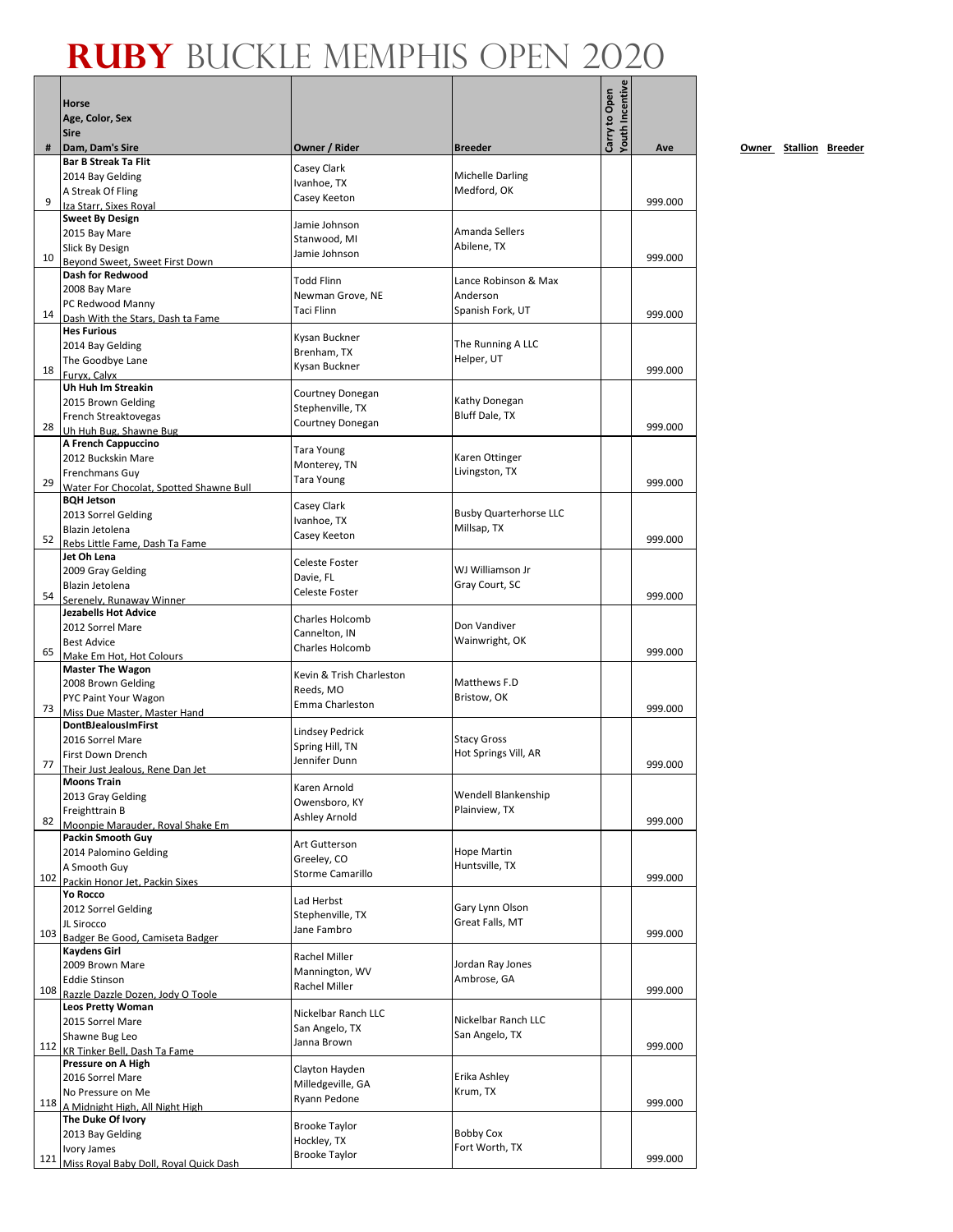|     | <b>Horse</b><br>Age, Color, Sex                                      |                                       |                                  | Youth Incentive<br>Carry to Open |         |     |
|-----|----------------------------------------------------------------------|---------------------------------------|----------------------------------|----------------------------------|---------|-----|
|     | <b>Sire</b>                                                          |                                       |                                  |                                  |         |     |
| #   | Dam, Dam's Sire<br><b>Folsom Prisoner</b>                            | Owner / Rider                         | <b>Breeder</b>                   |                                  | Ave     | Own |
|     | 2013 Sorrel Gelding                                                  | Robin Weaver                          | Varner Brandy                    |                                  |         |     |
|     | Blazin Jetolena                                                      | Mahaffey, PA                          | Johnstown, PA                    |                                  |         |     |
| 126 | Honor This Nonstop. Mr. Honor Bound                                  | Robin Weaver                          |                                  |                                  | 999.000 |     |
|     | MP Lead Me To Hay                                                    | <b>Ashley Parks</b>                   |                                  |                                  |         |     |
|     | 2015 Sorrel Mare                                                     | Dania, FL                             | Mel O Potter                     |                                  |         |     |
| 155 | PC Frenchmans Hay Day                                                | Amanda Weekley                        | Marana, AZ                       |                                  | 999.000 |     |
|     | Hum Dash Special, Special Leader<br>Unshakable Kingdom               |                                       |                                  |                                  |         |     |
|     | 2014 Bay Gelding                                                     | River and Ray Stuckey                 | James Sills                      |                                  |         |     |
|     | Freighttrain B                                                       | Whitesboro, TX                        | Cider Hills, TX                  |                                  |         |     |
| 168 | Cartel Bride, Carters Cartel                                         | <b>River Stuckey</b>                  |                                  |                                  | 999.000 |     |
|     | <b>BR Snow White</b>                                                 | Garland Ray Baker                     |                                  |                                  |         |     |
|     | 2012 Mare                                                            | Russellville, AR                      | Garland Ray Baker                |                                  |         |     |
| 171 | A Streak Of Fling                                                    | <b>Whitney Davison</b>                | Russellville, AR                 |                                  | 999.000 |     |
|     | KN Docs Grey Gold, Groanies Grey Pony<br><b>VF A Little Bit Red</b>  |                                       |                                  |                                  |         |     |
|     | 2008 Sorrel Mare                                                     | Ryann Pedone                          | <b>Victory Farms</b>             |                                  |         |     |
|     | Designer Red                                                         | Sunset, TX                            | Ada, OK                          |                                  |         |     |
| 172 | Little Bit Princess, Super Fence Amilion                             | <b>Aubrey Smith</b>                   |                                  |                                  | 999.000 |     |
|     | A Streak of Hot Pie                                                  | Aubrey Sprouse                        |                                  |                                  |         |     |
|     | 2015 Black Mare                                                      | Lilbourn, MO                          | Marble A Ranch                   |                                  |         |     |
| 176 | A Streak Of Fling<br>Sav Bye Pie. Pie in the Sky                     | <b>Audrey Sprouse</b>                 | Bowe, AZ                         |                                  | 999.000 |     |
|     | <b>Tellers Dash</b>                                                  |                                       |                                  |                                  |         |     |
|     | 2007 Sorrel Stallion                                                 | Curtis Walker                         |                                  |                                  |         |     |
|     | Corona Cartel                                                        | Lauren Howe                           | C/C Stock Farm                   |                                  |         |     |
| 179 | Tellers Cash, Dash For Cash                                          |                                       |                                  |                                  | 999.000 |     |
|     | <b>French Rivierra</b>                                               | Kylar Terlip                          |                                  |                                  |         |     |
|     | 2007 Palomino Mare                                                   | Aledo, TX                             | Marcus Smith                     |                                  |         |     |
| 181 | Frenchmans Guy<br>Volley Six, Streakin Six                           | Kylar Terlip                          | Dallas, TX                       |                                  | 999.000 |     |
|     | Nick O Drama                                                         |                                       |                                  |                                  |         |     |
|     | 2008 Gelding                                                         | Julie Vosberg                         |                                  |                                  |         |     |
|     | As Good As Nick Gets                                                 | Greensbrer, AR<br><b>Josh Andrews</b> | Justin Winget                    |                                  |         |     |
| 186 | Dama For Ya Moma, Martha Le Mours                                    |                                       |                                  |                                  | 999.000 |     |
|     | <b>Eddies Midnight Girl</b>                                          | <b>Brandy Irons</b>                   |                                  |                                  |         |     |
|     | 2015 Dun Mare<br><b>Eddie Stinson</b>                                | Meridian, MS                          | Madilyne Devereaux<br>Meeker, OK |                                  |         |     |
| 191 | Midnight Sierra. Mr Bo Gingles                                       | <b>Brent Irons</b>                    |                                  |                                  | 999.000 |     |
|     | LWFrenchmansredmoon                                                  |                                       |                                  |                                  |         |     |
|     | 2008 Mare                                                            | Sam Laney<br>Grunbury, TX             | Wade Harris/Boo Floney           |                                  |         |     |
|     | Frenchmans Guy                                                       | Jessica Morris                        | FL                               |                                  |         |     |
| 194 | Flying Hearts Sugar, Bordeaux Kirk                                   |                                       |                                  |                                  | 999.000 |     |
|     | This Guyz A Leader<br>2011 Gelding                                   | Scott & Lisa Gray                     | <b>Bill &amp; Debbie Myers</b>   |                                  |         |     |
|     | Frenchmans Guy                                                       | Stillwater, OK                        | St Onge, SD                      |                                  |         |     |
| 217 | Bugs Special Cash, Special Leader                                    | Callie Gray-Creager                   |                                  |                                  | 999.000 |     |
|     | <b>Bring N The Heat</b>                                              | Sierra Davenpoer                      |                                  |                                  |         |     |
|     | 2010 Brown Gelding                                                   | Pembroke, VA                          | Michael Pohl                     |                                  |         |     |
| 226 | Corona Cartel                                                        | Lauren Howe                           | Montgomery, TX                   |                                  | 999.000 |     |
|     | First Black Rose, Heza Fast Man<br>La Epica                          |                                       |                                  |                                  |         |     |
|     | 2015 Sorrel Mare                                                     | Katie Weaver                          | Holly Serensky-Lupo              |                                  |         |     |
|     | Epic Leader                                                          | Krum, TX                              | Streetsboro, OH                  |                                  |         |     |
| 228 | Dashing Valismy Name, Dashing Val                                    | Katie Weaver                          |                                  |                                  | 999.000 |     |
|     | <b>A Valiant Nicky</b>                                               | <b>Merritt Potter</b>                 |                                  |                                  |         |     |
|     | 2013 Sorrel Mare                                                     | Moody, TX                             | Jud Little                       |                                  |         |     |
| 229 | Valiant Hero                                                         | <b>Tammy Fisher</b>                   | Ardmore, OK                      |                                  | 999.000 |     |
|     | Nicky Brick House, Brick House Bouncy<br><b>Aint Seen Maples Yet</b> |                                       |                                  |                                  |         |     |
|     | 2015 Palomino Mare                                                   | Copsey Gaffney Ranch                  | Jackie Behrens                   |                                  |         |     |
|     | Aint Seen Nothin Yet                                                 | Anselmo, NE                           | Brady, TX                        |                                  |         |     |
| 231 | Lost Maples, Kings Cup                                               | Cristi Copsey Gaffney                 |                                  |                                  | 999.000 |     |
|     | Feel the Sting *                                                     | Jason Martin & Charlie Cole           |                                  |                                  |         |     |
|     | 2013 Chestnut Stallion                                               | Pilot Point, TX                       | Mel O Potter/ Sherry Cervi       |                                  |         |     |
| 235 | Dash Ta Fame                                                         | Ryann Pedone                          | Marana, AZ                       |                                  | 999.000 |     |
|     | MP Meter My Hay, PC Frenchmans Hayday<br>A Full Moon Fling           |                                       |                                  |                                  |         |     |
|     | 2015 Bay Roan Mare                                                   | Chelsie Leggett                       |                                  |                                  |         |     |
|     | A Streak Of Fling                                                    | Huntsville, TX                        | M3 Performance Horses LLC        |                                  |         |     |
|     | 239 Change A Moon, Bully Bullion                                     | Jodee Miller                          |                                  |                                  | 999.000 |     |